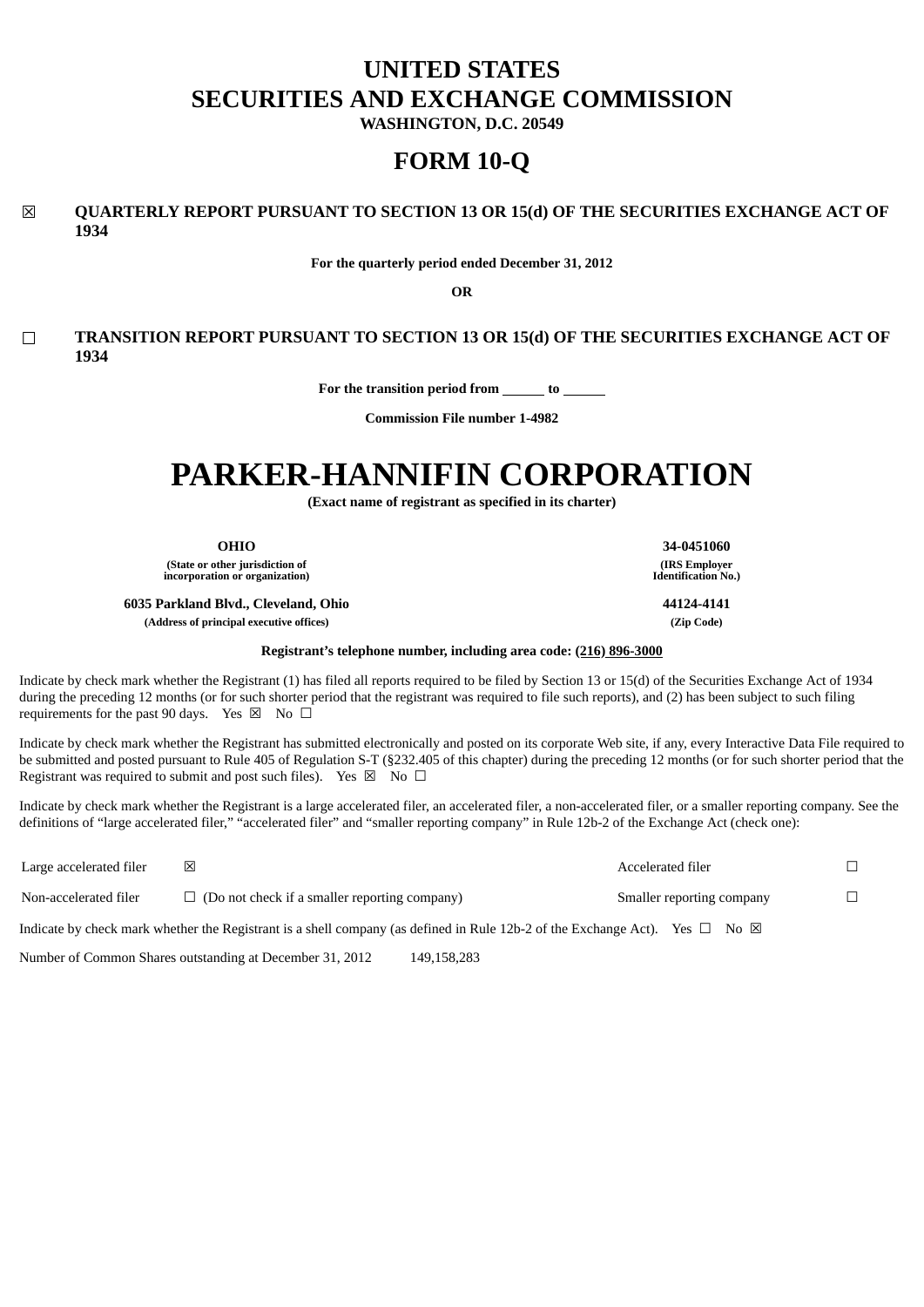## **PART I - FINANCIAL INFORMATION**

#### **ITEM 1. FINANCIAL STATEMENTS**

#### **PARKER-HANNIFIN CORPORATION CONSOLIDATED STATEMENT OF INCOME (Dollars in thousands, except per share amounts) (Unaudited)**

|                                                         | <b>Three Months Ended</b> |           |                |           |              | <b>Six Months Ended</b> |                |           |  |  |  |
|---------------------------------------------------------|---------------------------|-----------|----------------|-----------|--------------|-------------------------|----------------|-----------|--|--|--|
|                                                         | December 31,              |           |                |           |              | December 31,            |                |           |  |  |  |
|                                                         |                           | 2012      |                | 2011      |              | 2012                    |                | 2011      |  |  |  |
| Net sales                                               | \$                        | 3,065,495 | $\mathfrak{S}$ | 3,106,832 | \$           | 6,280,430               | $\mathbb{S}$   | 6,340,713 |  |  |  |
| Cost of sales                                           |                           | 2,421,972 |                | 2,381,322 |              | 4,899,419               |                | 4,795,764 |  |  |  |
| Gross profit                                            |                           | 643,523   |                | 725,510   |              | 1,381,011               |                | 1,544,949 |  |  |  |
| Selling, general and administrative expenses            |                           | 381,100   |                | 368,690   |              | 762,222                 |                | 755,156   |  |  |  |
| Interest expense                                        |                           | 24,216    |                | 23,769    |              | 47,725                  |                | 46,990    |  |  |  |
| Other (income), net                                     |                           | (24, 422) |                | (5,896)   |              | (27, 623)               |                | (7, 729)  |  |  |  |
| Income before income taxes                              |                           | 262,629   |                | 338,947   |              | 598,687                 |                | 750,532   |  |  |  |
| Income taxes                                            |                           | 81,515    |                | 96,604    |              | 177,625                 |                | 210,031   |  |  |  |
| Net income                                              |                           | 181,114   |                | 242,343   |              | 421,062                 |                | 540,501   |  |  |  |
| Less: Noncontrolling interest in subsidiaries' earnings |                           | 152       |                | 1,577     |              | 359                     |                | 2,717     |  |  |  |
| Net income attributable to common shareholders          | \$                        | 180,962   | $\mathfrak{S}$ | 240,766   | $\mathbb{S}$ | 420,703                 | $\mathfrak{S}$ | 537,784   |  |  |  |
| Earnings per share attributable to common shareholders: |                           |           |                |           |              |                         |                |           |  |  |  |
| <b>Basic</b>                                            | \$                        | 1.21      | $\mathbb{S}$   | 1.59      | \$           | 2.82                    | $\mathbf{s}$   | 3.55      |  |  |  |
| Diluted                                                 | \$                        | 1.19      | \$             | 1.56      | \$           | 2.77                    | \$             | 3.47      |  |  |  |
| Cash dividends per common share                         | \$                        | 0.41      | \$             | 0.37      | \$           | 0.82                    | \$             | 0.74      |  |  |  |

See accompanying notes to consolidated financial statements.

-2 -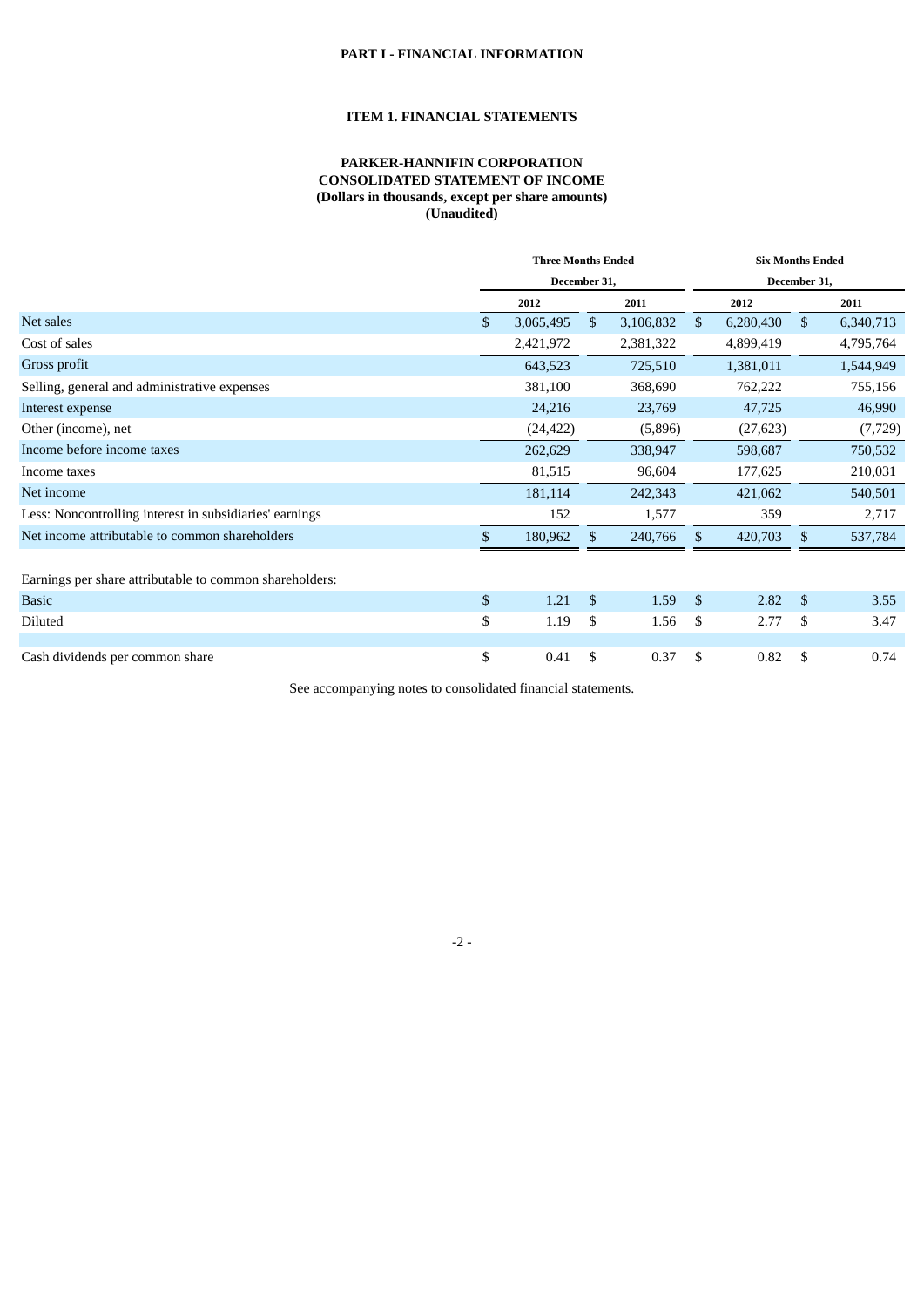#### **PARKER-HANNIFIN CORPORATION CONSOLIDATED STATEMENT OF COMPREHENSIVE INCOME (Dollars in thousands) (Unaudited)**

|                                                                       | <b>Three Months Ended</b> |              |               |           |              | <b>Six Months Ended</b> |               |            |  |  |  |
|-----------------------------------------------------------------------|---------------------------|--------------|---------------|-----------|--------------|-------------------------|---------------|------------|--|--|--|
|                                                                       |                           | December 31, |               |           | December 31, |                         |               |            |  |  |  |
|                                                                       | 2012                      |              | 2011          |           |              | 2012                    |               | 2011       |  |  |  |
| Net income                                                            | <b>S</b>                  | 181,114      | <sup>\$</sup> | 242,343   | \$.          | 421,062                 | <sup>\$</sup> | 540,501    |  |  |  |
| Less: Noncontrolling interests in subsidiaries' earnings              |                           | 152          |               | 1,577     |              | 359                     |               | 2,717      |  |  |  |
| Net income attributable to common shareholders                        |                           | 180,962      |               | 240,766   |              | 420,703                 |               | 537,784    |  |  |  |
| Other comprehensive income (loss), net of tax                         |                           |              |               |           |              |                         |               |            |  |  |  |
| Foreign currency translation adjustment                               |                           | 57,090       |               | (60, 992) |              | 159,294                 |               | (350, 267) |  |  |  |
| Retirement benefits plan activity                                     |                           | 35,540       |               | 19,106    |              | 67,840                  |               | 37,296     |  |  |  |
| Realized loss                                                         |                           | 51           |               | 51        |              | 102                     |               | 102        |  |  |  |
| Other comprehensive income (loss)                                     |                           | 92,681       |               | (41, 835) |              | 227,236                 |               | (312, 869) |  |  |  |
| Less: Other comprehensive (loss) income for noncontrolling interests  |                           | (1,898)      |               | (10)      |              | (1,524)                 |               | 1,492      |  |  |  |
| Other comprehensive income (loss) attributable to common shareholders |                           | 94,579       |               | (41, 825) |              | 228,760                 |               | (314, 361) |  |  |  |
| Total comprehensive income attributable to common shareholders        | \$                        | 275,541      |               | 198,941   | S.           | 649,463                 | \$            | 223,423    |  |  |  |

See accompanying notes to consolidated financial statements.

#### -3 -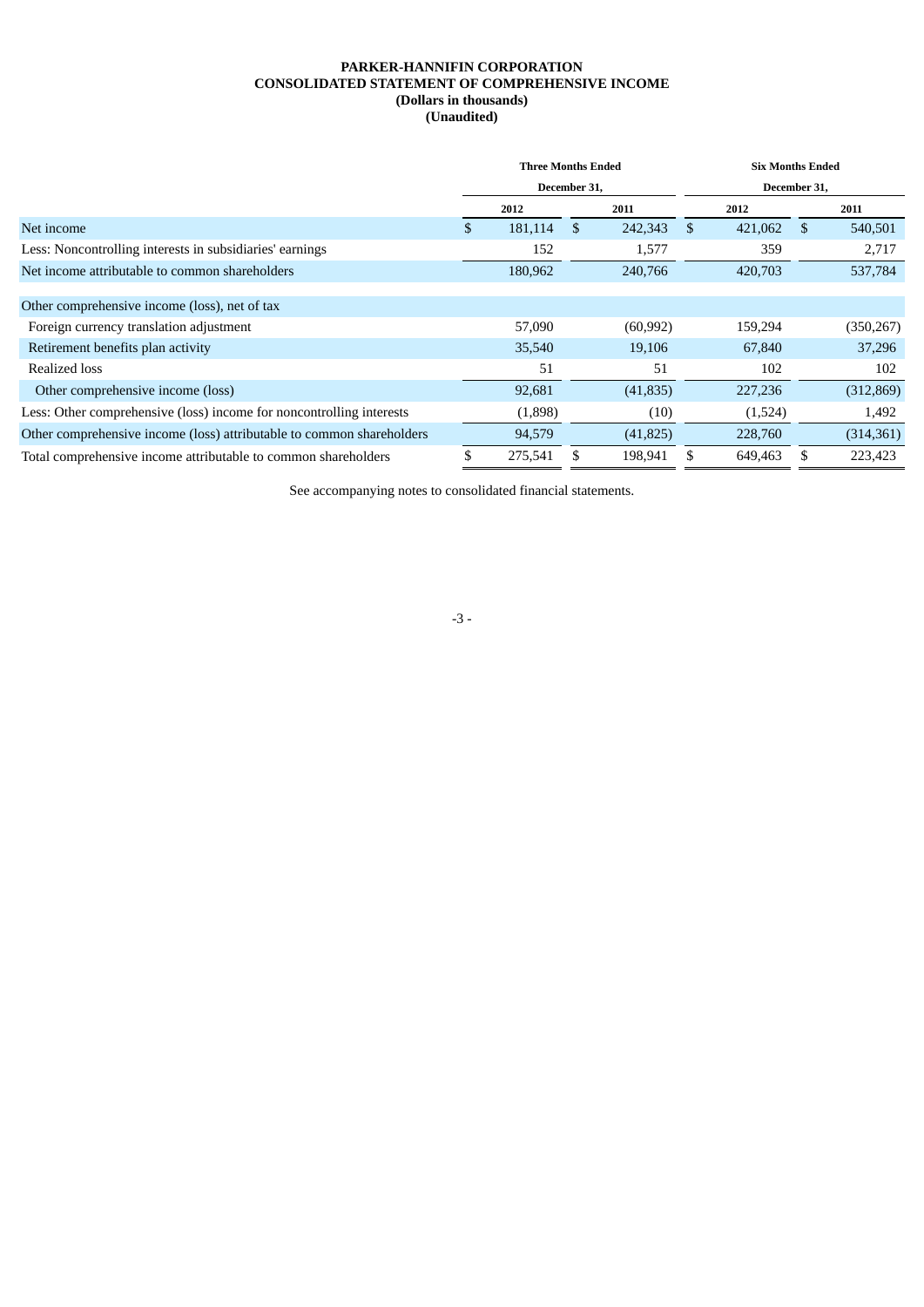## **CONSOLIDATED BALANCE SHEET (Dollars in thousands)**

| <b>ASSETS</b><br>Current assets:<br>\$<br>Cash and cash equivalents<br>497,635<br>\$<br>838,317<br>1,992,284<br>Accounts receivable, net<br>1,802,405<br>Inventories:<br>Finished products<br>601,255<br>576,291<br>Work in process<br>780,023<br>692,042<br>Raw materials<br>132,399<br>134,047<br>1,400,732<br>1,515,325<br>Prepaid expenses<br>137,429<br>152,477<br>Deferred income taxes<br>127,905<br>129,352<br>Total current assets<br>4,095,747<br>4,498,114<br>Plant and equipment<br>5,027,193<br>4,849,229<br>Less accumulated depreciation<br>3,182,550<br>3,129,261<br>1,719,968<br>1,844,643<br>Other assets<br>857,852<br>931,126<br>Intangible assets, net<br>1,367,978<br>1,095,218<br>Goodwill<br>3,295,141<br>2,925,856<br><b>Total assets</b><br>$\mathbb{S}$<br>\$<br>11,461,361<br>11,170,282<br><b>LIABILITIES</b><br>Current liabilities:<br>\$<br>Notes payable and long-term debt payable within one year<br>510,006<br>\$<br>225,589<br>1,073,233<br>Accounts payable, trade<br>1,194,684<br>Accrued payrolls and other compensation<br>463,889<br>335,616<br>Accrued domestic and foreign taxes<br>153,809<br>94,475<br>Other accrued liabilities<br>448,042<br>474,930<br>Total current liabilities<br>2,488,260<br>2,486,013<br>Long-term debt<br>1,509,238<br>1,503,946<br>Pensions and other postretirement benefits<br>1,909,755<br>1,704,349<br>Deferred income taxes<br>88,091<br>128,892<br>Other liabilities<br>276,747<br>301,633<br><b>Total liabilities</b><br>6,132,372<br>6,264,552<br><b>EQUITY</b><br>Shareholders' equity:<br>Serial preferred stock, \$.50 par value; authorized 3,000,000 shares; none issued<br>Common stock, \$.50 par value; authorized 600,000,000 shares; issued 181,046,128 shares at<br>December 31 and June 30<br>90,523<br>90,523<br>Additional capital<br>640,249<br>629,498 |
|--------------------------------------------------------------------------------------------------------------------------------------------------------------------------------------------------------------------------------------------------------------------------------------------------------------------------------------------------------------------------------------------------------------------------------------------------------------------------------------------------------------------------------------------------------------------------------------------------------------------------------------------------------------------------------------------------------------------------------------------------------------------------------------------------------------------------------------------------------------------------------------------------------------------------------------------------------------------------------------------------------------------------------------------------------------------------------------------------------------------------------------------------------------------------------------------------------------------------------------------------------------------------------------------------------------------------------------------------------------------------------------------------------------------------------------------------------------------------------------------------------------------------------------------------------------------------------------------------------------------------------------------------------------------------------------------------------------------------------------------------------------------------------------------------------------------------------------------------------|
|                                                                                                                                                                                                                                                                                                                                                                                                                                                                                                                                                                                                                                                                                                                                                                                                                                                                                                                                                                                                                                                                                                                                                                                                                                                                                                                                                                                                                                                                                                                                                                                                                                                                                                                                                                                                                                                        |
|                                                                                                                                                                                                                                                                                                                                                                                                                                                                                                                                                                                                                                                                                                                                                                                                                                                                                                                                                                                                                                                                                                                                                                                                                                                                                                                                                                                                                                                                                                                                                                                                                                                                                                                                                                                                                                                        |
|                                                                                                                                                                                                                                                                                                                                                                                                                                                                                                                                                                                                                                                                                                                                                                                                                                                                                                                                                                                                                                                                                                                                                                                                                                                                                                                                                                                                                                                                                                                                                                                                                                                                                                                                                                                                                                                        |
|                                                                                                                                                                                                                                                                                                                                                                                                                                                                                                                                                                                                                                                                                                                                                                                                                                                                                                                                                                                                                                                                                                                                                                                                                                                                                                                                                                                                                                                                                                                                                                                                                                                                                                                                                                                                                                                        |
|                                                                                                                                                                                                                                                                                                                                                                                                                                                                                                                                                                                                                                                                                                                                                                                                                                                                                                                                                                                                                                                                                                                                                                                                                                                                                                                                                                                                                                                                                                                                                                                                                                                                                                                                                                                                                                                        |
|                                                                                                                                                                                                                                                                                                                                                                                                                                                                                                                                                                                                                                                                                                                                                                                                                                                                                                                                                                                                                                                                                                                                                                                                                                                                                                                                                                                                                                                                                                                                                                                                                                                                                                                                                                                                                                                        |
|                                                                                                                                                                                                                                                                                                                                                                                                                                                                                                                                                                                                                                                                                                                                                                                                                                                                                                                                                                                                                                                                                                                                                                                                                                                                                                                                                                                                                                                                                                                                                                                                                                                                                                                                                                                                                                                        |
|                                                                                                                                                                                                                                                                                                                                                                                                                                                                                                                                                                                                                                                                                                                                                                                                                                                                                                                                                                                                                                                                                                                                                                                                                                                                                                                                                                                                                                                                                                                                                                                                                                                                                                                                                                                                                                                        |
|                                                                                                                                                                                                                                                                                                                                                                                                                                                                                                                                                                                                                                                                                                                                                                                                                                                                                                                                                                                                                                                                                                                                                                                                                                                                                                                                                                                                                                                                                                                                                                                                                                                                                                                                                                                                                                                        |
|                                                                                                                                                                                                                                                                                                                                                                                                                                                                                                                                                                                                                                                                                                                                                                                                                                                                                                                                                                                                                                                                                                                                                                                                                                                                                                                                                                                                                                                                                                                                                                                                                                                                                                                                                                                                                                                        |
|                                                                                                                                                                                                                                                                                                                                                                                                                                                                                                                                                                                                                                                                                                                                                                                                                                                                                                                                                                                                                                                                                                                                                                                                                                                                                                                                                                                                                                                                                                                                                                                                                                                                                                                                                                                                                                                        |
|                                                                                                                                                                                                                                                                                                                                                                                                                                                                                                                                                                                                                                                                                                                                                                                                                                                                                                                                                                                                                                                                                                                                                                                                                                                                                                                                                                                                                                                                                                                                                                                                                                                                                                                                                                                                                                                        |
|                                                                                                                                                                                                                                                                                                                                                                                                                                                                                                                                                                                                                                                                                                                                                                                                                                                                                                                                                                                                                                                                                                                                                                                                                                                                                                                                                                                                                                                                                                                                                                                                                                                                                                                                                                                                                                                        |
|                                                                                                                                                                                                                                                                                                                                                                                                                                                                                                                                                                                                                                                                                                                                                                                                                                                                                                                                                                                                                                                                                                                                                                                                                                                                                                                                                                                                                                                                                                                                                                                                                                                                                                                                                                                                                                                        |
|                                                                                                                                                                                                                                                                                                                                                                                                                                                                                                                                                                                                                                                                                                                                                                                                                                                                                                                                                                                                                                                                                                                                                                                                                                                                                                                                                                                                                                                                                                                                                                                                                                                                                                                                                                                                                                                        |
|                                                                                                                                                                                                                                                                                                                                                                                                                                                                                                                                                                                                                                                                                                                                                                                                                                                                                                                                                                                                                                                                                                                                                                                                                                                                                                                                                                                                                                                                                                                                                                                                                                                                                                                                                                                                                                                        |
|                                                                                                                                                                                                                                                                                                                                                                                                                                                                                                                                                                                                                                                                                                                                                                                                                                                                                                                                                                                                                                                                                                                                                                                                                                                                                                                                                                                                                                                                                                                                                                                                                                                                                                                                                                                                                                                        |
|                                                                                                                                                                                                                                                                                                                                                                                                                                                                                                                                                                                                                                                                                                                                                                                                                                                                                                                                                                                                                                                                                                                                                                                                                                                                                                                                                                                                                                                                                                                                                                                                                                                                                                                                                                                                                                                        |
|                                                                                                                                                                                                                                                                                                                                                                                                                                                                                                                                                                                                                                                                                                                                                                                                                                                                                                                                                                                                                                                                                                                                                                                                                                                                                                                                                                                                                                                                                                                                                                                                                                                                                                                                                                                                                                                        |
|                                                                                                                                                                                                                                                                                                                                                                                                                                                                                                                                                                                                                                                                                                                                                                                                                                                                                                                                                                                                                                                                                                                                                                                                                                                                                                                                                                                                                                                                                                                                                                                                                                                                                                                                                                                                                                                        |
|                                                                                                                                                                                                                                                                                                                                                                                                                                                                                                                                                                                                                                                                                                                                                                                                                                                                                                                                                                                                                                                                                                                                                                                                                                                                                                                                                                                                                                                                                                                                                                                                                                                                                                                                                                                                                                                        |
|                                                                                                                                                                                                                                                                                                                                                                                                                                                                                                                                                                                                                                                                                                                                                                                                                                                                                                                                                                                                                                                                                                                                                                                                                                                                                                                                                                                                                                                                                                                                                                                                                                                                                                                                                                                                                                                        |
|                                                                                                                                                                                                                                                                                                                                                                                                                                                                                                                                                                                                                                                                                                                                                                                                                                                                                                                                                                                                                                                                                                                                                                                                                                                                                                                                                                                                                                                                                                                                                                                                                                                                                                                                                                                                                                                        |
|                                                                                                                                                                                                                                                                                                                                                                                                                                                                                                                                                                                                                                                                                                                                                                                                                                                                                                                                                                                                                                                                                                                                                                                                                                                                                                                                                                                                                                                                                                                                                                                                                                                                                                                                                                                                                                                        |
|                                                                                                                                                                                                                                                                                                                                                                                                                                                                                                                                                                                                                                                                                                                                                                                                                                                                                                                                                                                                                                                                                                                                                                                                                                                                                                                                                                                                                                                                                                                                                                                                                                                                                                                                                                                                                                                        |
|                                                                                                                                                                                                                                                                                                                                                                                                                                                                                                                                                                                                                                                                                                                                                                                                                                                                                                                                                                                                                                                                                                                                                                                                                                                                                                                                                                                                                                                                                                                                                                                                                                                                                                                                                                                                                                                        |
|                                                                                                                                                                                                                                                                                                                                                                                                                                                                                                                                                                                                                                                                                                                                                                                                                                                                                                                                                                                                                                                                                                                                                                                                                                                                                                                                                                                                                                                                                                                                                                                                                                                                                                                                                                                                                                                        |
|                                                                                                                                                                                                                                                                                                                                                                                                                                                                                                                                                                                                                                                                                                                                                                                                                                                                                                                                                                                                                                                                                                                                                                                                                                                                                                                                                                                                                                                                                                                                                                                                                                                                                                                                                                                                                                                        |
|                                                                                                                                                                                                                                                                                                                                                                                                                                                                                                                                                                                                                                                                                                                                                                                                                                                                                                                                                                                                                                                                                                                                                                                                                                                                                                                                                                                                                                                                                                                                                                                                                                                                                                                                                                                                                                                        |
|                                                                                                                                                                                                                                                                                                                                                                                                                                                                                                                                                                                                                                                                                                                                                                                                                                                                                                                                                                                                                                                                                                                                                                                                                                                                                                                                                                                                                                                                                                                                                                                                                                                                                                                                                                                                                                                        |
|                                                                                                                                                                                                                                                                                                                                                                                                                                                                                                                                                                                                                                                                                                                                                                                                                                                                                                                                                                                                                                                                                                                                                                                                                                                                                                                                                                                                                                                                                                                                                                                                                                                                                                                                                                                                                                                        |
|                                                                                                                                                                                                                                                                                                                                                                                                                                                                                                                                                                                                                                                                                                                                                                                                                                                                                                                                                                                                                                                                                                                                                                                                                                                                                                                                                                                                                                                                                                                                                                                                                                                                                                                                                                                                                                                        |
|                                                                                                                                                                                                                                                                                                                                                                                                                                                                                                                                                                                                                                                                                                                                                                                                                                                                                                                                                                                                                                                                                                                                                                                                                                                                                                                                                                                                                                                                                                                                                                                                                                                                                                                                                                                                                                                        |
|                                                                                                                                                                                                                                                                                                                                                                                                                                                                                                                                                                                                                                                                                                                                                                                                                                                                                                                                                                                                                                                                                                                                                                                                                                                                                                                                                                                                                                                                                                                                                                                                                                                                                                                                                                                                                                                        |
|                                                                                                                                                                                                                                                                                                                                                                                                                                                                                                                                                                                                                                                                                                                                                                                                                                                                                                                                                                                                                                                                                                                                                                                                                                                                                                                                                                                                                                                                                                                                                                                                                                                                                                                                                                                                                                                        |
|                                                                                                                                                                                                                                                                                                                                                                                                                                                                                                                                                                                                                                                                                                                                                                                                                                                                                                                                                                                                                                                                                                                                                                                                                                                                                                                                                                                                                                                                                                                                                                                                                                                                                                                                                                                                                                                        |
|                                                                                                                                                                                                                                                                                                                                                                                                                                                                                                                                                                                                                                                                                                                                                                                                                                                                                                                                                                                                                                                                                                                                                                                                                                                                                                                                                                                                                                                                                                                                                                                                                                                                                                                                                                                                                                                        |
|                                                                                                                                                                                                                                                                                                                                                                                                                                                                                                                                                                                                                                                                                                                                                                                                                                                                                                                                                                                                                                                                                                                                                                                                                                                                                                                                                                                                                                                                                                                                                                                                                                                                                                                                                                                                                                                        |
| Retained earnings<br>7,787,175<br>8,052,796                                                                                                                                                                                                                                                                                                                                                                                                                                                                                                                                                                                                                                                                                                                                                                                                                                                                                                                                                                                                                                                                                                                                                                                                                                                                                                                                                                                                                                                                                                                                                                                                                                                                                                                                                                                                            |
| Accumulated other comprehensive (loss)<br>(1, 187, 140)<br>(1,415,900)                                                                                                                                                                                                                                                                                                                                                                                                                                                                                                                                                                                                                                                                                                                                                                                                                                                                                                                                                                                                                                                                                                                                                                                                                                                                                                                                                                                                                                                                                                                                                                                                                                                                                                                                                                                 |
| Treasury shares, at cost; 31,887,845 shares at December 31 and 31,415,530 shares at June 30<br>(2,259,960)<br>(2,205,532)                                                                                                                                                                                                                                                                                                                                                                                                                                                                                                                                                                                                                                                                                                                                                                                                                                                                                                                                                                                                                                                                                                                                                                                                                                                                                                                                                                                                                                                                                                                                                                                                                                                                                                                              |
| Total shareholders' equity<br>5,325,717<br>4,896,515                                                                                                                                                                                                                                                                                                                                                                                                                                                                                                                                                                                                                                                                                                                                                                                                                                                                                                                                                                                                                                                                                                                                                                                                                                                                                                                                                                                                                                                                                                                                                                                                                                                                                                                                                                                                   |
| Noncontrolling interests<br>3,272<br>9,215                                                                                                                                                                                                                                                                                                                                                                                                                                                                                                                                                                                                                                                                                                                                                                                                                                                                                                                                                                                                                                                                                                                                                                                                                                                                                                                                                                                                                                                                                                                                                                                                                                                                                                                                                                                                             |
| Total equity<br>5,328,989<br>4,905,730                                                                                                                                                                                                                                                                                                                                                                                                                                                                                                                                                                                                                                                                                                                                                                                                                                                                                                                                                                                                                                                                                                                                                                                                                                                                                                                                                                                                                                                                                                                                                                                                                                                                                                                                                                                                                 |
| Total liabilities and equity<br>\$<br>\$<br>11,170,282<br>11,461,361                                                                                                                                                                                                                                                                                                                                                                                                                                                                                                                                                                                                                                                                                                                                                                                                                                                                                                                                                                                                                                                                                                                                                                                                                                                                                                                                                                                                                                                                                                                                                                                                                                                                                                                                                                                   |

See accompanying notes to consolidated financial statements.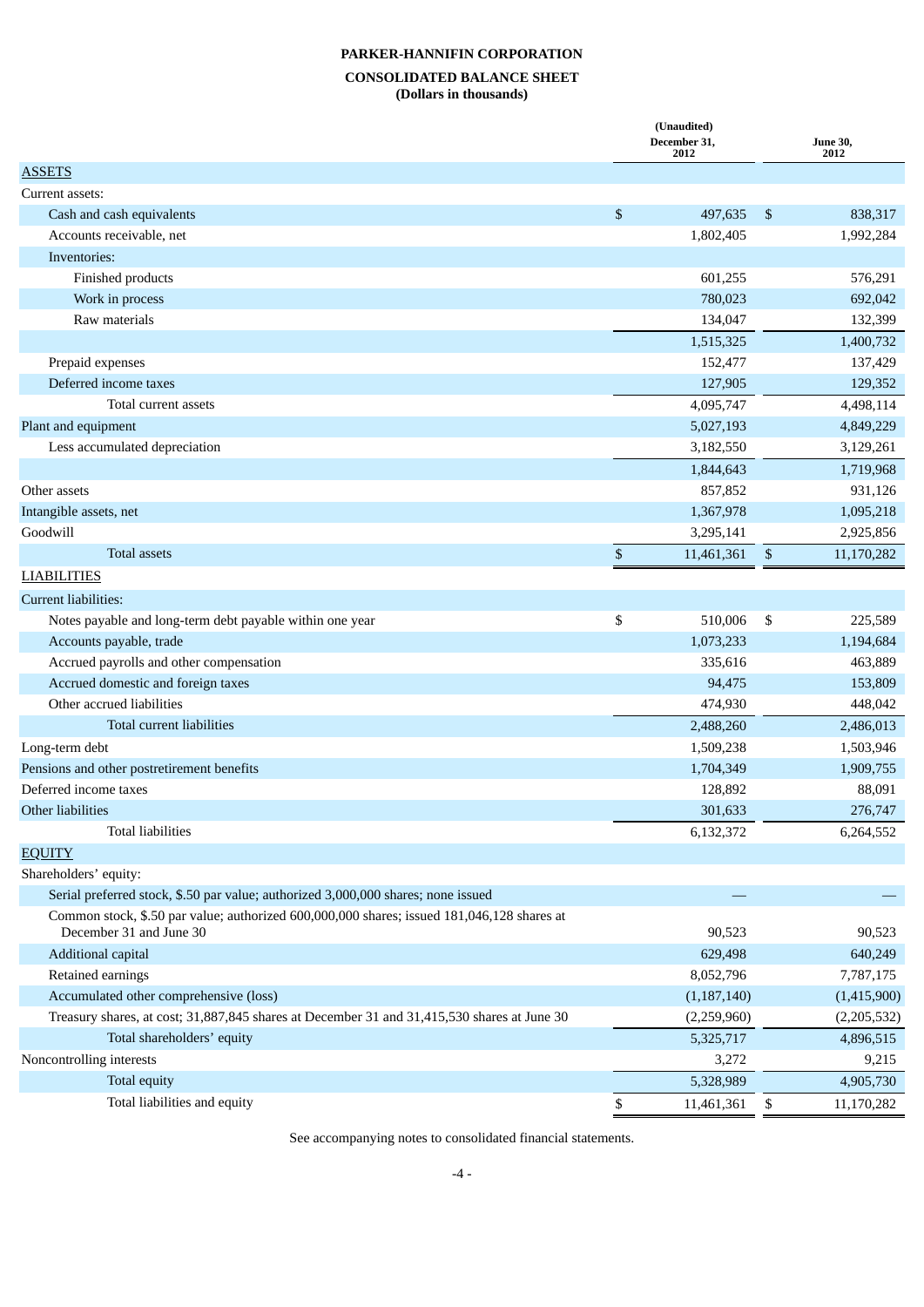#### **CONSOLIDATED STATEMENT OF CASH FLOWS (Dollars in thousands) (Unaudited)**

|                                                                           | <b>Six Months Ended</b><br>December 31, |                         |  |  |  |  |
|---------------------------------------------------------------------------|-----------------------------------------|-------------------------|--|--|--|--|
|                                                                           | 2012                                    | 2011                    |  |  |  |  |
| CASH FLOWS FROM OPERATING ACTIVITIES                                      |                                         |                         |  |  |  |  |
| Net income                                                                | \$<br>421,062                           | \$<br>540,501           |  |  |  |  |
| Adjustments to reconcile net income to net cash provided by operations:   |                                         |                         |  |  |  |  |
| Depreciation                                                              | 106,281                                 | 108,420                 |  |  |  |  |
| Amortization                                                              | 57,546                                  | 55,711                  |  |  |  |  |
| Share incentive plan compensation                                         | 46,527                                  | 44,462                  |  |  |  |  |
| Deferred income taxes                                                     | 26,714                                  | (19,903)                |  |  |  |  |
| Foreign currency transaction loss                                         | 10,027                                  | 5,194                   |  |  |  |  |
| (Gain) on sale of plant and equipment                                     | (1,828)                                 | (1,308)                 |  |  |  |  |
| (Gain) on sale of business                                                | (12,708)                                |                         |  |  |  |  |
| Changes in assets and liabilities, net of effect of acquisitions:         |                                         |                         |  |  |  |  |
| Accounts receivable, net                                                  | 282,950                                 | 70,385                  |  |  |  |  |
| Inventories                                                               | (13, 429)                               | (97, 873)               |  |  |  |  |
| Prepaid expenses                                                          | (13,950)                                | (19, 204)               |  |  |  |  |
| Other assets                                                              | (20, 667)                               | (26,907)                |  |  |  |  |
| Accounts payable, trade                                                   | (166,909)                               | (67, 044)               |  |  |  |  |
| Accrued payrolls and other compensation                                   | (144, 204)                              | (121, 689)              |  |  |  |  |
| Accrued domestic and foreign taxes                                        | (68, 297)                               | (78, 788)               |  |  |  |  |
| Other accrued liabilities                                                 | (54, 954)                               | 76,027                  |  |  |  |  |
| Pensions and other postretirement benefits                                | (110, 366)                              | 52,135                  |  |  |  |  |
| Other liabilities                                                         | 3,543                                   | 43,297                  |  |  |  |  |
| Net cash provided by operating activities                                 | 347,338                                 | 563,416                 |  |  |  |  |
| CASH FLOWS FROM INVESTING ACTIVITIES                                      |                                         |                         |  |  |  |  |
| Acquisitions (less cash acquired of \$33,160 in 2012 and \$6,802 in 2011) | (621, 716)                              | (13, 652)               |  |  |  |  |
| Capital expenditures                                                      | (140, 221)                              | (96, 897)               |  |  |  |  |
| Proceeds from sale of plant and equipment                                 | 14,173                                  | 11,179                  |  |  |  |  |
| Proceeds from sale of business                                            | 68,569                                  |                         |  |  |  |  |
| Other                                                                     | (7,765)                                 | (14, 498)               |  |  |  |  |
| Net cash (used in) investing activities                                   | (686,960)                               | (113, 868)              |  |  |  |  |
| CASH FLOWS FROM FINANCING ACTIVITIES                                      |                                         |                         |  |  |  |  |
| Proceeds from exercise of stock options                                   | 18,561                                  | 1,833                   |  |  |  |  |
| Payments for common shares                                                | (157,990)                               | (313, 544)              |  |  |  |  |
| Tax benefit from share incentive plan compensation                        | 38,269                                  | 2,964                   |  |  |  |  |
| Acquisition of noncontrolling interests                                   | (1,072)                                 | (76, 893)               |  |  |  |  |
| Proceeds from (payments for) notes payable, net                           | 270,281                                 | (1)                     |  |  |  |  |
| Proceeds from long-term borrowings                                        | 3,585                                   | 104                     |  |  |  |  |
| Payments for long-term borrowings                                         | (105, 154)                              | (1, 192)                |  |  |  |  |
| Dividends                                                                 | (123, 328)                              | (119, 031)              |  |  |  |  |
| Net cash (used in) financing activities                                   | (56, 848)                               | (505, 760)              |  |  |  |  |
| Effect of exchange rate changes on cash                                   | 55,788                                  | (113, 270)              |  |  |  |  |
| Net decrease in cash and cash equivalents                                 | (340, 682)                              | (169, 482)              |  |  |  |  |
| Cash and cash equivalents at beginning of year                            | 838,317                                 | 657,466                 |  |  |  |  |
| Cash and cash equivalents at end of period                                | \$<br>497,635                           | $\mathbb{S}$<br>487,984 |  |  |  |  |

See accompanying notes to consolidated financial statements.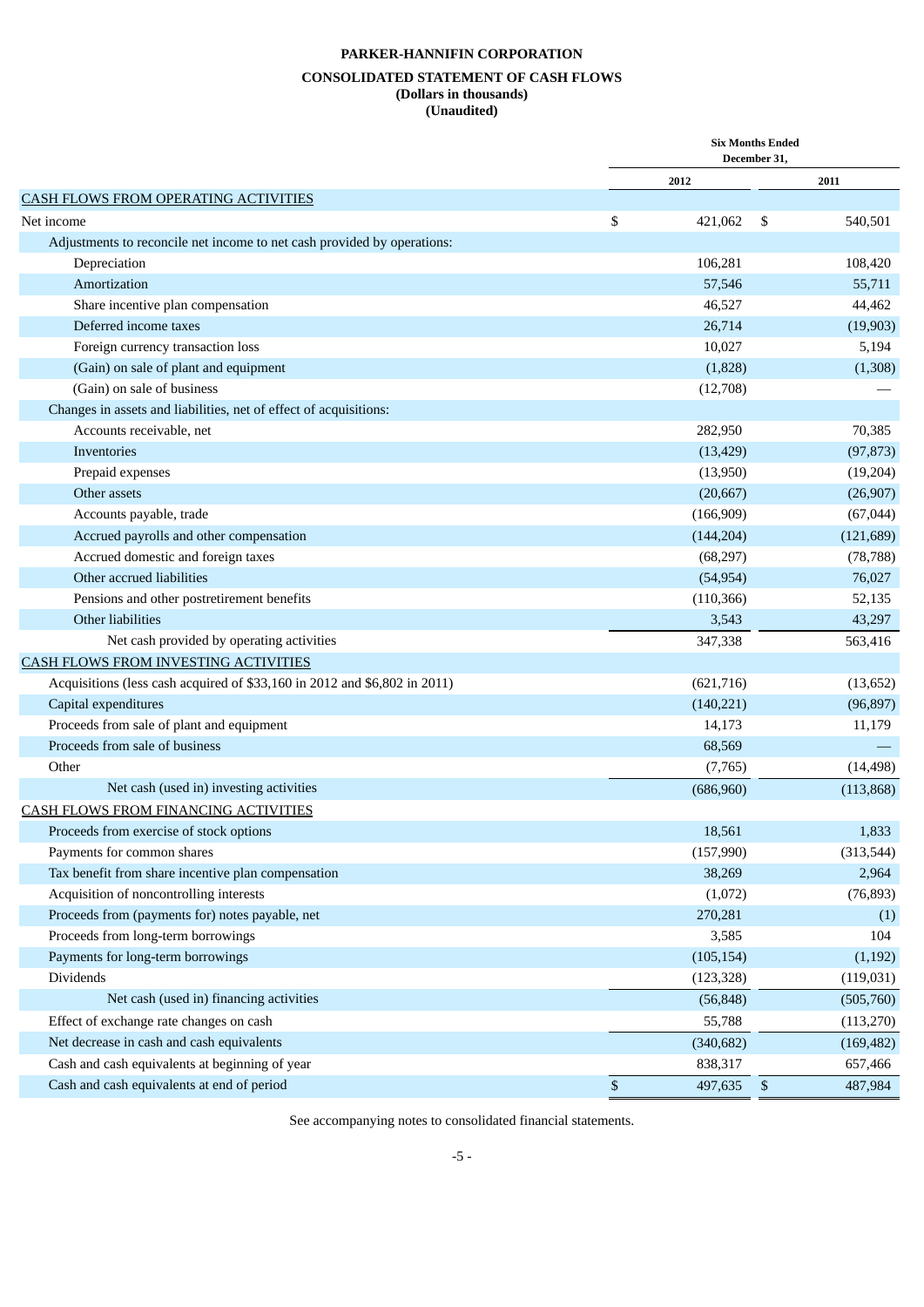#### **BUSINESS SEGMENT INFORMATION (Dollars in thousands) (Unaudited)**

The Company operates in three reportable business segments: Industrial, Aerospace and Climate & Industrial Controls. The Industrial Segment is the largest and includes a significant portion of international operations.

Industrial - This segment produces a broad range of motion-control and fluid systems and components used in all kinds of manufacturing, packaging, processing, transportation, mobile construction, agricultural and military machinery and equipment. Sales are made directly to major original equipment manufacturers (OEMs) and through a broad distribution network to smaller OEMs and the aftermarket.

Aerospace - This segment designs and manufactures products and provides aftermarket support for commercial, business jet, military and general aviation aircraft, missile and spacecraft markets. The Aerospace Segment provides a full range of systems and components for hydraulic, pneumatic and fuel applications.

Climate & Industrial Controls - This segment manufactures motion-control systems and components for use primarily in the refrigeration and air conditioning and transportation industries.

|                                                  | <b>Three Months Ended</b> |           |              |           |              | <b>Six Months Ended</b> |              |           |  |
|--------------------------------------------------|---------------------------|-----------|--------------|-----------|--------------|-------------------------|--------------|-----------|--|
|                                                  |                           |           | December 31, |           | December 31, |                         |              |           |  |
|                                                  | 2011<br>2012              |           |              |           | 2012         |                         | 2011         |           |  |
| Net sales                                        |                           |           |              |           |              |                         |              |           |  |
| Industrial:                                      |                           |           |              |           |              |                         |              |           |  |
| North America                                    | \$                        | 1,197,705 | \$           | 1,183,352 | $\mathbb{S}$ | 2,463,752               | $\mathbb{S}$ | 2,388,169 |  |
| International                                    |                           | 1,168,961 |              | 1,218,812 |              | 2,345,851               |              | 2,507,927 |  |
| Aerospace                                        |                           | 528,656   |              | 496,505   |              | 1,069,739               |              | 993,997   |  |
| Climate & Industrial Controls                    |                           | 170,173   |              | 208,163   |              | 401,088                 |              | 450,620   |  |
| <b>Total</b>                                     | \$                        | 3,065,495 | \$           | 3,106,832 | \$           | 6,280,430               | \$           | 6,340,713 |  |
| Segment operating income                         |                           |           |              |           |              |                         |              |           |  |
| Industrial:                                      |                           |           |              |           |              |                         |              |           |  |
| North America                                    | \$                        | 183,914   | \$           | 195,738   | \$           | 411,106                 | \$           | 418,965   |  |
| <b>International</b>                             |                           | 123,434   |              | 165,940   |              | 275,205                 |              | 374,159   |  |
| Aerospace                                        |                           | 52,172    |              | 70,262    |              | 114,070                 |              | 138.899   |  |
| Climate & Industrial Controls                    |                           | 8,130     |              | 9,823     |              | 29,840                  |              | 29,615    |  |
| Total segment operating income                   |                           | 367,650   |              | 441,763   |              | 830,221                 |              | 961,638   |  |
| Corporate general and administrative expenses    |                           | 45,401    |              | 46,136    |              | 85,168                  |              | 104,152   |  |
| Income before interest expense and other expense |                           | 322,249   |              | 395,627   |              | 745,053                 |              | 857,486   |  |
| Interest expense                                 |                           | 24,216    |              | 23,769    |              | 47,725                  |              | 46,990    |  |
| Other expense                                    |                           | 35,404    |              | 32,911    |              | 98,641                  |              | 59,964    |  |
| Income before income taxes                       | \$                        | 262,629   | \$           | 338,947   | \$           | 598,687                 | \$           | 750,532   |  |

-6 -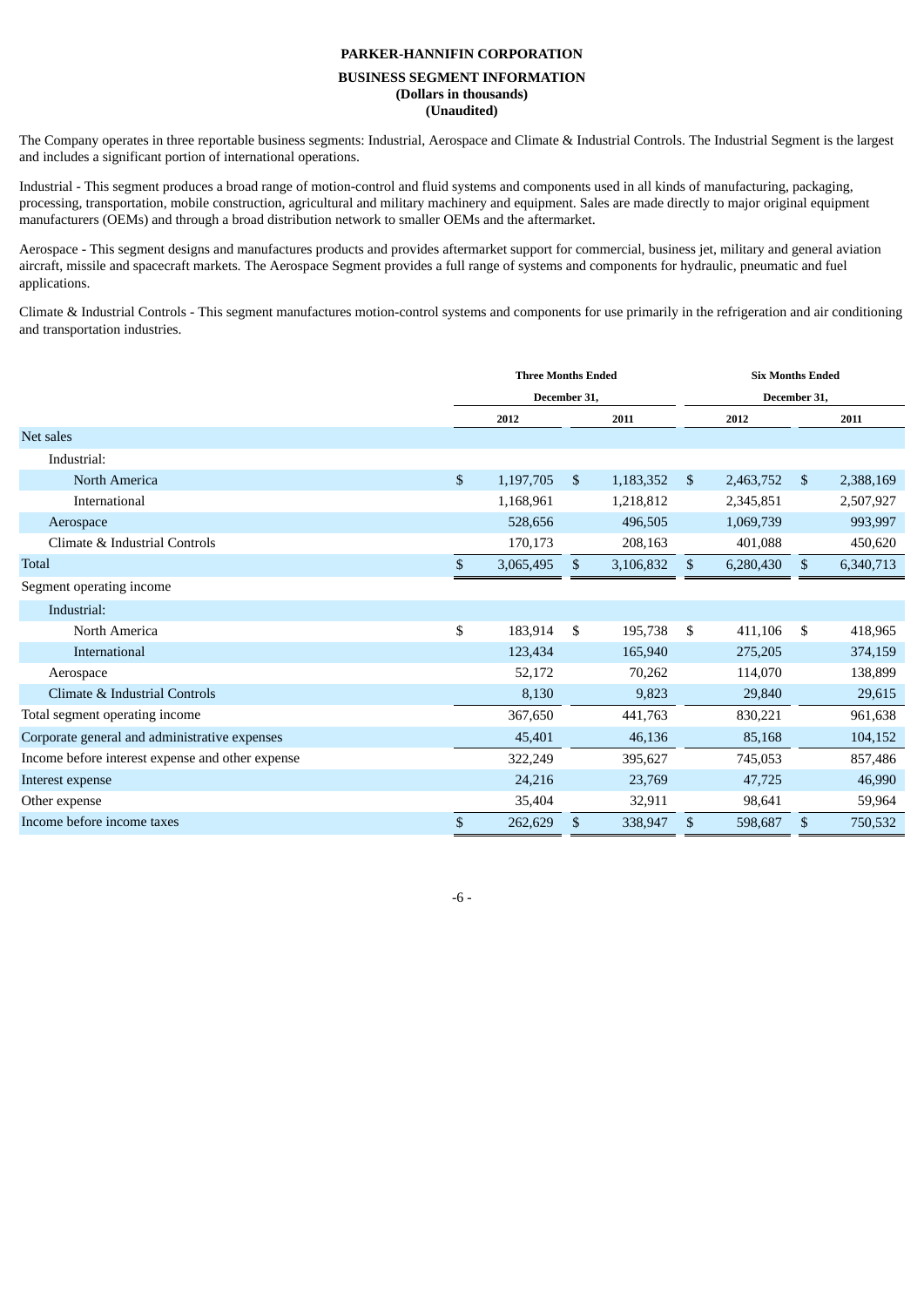## **PARKER-HANNIFIN CORPORATION NOTES TO CONSOLIDATED FINANCIAL STATEMENTS Dollars in thousands, except per share amounts**

#### **1. Management representation**

In the opinion of the management of the Company, the accompanying unaudited consolidated financial statements contain all adjustments (consisting of only normal recurring accruals) necessary to present fairly the financial position as of December 31, 2012, the results of operations for the six months ended December 31, 2012 and 2011 and cash flows for the six months then ended. These financial statements should be read in conjunction with the consolidated financial statements and related notes included in the Company's 2012 Annual Report on Form 10-K. Interim period results are not necessarily indicative of the results to be expected for the full fiscal year. The Company incorrectly presented the acquisition of a noncontrolling interest in the investing activities section of the Consolidated Statement of Cash Flows for the six months ended December 31, 2011. Such amount has been corrected through reclassification to the financing section in the Consolidated Statement of Cash Flows for the six months ended December 31, 2011.

The Company has evaluated subsequent events that have occurred through the date these financial statements were issued. On January 24, 2013, the Board of Directors approved an increase in the overall maximum number of shares authorized for repurchase under the share repurchase program described in Note 5 so that, beginning on such date, the aggregate number of shares authorized for repurchase was 15 million shares. Such authorization is limited, in any single fiscal year, to the greater of 7.5 million shares or five percent of the shares outstanding as of the end of the prior fiscal year. There is no expiration date for this program. No subsequent events have occurred that required adjustment to these financial statements.

#### **2. New accounting pronouncements**

In September 2011, the FASB issued new accounting guidance related to testing goodwill for impairment. The new guidance allows an entity the option to make a qualitative evaluation about the likelihood of goodwill impairment to determine whether the entity should calculate the fair value of a reporting unit. It also expands the events and circumstances that an entity should consider between annual impairment tests in determining whether it is more likely than not that the fair value of a reporting unit is less than its carrying value. This guidance is effective for annual and interim goodwill impairment tests performed for fiscal years beginning after December 15, 2011. The Company is currently in the process of performing its annual goodwill impairment test and does not believe the availability of using a qualitative assessment to determine whether a fair value should be calculated for a reporting unit will have a significant impact on the annual goodwill impairment testing process.

#### **3. Product warranty**

In the ordinary course of business, the Company warrants its products against defects in design, materials and workmanship over various time periods. The warranty accrual as of December 31, 2012 and June 30, 2012 is immaterial to the financial position of the Company and the change in the accrual for the current quarter and first six months of fiscal 2013 is immaterial to the Company's results of operations and cash flows.

-7 -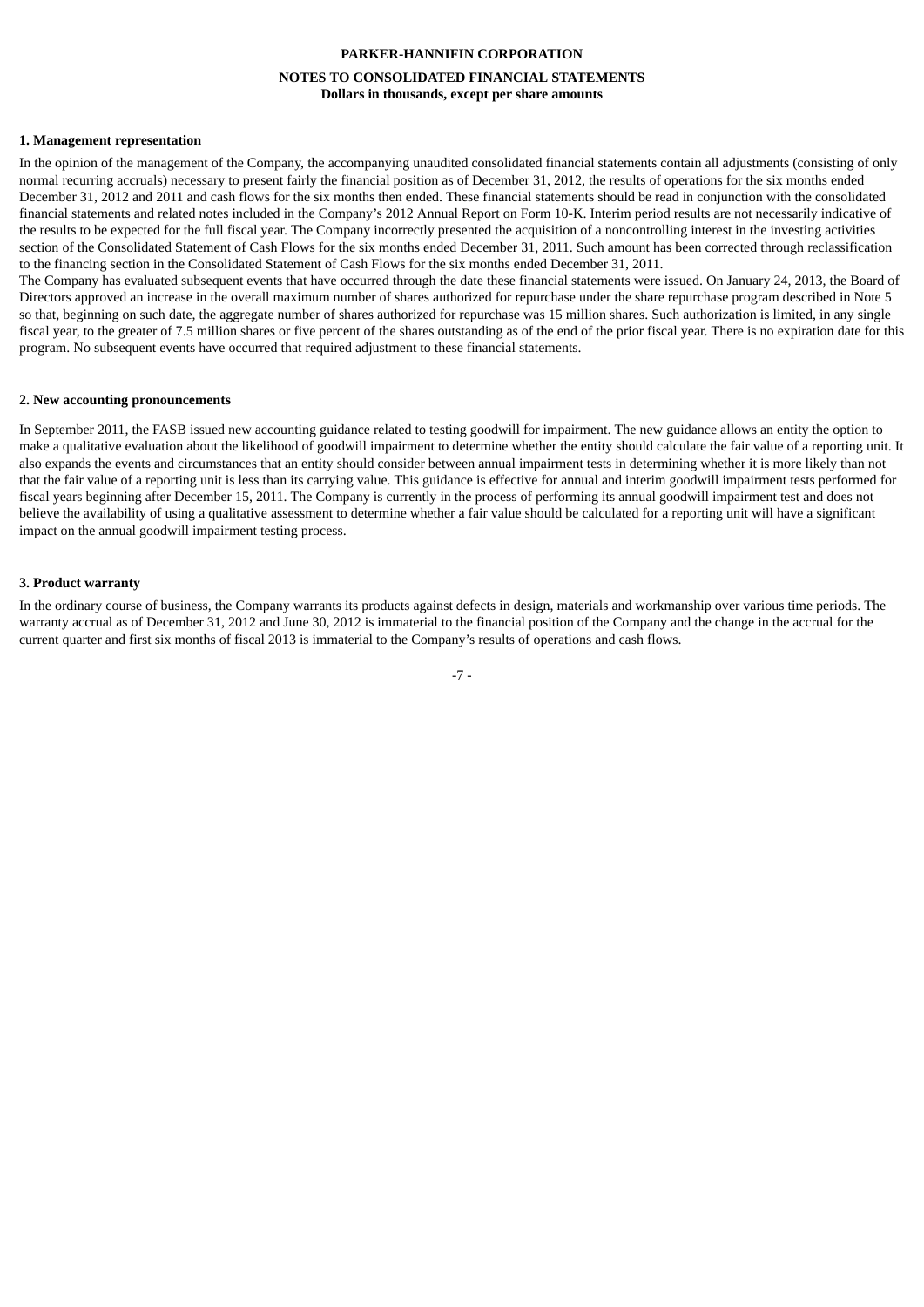#### **4. Earnings per share**

The following table presents a reconciliation of the numerator and denominator of basic and diluted earnings per share for the three and six months ended December 31, 2012 and 2011.

|                                                                                           | <b>Three Months Ended</b> |              |             |      | <b>Six Months Ended</b> |              |             |  |
|-------------------------------------------------------------------------------------------|---------------------------|--------------|-------------|------|-------------------------|--------------|-------------|--|
|                                                                                           | December 31,              |              |             |      |                         | December 31, |             |  |
|                                                                                           | 2012                      |              | 2011        |      | 2012                    |              | 2011        |  |
| Numerator:                                                                                |                           |              |             |      |                         |              |             |  |
| Net income attributable to common shareholders                                            | \$<br>180,962             | S.           | 240,766     | - \$ | 420.703                 | \$.          | 537,784     |  |
| Denominator:                                                                              |                           |              |             |      |                         |              |             |  |
| Basic - weighted average common shares                                                    | 149,001,273               |              | 150,960,202 |      | 149,143,561             |              | 151,699,614 |  |
| Increase in weighted average common shares from dilutive<br>effect of equity-based awards | 3,197,431                 |              | 3,757,009   |      | 2,874,464               |              | 3,324,865   |  |
| Diluted - weighted average common shares, assuming exercise<br>of equity-based awards     | 152,198,704               |              | 154,717,211 |      | 152,018,025             |              | 155,024,479 |  |
| Basic earnings per share                                                                  | 1.21                      | $\mathbb{S}$ | 1.59        | -\$  | 2.82                    | -\$          | 3.55        |  |
| Diluted earnings per share                                                                | \$<br>1.19                |              | 1.56        | S    | 2.77                    |              | 3.47        |  |

For the three months ended December 31, 2012 and 2011, 1,079,590 and 96,328 common shares subject to equity-based awards, respectively, were excluded from the computation of diluted earnings per share because the effect of their exercise would be anti-dilutive. For the six months ended December 31, 2012 and 2011, 917,305 and 753,316 common shares subject to equity-based awards, respectively, were excluded from the computation of diluted earnings per share because the effect of their exercise would be anti-dilutive.

#### **5. Share repurchase program**

The Company has a program to repurchase its common shares. Under the program, the Company is authorized to repurchase an amount of common shares each fiscal year equal to the greater of 7.5 million shares or five percent of the shares outstanding as of the end of the prior fiscal year. Repurchases are funded primarily from operating cash flows and commercial paper borrowings, and the shares are initially held as treasury stock. During the three-month period ended December 31, 2012, the Company repurchased 613,785 shares at an average price, including commissions, of \$81.46 per share. Fiscal year-to-date, the Company repurchased 1,931,762 shares at an average price, including commissions, of \$81.36 per share.

#### **6. Accounts receivable, net**

The Accounts receivable, net caption in the Consolidated Balance Sheet is comprised of the following components:

|                                 | December 31,<br>2012 |   | <b>June 30,</b><br>2012 |
|---------------------------------|----------------------|---|-------------------------|
| Accounts receivable, trade      | 1,605,120            | S | 1,792,961               |
| Allowance for doubtful accounts | (13,262)             |   | (10,518)                |
| Non-trade accounts receivable   | 92,772               |   | 84,872                  |
| Notes receivable                | 117,775              |   | 124,969                 |
| Total                           | 1,802,405            |   | 1,992,284               |

Accounts receivable, trade are initially recorded at their net collectible amount and are generally recorded at the time the revenue from the sales transaction is recorded. Receivables are written off to bad debt primarily when, in the judgment of the Company, the receivable is deemed to be uncollectible due to the insolvency of the debtor.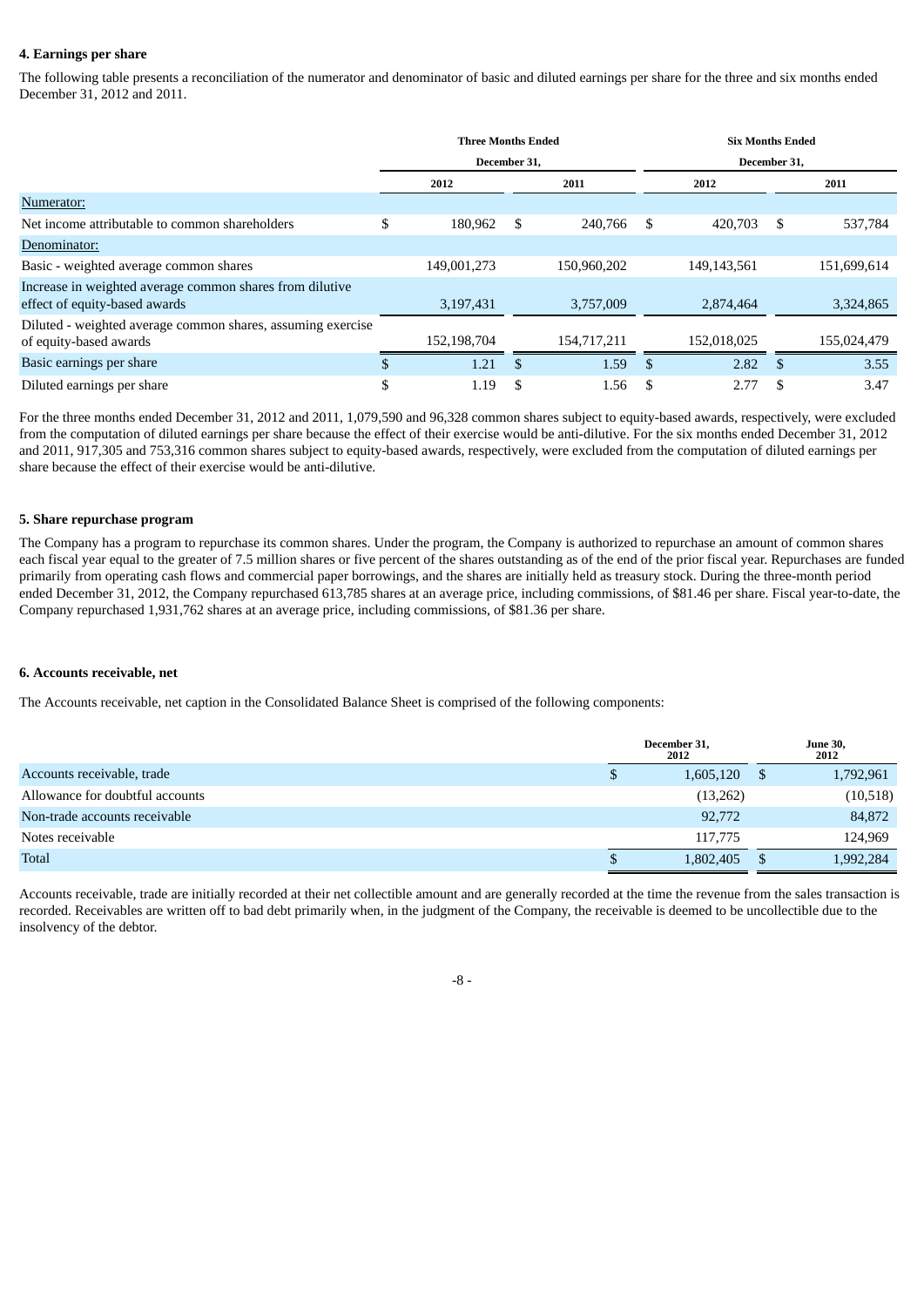#### **7. Business realignment charges**

To structure its businesses in light of current and anticipated customer demand, the Company incurred business realignment charges in fiscal 2013 and fiscal 2012.

Business realignment charges by business segment are as follows:

|                               | <b>Three Months Ended</b> |              |  |                   |              | <b>Six Months Ended</b> |   |       |  |
|-------------------------------|---------------------------|--------------|--|-------------------|--------------|-------------------------|---|-------|--|
|                               | December 31,              |              |  |                   | December 31, |                         |   |       |  |
|                               |                           | 2012<br>2011 |  |                   | 2012         | 2011                    |   |       |  |
| Industrial                    |                           | 2,610        |  | 1,194             | 5,138        |                         | D | 6,898 |  |
| Climate & Industrial Controls |                           | 156          |  | $\hspace{0.05cm}$ |              | 367                     |   | 148   |  |

Work force reductions in connection with such business realignment charges by business segment are as follows:

|                               | <b>Three Months Ended</b> |                               | <b>Six Months Ended</b> |      |  |
|-------------------------------|---------------------------|-------------------------------|-------------------------|------|--|
|                               | December 31,              |                               | December 31,            |      |  |
|                               | 2011<br>2012              |                               | 2012                    | 2011 |  |
| Industrial                    | 167                       | 33                            | 318                     | 204  |  |
| Climate & Industrial Controls | 29                        | $\overbrace{\phantom{12333}}$ | 30                      | 4    |  |

The charges primarily consist of severance costs related to plant closures as well as general work force reductions implemented by various operating units throughout the world. In addition, \$1,918 of severance costs for 98 people have been recognized in connection with the divestiture of the Turkey refrigeration components business and is reflected in the other expense caption in the Business Segment Information. The Company believes the realignment actions will positively impact future results of operations but will not have a material effect on liquidity and sources and uses of capital.

The business realignment charges are presented in the Consolidated Statement of Income as follows:

|                                              | <b>Three Months Ended</b> |              |  |       |              | <b>Six Months Ended</b> |      |       |  |  |
|----------------------------------------------|---------------------------|--------------|--|-------|--------------|-------------------------|------|-------|--|--|
|                                              |                           | December 31, |  |       | December 31, |                         |      |       |  |  |
|                                              |                           | 2012         |  | 2011  |              | 2012                    | 2011 |       |  |  |
| Cost of sales                                |                           | 2,098        |  | 1,194 |              | 4,104                   | - \$ | 6,652 |  |  |
| Selling, general and administrative expenses |                           | 668          |  |       |              | 1,401                   |      | 394   |  |  |
| Other (income), net                          |                           | 1,918        |  |       |              | 1,918                   |      |       |  |  |

As of December 31, 2012, approximately \$4.0 million in severance payments have been made relating to charges incurred during fiscal 2013, with the majority of the remaining payments expected to be made by June 30, 2013. All required severance payments have been made relating to charges incurred in fiscal 2012. Additional charges to be recognized in future periods related to the realignment actions described above are not expected to be material.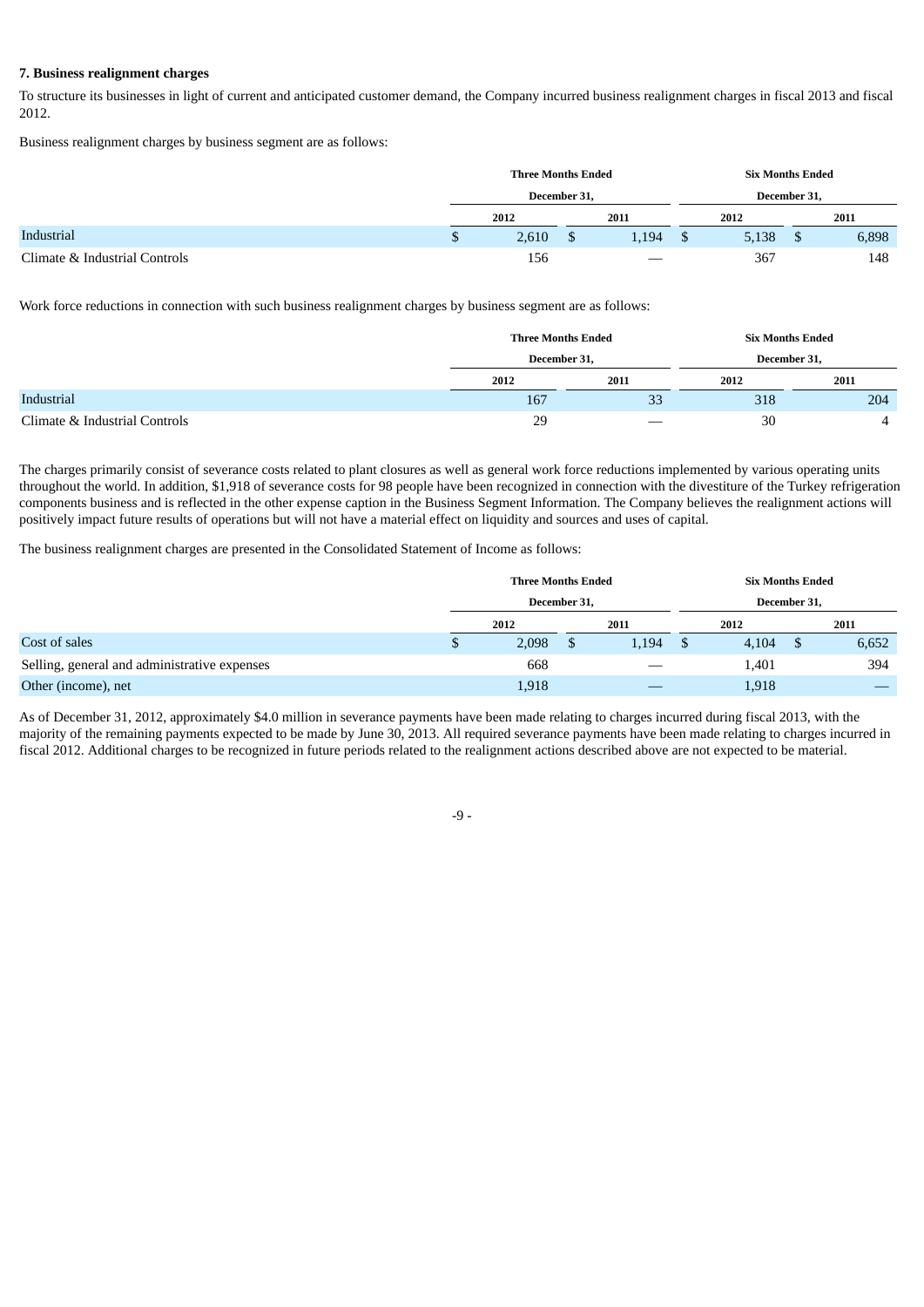## **8. Equity**

As of July 1, 2012, the Company adopted the provisions of FASB Accounting Standards Update No. 2011-05, "Presentation of Comprehensive Income." As a result of this adoption, the Company has presented total comprehensive income in a separate Statement of Comprehensive Income.

Changes in equity for the three months ended December 31, 2012 and 2011 are as follows:

|                                   |    | Shareholders'<br><b>Equity</b> |    | Noncontrolling<br><b>Interests</b> |   | <b>Total Equity</b> |
|-----------------------------------|----|--------------------------------|----|------------------------------------|---|---------------------|
| Balance at September 30, 2012     | y. | 5,141,124                      | -S | 10,890                             | S | 5,152,014           |
| Net income                        |    | 180,962                        |    | 152                                |   | 181,114             |
| Other comprehensive income (loss) |    | 94,579                         |    | (1,898)                            |   | 92,681              |
| Dividends paid                    |    | (61,236)                       |    | (727)                              |   | (61, 963)           |
| Stock incentive plan activity     |    | 17,057                         |    |                                    |   | 17,057              |
| <b>Acquisition activity</b>       |    | 3,231                          |    | (5, 145)                           |   | (1, 914)            |
| Shares purchased at cost          |    | (50,000)                       |    |                                    |   | (50,000)            |
| Balance at December 31, 2012      | S  | 5,325,717                      | S  | 3,272                              |   | 5,328,989           |

|                               |   | Shareholders'<br><b>Equity</b> |    | Noncontrolling<br>Interests |     | <b>Total Equity</b> |
|-------------------------------|---|--------------------------------|----|-----------------------------|-----|---------------------|
| Balance at September 30, 2011 | S | 5,017,264                      | S. | 96,224                      | -S  | 5,113,488           |
| Net income                    |   | 240,766                        |    | 1,577                       |     | 242,343             |
| Other comprehensive (loss)    |   | (41, 825)                      |    | (10)                        |     | (41, 835)           |
| Dividends paid                |   | (56, 013)                      |    | (14)                        |     | (56,027)            |
| Stock incentive plan activity |   | 17,934                         |    |                             |     | 17,934              |
| Shares purchased at cost      |   | (20,000)                       |    |                             |     | (20,000)            |
| Balance at December 31, 2011  | S | 5,158,126                      | -S | 97,777                      | - S | 5,255,903           |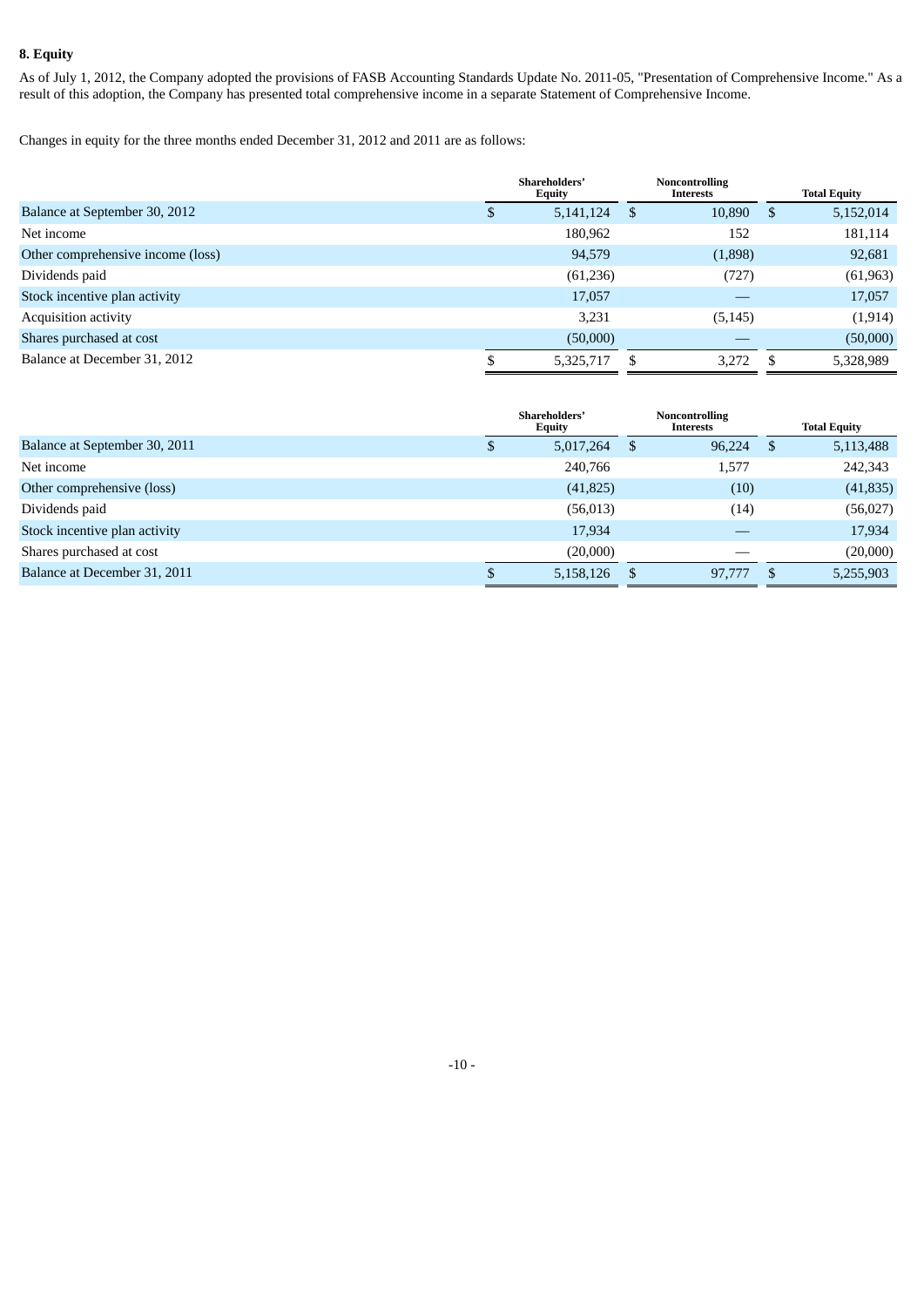## **8. Equity, cont'd**

Changes in equity for the six months ended December 31, 2012 and 2011 are as follows:

|                                   |   | Shareholders'<br><b>Equity</b> |   | Noncontrolling<br><b>Interests</b> |      | <b>Total Equity</b> |
|-----------------------------------|---|--------------------------------|---|------------------------------------|------|---------------------|
| Balance at June 30, 2012          | D | 4,896,515                      | S | 9,215                              | - \$ | 4,905,730           |
| Net income                        |   | 420,703                        |   | 359                                |      | 421,062             |
| Other comprehensive income (loss) |   | 228,760                        |   | (1,524)                            |      | 227,236             |
| Dividends paid                    |   | (122, 601)                     |   | (727)                              |      | (123, 328)          |
| Stock incentive plan activity     |   | 56,286                         |   |                                    |      | 56,286              |
| <b>Acquisition activity</b>       |   | 3,231                          |   | (4,051)                            |      | (820)               |
| Shares purchased at cost          |   | (157, 177)                     |   |                                    |      | (157, 177)          |
| Balance at December 31, 2012      |   | 5,325,717                      | S | 3,272                              |      | 5,328,989           |

|                                   |   | Shareholders'<br><b>Equity</b> |               | Noncontrolling<br><b>Interests</b> |      | <b>Total Equity</b> |
|-----------------------------------|---|--------------------------------|---------------|------------------------------------|------|---------------------|
| Balance at June 30, 2011          | Ф | 5,383,854                      | <sup>\$</sup> | 104,482                            | - \$ | 5,488,336           |
| Net income                        |   | 537,784                        |               | 2,717                              |      | 540,501             |
| Other comprehensive (loss) income |   | (314, 361)                     |               | 1,492                              |      | (312, 869)          |
| Dividends paid                    |   | (112,091)                      |               | (6,940)                            |      | (119, 031)          |
| Stock incentive plan activity     |   | 39,832                         |               |                                    |      | 39,832              |
| <b>Acquisition activity</b>       |   | (64, 920)                      |               | (3,974)                            |      | (68, 894)           |
| Shares purchased at cost          |   | (311, 972)                     |               |                                    |      | (311, 972)          |
| Balance at December 31, 2011      |   | 5,158,126                      |               | 97,777                             | -S   | 5,255,903           |

$$
-11-
$$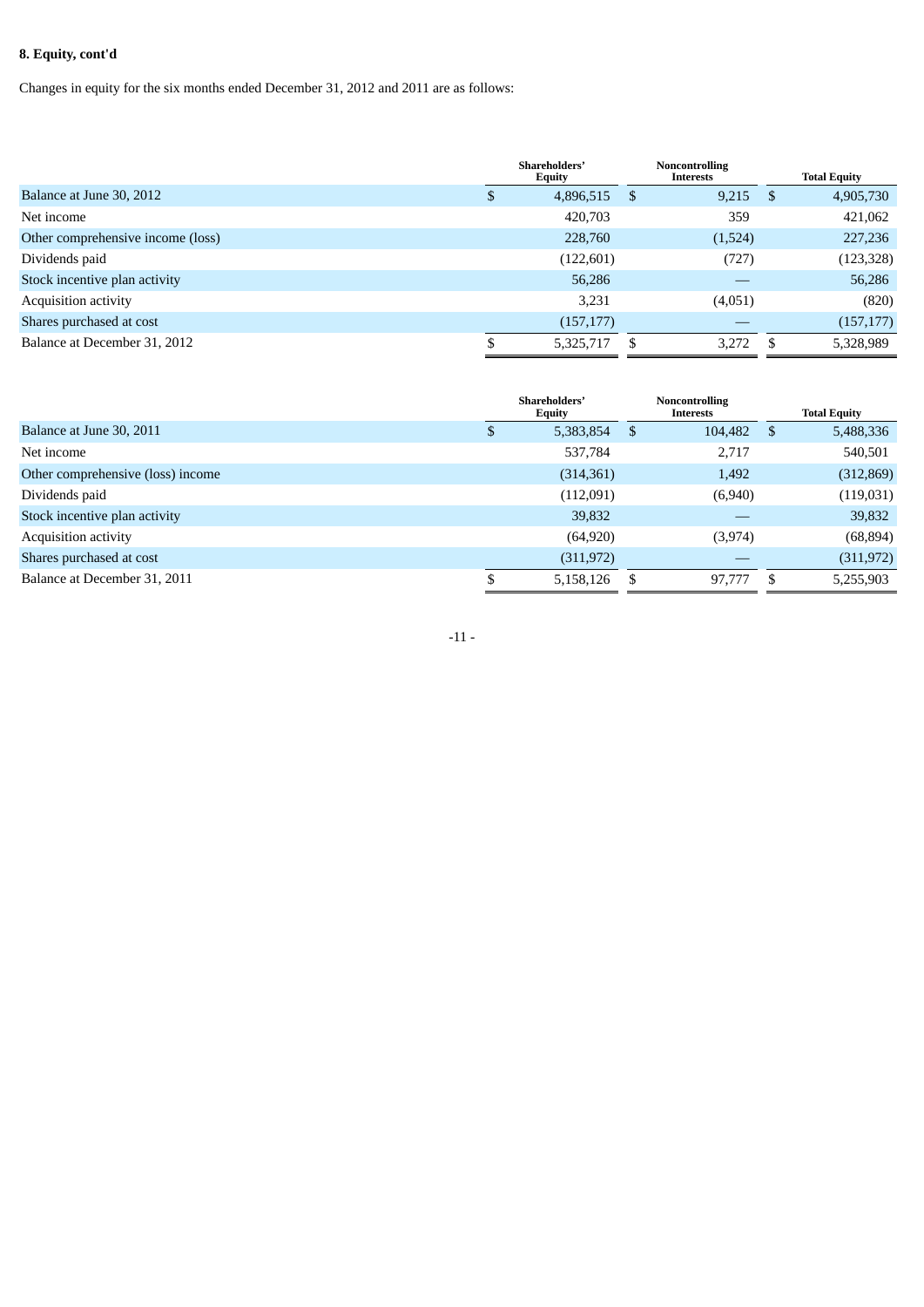#### **9. Goodwill and intangible assets**

The changes in the carrying amount of goodwill for the six months ended December 31, 2012 are as follows:

|                                        | <b>Industrial</b><br>Segment | Aerospace<br>Segment | Climate &<br><b>Industrial</b><br>Controls<br>Segment |   | Total     |
|----------------------------------------|------------------------------|----------------------|-------------------------------------------------------|---|-----------|
| Balance at June 30, 2012               | 2,518,121                    | 98,674               | 309,061                                               | S | 2,925,856 |
| Acquisitions                           | 327,411                      |                      |                                                       |   | 327,411   |
| <b>Divestitures</b>                    |                              |                      | (20, 044)                                             |   | (20, 044) |
| Foreign currency translation and other | 60.433                       | 14                   | 1.471                                                 |   | 61,918    |
| Balance at December 31, 2012           | 2,905,965                    | 98,688               | 290,488                                               |   | 3,295,141 |

Acquisitions represent the original goodwill allocation, purchase price adjustments, and final adjustments to the purchase price allocation for the acquisitions during the measurement period subsequent to the applicable acquisition dates. The Company's previously reported results of operations and financial position would not be materially different had the goodwill adjustments recorded during the first six months of fiscal 2013 been reflected in the same reporting period that the initial purchase price allocations for those acquisitions were made.

Divestitures represent goodwill associated with businesses for which the Company entered into agreements to divest during the first six months of fiscal 2013 as more fully discussed in Note 13.

Intangible assets are amortized on the straight-line method over their legal or estimated useful lives. The following summarizes the gross carrying value and accumulated amortization for each major category of intangible assets:

|                          | <b>December 31, 2012</b> |                                 |  |                             |  | June 30, 2012                   |  |                                    |  |
|--------------------------|--------------------------|---------------------------------|--|-----------------------------|--|---------------------------------|--|------------------------------------|--|
|                          |                          | <b>Gross Carrying</b><br>Amount |  | Accumulated<br>Amortization |  | <b>Gross Carrying</b><br>Amount |  | Accumulated<br><b>Amortization</b> |  |
| Patents                  |                          | 141,841                         |  | 71,866                      |  | 118,034                         |  | 66,303                             |  |
| Trademarks               |                          | 394,891                         |  | 141,453                     |  | 321,019                         |  | 129,081                            |  |
| Customer lists and other |                          | 1,490,223                       |  | 445,658                     |  | 1,247,820                       |  | 396,271                            |  |
| Total                    |                          | 2,026,955                       |  | 658.977                     |  | 1,686,873                       |  | 591,655                            |  |

Total intangible amortization expense for the six months ended December 31, 2012 was \$55,961. The estimated amortization expense for the five years ending June 30, 2013 through 2017 is \$119,790, \$121,711, \$116,603, \$111,535, and \$107,703, respectively.

Intangible assets are evaluated for impairment whenever events or circumstances indicate that the undiscounted net cash flows to be generated by their use over their expected useful lives and eventual disposition may be less than their net carrying value. No such events or circumstances occurred during the six months ended December 31, 2012.

-12 -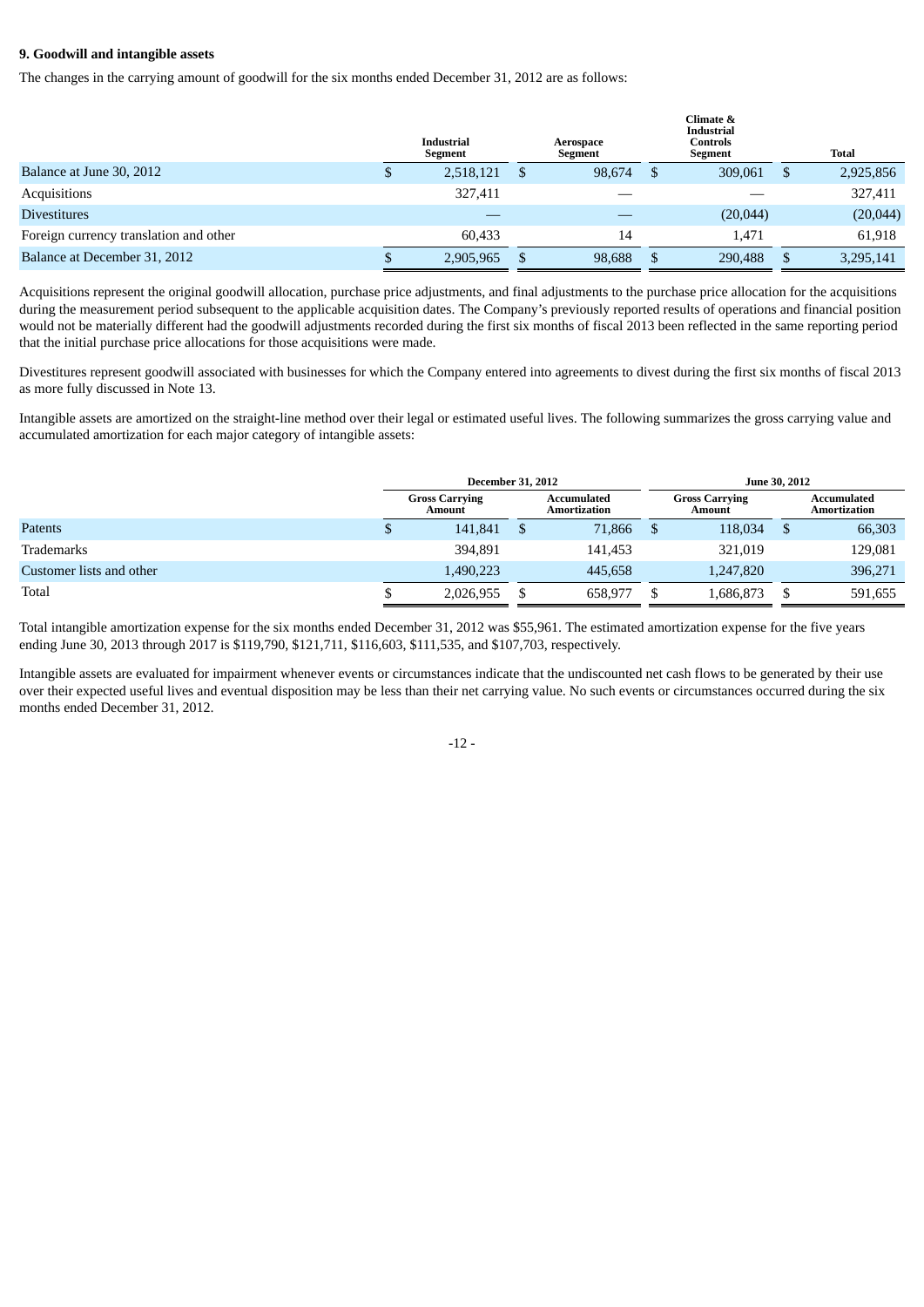#### **10. Retirement benefits**

Net pension benefit cost recognized included the following components:

|                                                | <b>Three Months Ended December 31,</b> |           |    |           |   | <b>Six Months Ended December 31,</b> |      |            |  |
|------------------------------------------------|----------------------------------------|-----------|----|-----------|---|--------------------------------------|------|------------|--|
|                                                | 2012                                   |           |    | 2011      |   | 2012                                 |      | 2011       |  |
| Service cost                                   | S,                                     | 26,683    | -S | 21,000    | S | 55,017                               | - \$ | 42,624     |  |
| Interest cost                                  |                                        | 44,920    |    | 46,823    |   | 87,993                               |      | 92,739     |  |
| Expected return on plan assets                 |                                        | (55, 778) |    | (50, 101) |   | (105, 416)                           |      | (100, 270) |  |
| Amortization of prior service cost             |                                        | 3.740     |    | 3,523     |   | 7.228                                |      | 7,007      |  |
| Amortization of net actuarial loss             |                                        | 52,565    |    | 27,046    |   | 100,148                              |      | 52,460     |  |
| Amortization of initial net obligation (asset) |                                        | 6         |    | (15)      |   | 12                                   |      | (30)       |  |
| Net pension benefit cost                       |                                        | 72.136    |    | 48,276    |   | 144,982                              |      | 94,530     |  |

Net postretirement benefit cost recognized included the following components:

|                                         | Three Months Ended December 31, |       |  |       |  | <b>Six Months Ended December 31,</b> |  |       |  |
|-----------------------------------------|---------------------------------|-------|--|-------|--|--------------------------------------|--|-------|--|
|                                         |                                 | 2012  |  | 2011  |  | 2012                                 |  | 2011  |  |
| Service cost                            |                                 | 182   |  | 181   |  | 364                                  |  | 362   |  |
| Interest cost                           |                                 | 870   |  | 881   |  | 1,740                                |  | 1,762 |  |
| Net amortization and deferral and other |                                 | 116   |  | 129   |  | 233                                  |  | 258   |  |
| Net postretirement benefit cost         |                                 | 1.168 |  | 1.191 |  | 2,337                                |  | 2,382 |  |

#### **11. Income taxes**

As of December 31, 2012, the Company had gross unrecognized tax benefits of \$111,779. The total amount of gross unrecognized tax benefits that, if recognized, would affect the effective tax rate was \$65,659. If recognized, a significant portion of the gross unrecognized tax benefits would be offset against an asset currently recorded in the Consolidated Balance Sheet. The accrued interest related to the gross unrecognized tax benefits, excluded from the amounts above, was \$2,845.

The Company and its subsidiaries file income tax returns in the United States and in various foreign jurisdictions. In the normal course of business, the Company is subject to examination by taxing authorities throughout the world. The Company is no longer subject to examinations of its federal income tax returns by the United States Internal Revenue Service for fiscal years through 2010. All significant state, local and foreign tax returns have been examined for fiscal years through 2003. The Company does not anticipate that the total amount of gross unrecognized tax benefits will significantly change due to the settlement of examinations and the expiration of statute of limitations within the next twelve months.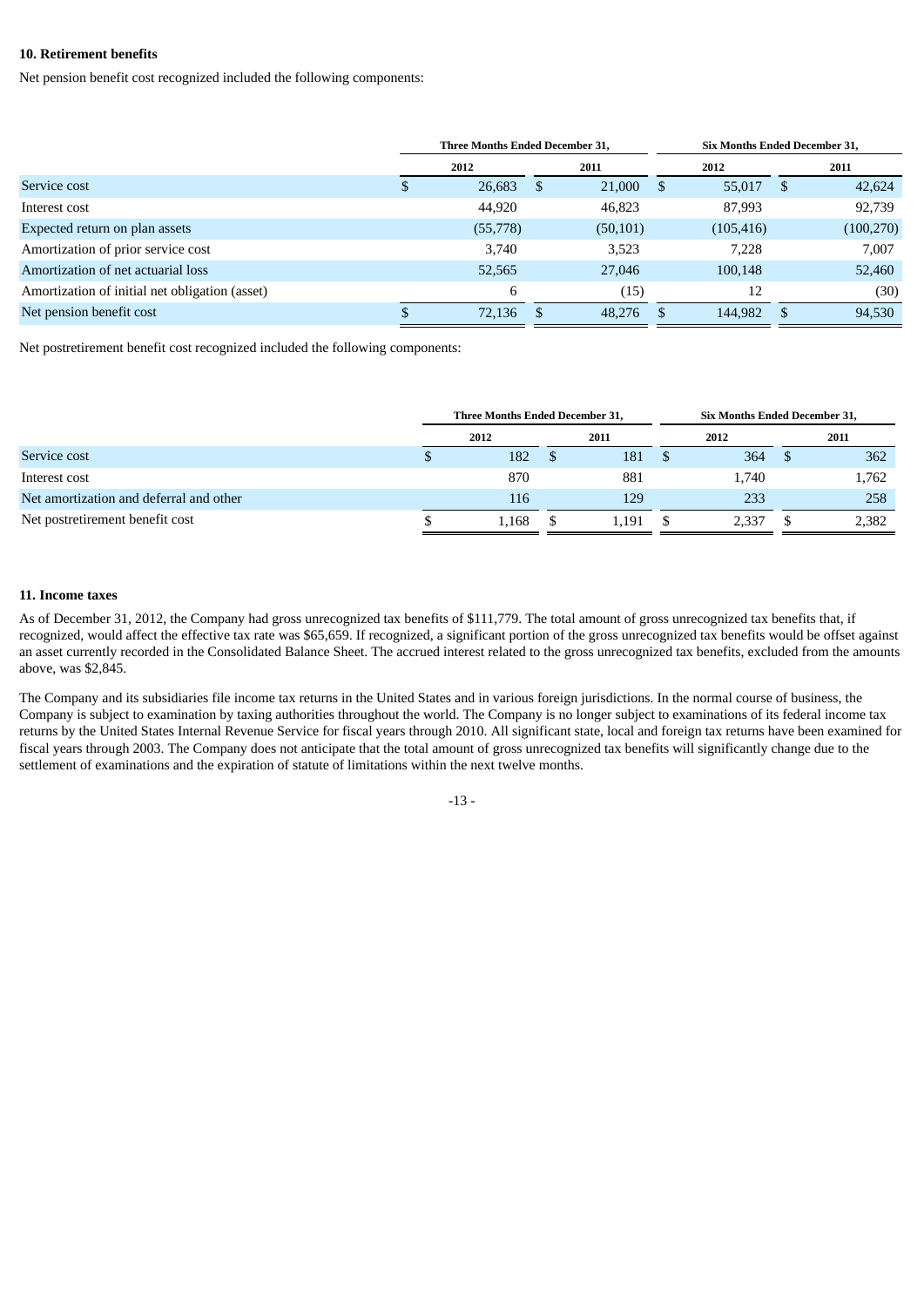#### **12. Financial instruments and fair value measurement**

The Company's financial instruments consist primarily of cash and cash equivalents, long-term investments, and accounts receivable as well as obligations under accounts payable, trade, notes payable and long-term debt. Due to their short-term nature, the carrying values for cash and cash equivalents, accounts receivable, accounts payable, trade and notes payable approximate fair value. The carrying value of long-term debt (excluding capital leases) and estimated fair value of long-term debt (excluding capital leases) are as follows:

|                                                                   | December 31.<br>2012 | <b>June 30,</b><br>2012 |
|-------------------------------------------------------------------|----------------------|-------------------------|
| Carrying value of long-term debt (excluding capital leases)       | 1.736.627            | 1,728,983               |
| Estimated fair value of long-term debt (excluding capital leases) | 2,021,749            | 2,005,887               |

The fair value of long-term debt was estimated using a discounted cash flow analysis based on the Company's current incremental borrowing rate for similar types of borrowing arrangements.

The Company utilizes derivative and non-derivative financial instruments, including forward exchange contracts, costless collar contracts, cross-currency swap contracts and certain foreign denominated debt designated as net investment hedges, to manage foreign currency transaction and translation risk. The derivative financial instrument contracts are with major investment grade financial institutions and the Company does not anticipate any material nonperformance by any of the counterparties. The Company does not hold or issue derivative financial instruments for trading purposes.

The Company's Euro bonds and Japanese Yen credit facility have been designated as a hedge of the Company's net investment in certain foreign subsidiaries. The translation of the Euro bonds and Japanese Yen credit facility into U.S. dollars is recorded in accumulated other comprehensive income (loss) and remains there until the underlying net investment is sold or substantially liquidated.

Derivative financial instruments are recognized on the Consolidated Balance Sheet as either assets or liabilities and are measured at fair value. Derivatives consist of forward exchange, costless collar and cross-currency swap contracts the fair value of which is calculated using market observable inputs including both spot and forward prices for the same underlying currencies. The fair value of the cross-currency swap contracts is calculated using a present value cash flow model that has been adjusted to reflect the credit risk of either the Company or the counterparty.

The following summarizes the location and fair value of derivative financial instruments reported in the Consolidated Balance Sheet as of December 31, 2012 and June 30, 2012:

|                               | <b>Balance Sheet Caption</b> | December 31,<br>2012 |     | June 30,<br>2012 |
|-------------------------------|------------------------------|----------------------|-----|------------------|
| Net investment hedges         |                              |                      |     |                  |
| Cross-currency swap contracts | Other liabilities \$         | 21.697               | -\$ | 2,008            |
| Cash flow hedges              |                              |                      |     |                  |
| Costless collar contracts     | Accounts receivable          | 3,726                |     | 2,466            |
| Forward exchange contracts    | Accounts receivable          | (2,772)              |     | 1,887            |
| Costless collar contracts     | Other accrued liabilities    | 645                  |     | 552              |

-14 -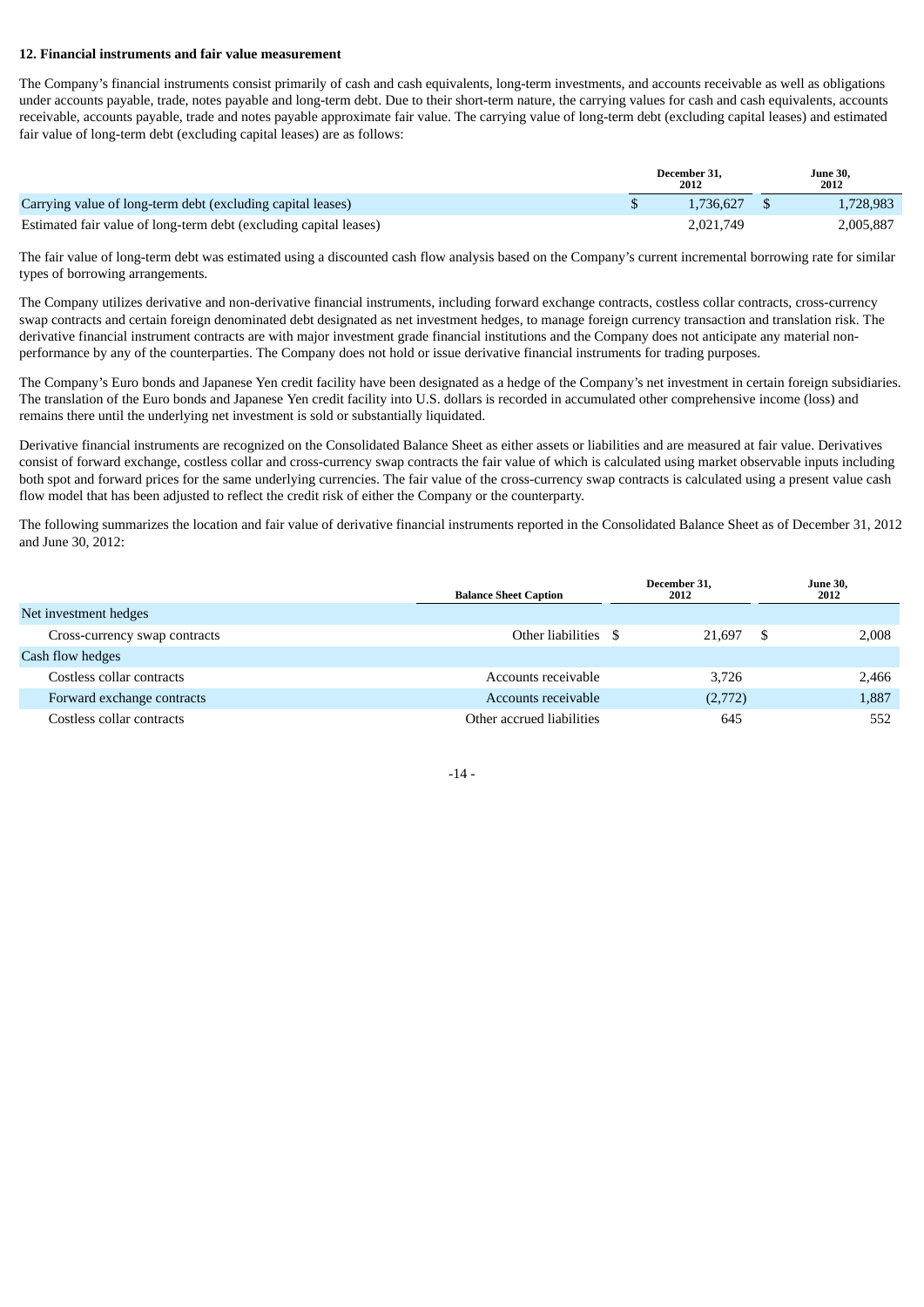#### **12. Financial instruments and fair value measurement, cont'd**

The fair values at December 31, 2012 and June 30, 2012 are classified within level 2 of the fair value hierarchy. There are no other financial assets or financial liabilities that are marked to market on a recurring basis. Fair values are transferred between levels of the fair value hierarchy when facts and circumstances indicate that a change in the method of estimating the fair value of a financial asset or financial liability is warranted.

Gains or losses on derivatives that are not hedges are adjusted to fair value through the cost of sales caption in the Consolidated Statement of Income. Gains or losses on derivatives that are hedges are adjusted to fair value through accumulated other comprehensive income (loss) in the Consolidated Balance Sheet until the hedged item is recognized in earnings.

The cross-currency swap contracts have been designated as hedging instruments. The costless collar contracts and forward exchange contracts have not been designated as hedging instruments and are considered to be economic hedges of forecasted transactions.

Gains (losses) on derivative financial instruments that were recorded in the Consolidated Statement of Income are as follows:

|                            | <b>Three Months Ended</b><br>December 31, |         | <b>Six Months Ended</b><br>December 31, |          |
|----------------------------|-------------------------------------------|---------|-----------------------------------------|----------|
|                            | 2012                                      | 2011    | 2012                                    | 2011     |
| Forward exchange contracts | \$<br>(1,302)                             | 16,804  | (4,564)                                 | (14,588) |
| Costless collar contracts  | 917                                       | (1,765) | 3,172                                   | 5,850    |

Gains (losses) on derivative and non-derivative financial instruments that were recorded in accumulated other comprehensive income (loss) in the Consolidated Balance Sheet are as follows:

|                               | <b>Three Months Ended</b> | December 31, |       | <b>Six Months Ended</b><br>December 31, |        |
|-------------------------------|---------------------------|--------------|-------|-----------------------------------------|--------|
|                               | 2012                      |              | 2011  | 2012                                    | 2011   |
| Cross-currency swap contracts | \$<br>(9,632)             |              | 1,674 | (12, 163)                               | 17,315 |
| Foreign denominated debt      | 642                       |              | 5,287 | (2,856)                                 | 16,665 |

There was no ineffectiveness of the cross-currency swap contracts or foreign denominated debt, nor was any portion of these financial instruments excluded from the effectiveness testing, during the six months ended December 31, 2012 and 2011.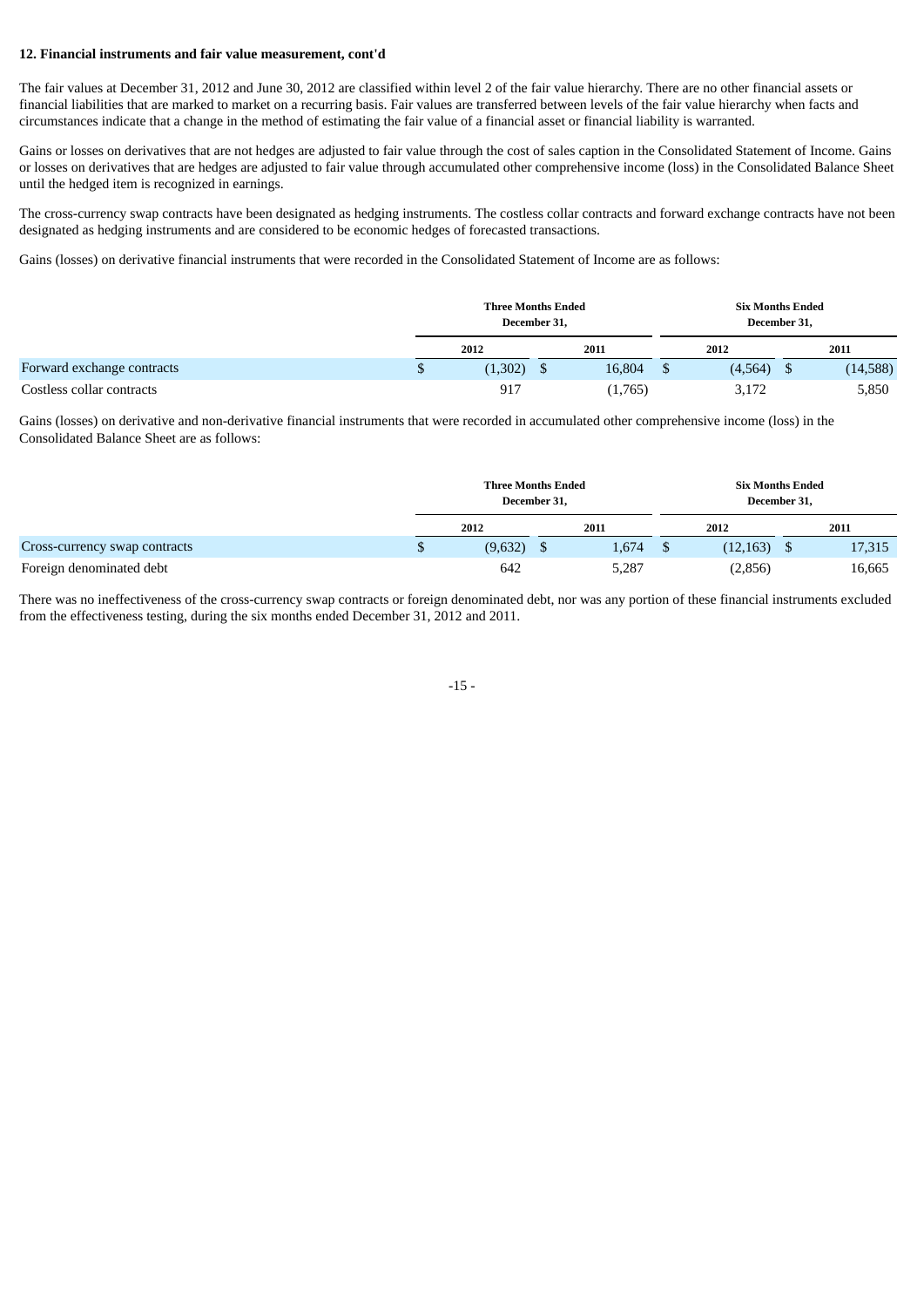#### **13. Acquisitions and divestitures**

Acquisitions - During the first six months of fiscal 2013, the Company completed eight acquisitions whose aggregate sales for their most recent fiscal year prior to acquisition were \$484 million. Total purchase price for the eight acquisitions was approximately \$622 million in cash and \$114 million in assumed debt.

Divestitures - During the second quarter of fiscal 2013, the Company completed the divestiture of the automotive businesses of the Mobile Climate Systems division. Also during the second quarter of fiscal 2013, the Company entered into an agreement to divest its Turkey refrigeration components business. The Company has written down the net assets of this business to their net realizable value in the second quarter of fiscal 2013 as the divestiture is expected to result in a loss when it is completed in the third quarter of fiscal 2013. Both of these businesses were part of the Climate & Industrial Controls Segment and had combined revenues of approximately \$158 million for their most recent fiscal year. The Company recorded a net pre-tax gain in the second quarter of fiscal 2013 of approximately \$17 million related to the divestitures. The gain is reflected in the other (income), net caption in the Consolidated Statement of Income.

 $-16 -$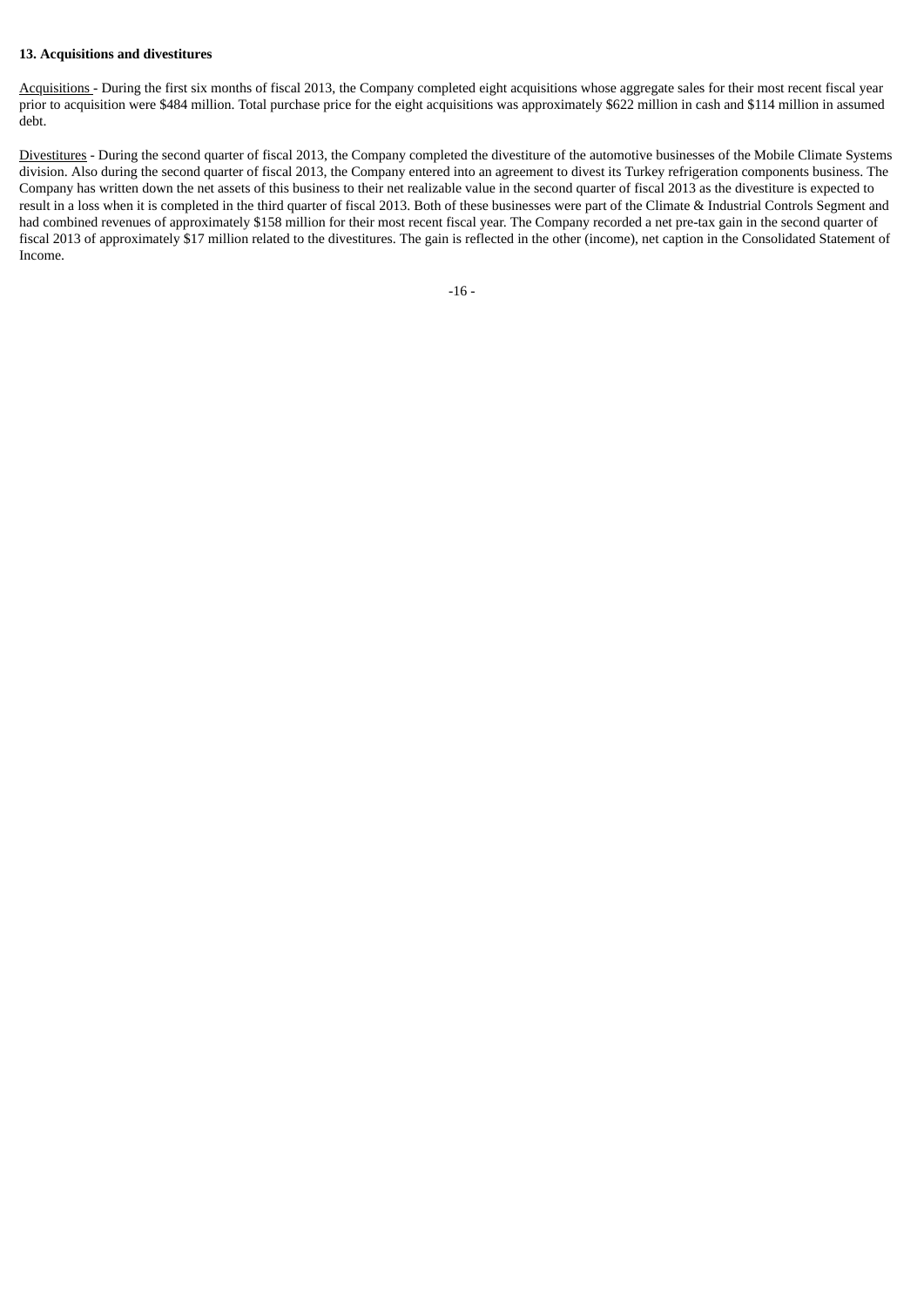#### **FORM 10-Q ITEM 2. MANAGEMENT'S DISCUSSION AND ANALYSIS OF FINANCIAL CONDITION AND RESULTS OF OPERATIONS**

#### **FOR THE THREE AND SIX MONTHS ENDED DECEMBER 31, 2012 AND COMPARABLE PERIODS ENDED DECEMBER 31, 2011**

#### **OVERVIEW**

The Company is a leading worldwide diversified manufacturer of motion and control technologies and systems, providing precision engineered solutions for a wide variety of mobile, industrial and aerospace markets.

The Company's order rates provide a near-term perspective of the Company's outlook particularly when viewed in the context of prior and future order rates. The Company publishes its order rates on a quarterly basis. The lead time between the time an order is received and revenue is realized generally ranges from one day to 12 weeks for mobile and industrial orders and from one day to 18 months for aerospace orders. The Company believes the leading economic indicators of these markets that have a strong correlation to the Company's future order rates are as follows:

- Purchasing Managers Index (PMI) on manufacturing activity specific to regions around the world with respect to most mobile and industrial markets;
- Global aircraft miles flown and global revenue passenger miles for commercial aerospace markets and Department of Defense spending for military aerospace markets; and
- Housing starts with respect to the North American residential air conditioning market and certain mobile construction markets.

A PMI above 50 indicates that the manufacturing activity specific to a region of the world in the mobile and industrial markets is expanding. A PMI below 50 indicates the opposite. The PMI at the end of December 2012 for the United States, the Eurozone countries and China was 50.7, 46.1 and 51.5, respectively. Since June 30, 2012, the PMI for the United States, the Eurozone countries and China have increased. Since September 30, 2012, the PMI for the United States decreased, the PMI for the Eurozone countries remained unchanged and the PMI for China increased.

Global aircraft miles flown have increased approximately two percent from the comparable fiscal 2012 level and global revenue passenger miles have increased approximately three percent from the comparable fiscal 2012 level. The Company anticipates that U.S. Department of Defense spending with regard to appropriations and operations and maintenance for the U.S. Government's fiscal year 2013 will be slightly up from the comparable fiscal 2012 level.

Housing starts in December 2012 were approximately 37 percent higher than housing starts in December 2011 and were approximately nine percent higher than housing starts in September 2012.

The Company remains focused on maintaining its financial strength by adjusting its cost structure to reflect changing demand levels, maintaining a strong balance sheet and managing its cash. The Company has been able to borrow funds at affordable interest rates and had a debt to debt-shareholders' equity ratio of 27.5 percent at December 31, 2012 compared to 25.7 percent at September 30, 2012 and 26.1 percent at June 30, 2012.

The Company believes many opportunities for profitable growth are available. The Company intends to focus primarily on business opportunities in the areas of energy, water, agriculture, environment, defense, life sciences, infrastructure and transportation.

 $-17 -$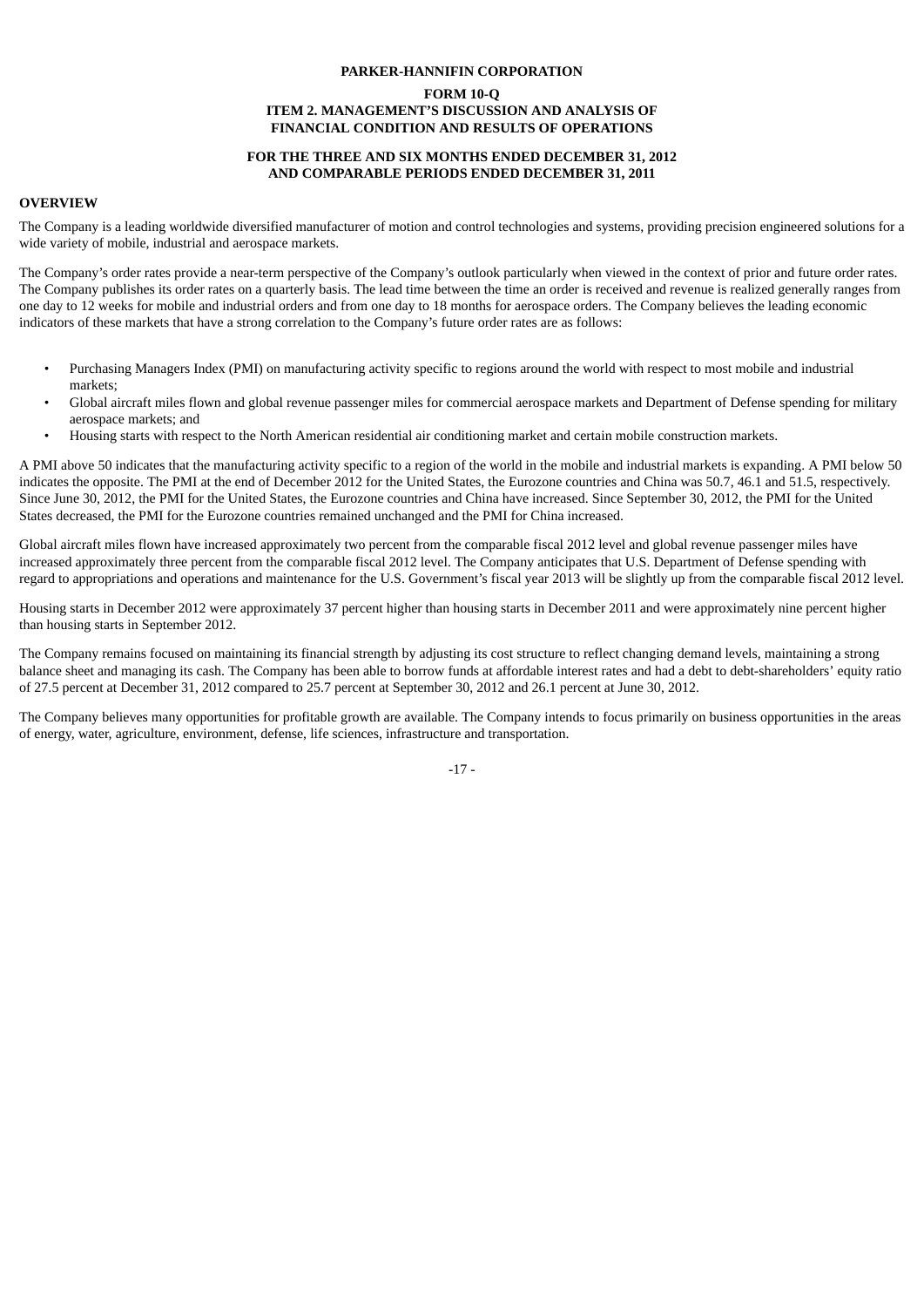The Company believes it can meet its strategic objectives by:

- Serving the customer;
- Successfully executing its Win Strategy initiatives relating to premier customer service, financial performance and profitable growth;
- Maintaining its decentralized division and sales company structure;
- Fostering an entrepreneurial culture;
- Engineering innovative systems and products to provide superior customer value through improved service, efficiency and productivity;
- Delivering products, systems and services that have demonstrable savings to customers and are priced by the value they deliver;
- Acquiring strategic businesses;
- Organizing around targeted regions, technologies and markets;
- Driving efficiency by implementing lean enterprise principles; and
- Creating a culture of empowerment through its values, inclusion and diversity, accountability and teamwork.

During the first six months of fiscal 2013, the Company completed eight acquisitions whose aggregate sales for their most recent fiscal year prior to acquisition were \$484 million. Acquisitions will continue to be considered from time to time to the extent there is a strong strategic fit, while at the same time, maintaining the Company's strong financial position. In the second quarter of fiscal 2013, the Company completed the divestiture of the automotive businesses of the Mobile Climate Systems division and entered into an agreement to divest its Turkey refrigeration components business. Both of the divested businesses are part of the Climate & Industrial Controls Segment. The Company recognized a net pre-tax gain of \$17 million related to the divestitures. The Company will continue to assess its existing businesses and initiate efforts to divest businesses that are not considered to be a good long-term strategic fit for the Company. Future business divestitures could have a negative effect on the Company's results of operations.

The discussion below is structured to separately discuss the Consolidated Statement of Income, Results by Business Segment, Consolidated Balance Sheet and Consolidated Statement of Cash Flows.

#### **CONSOLIDATED STATEMENT OF INCOME**

|                                                                     |              | <b>Three Months Ended</b><br>December 31, |      |         | <b>Six Months Ended</b><br>December 31, |         |               |         |  |
|---------------------------------------------------------------------|--------------|-------------------------------------------|------|---------|-----------------------------------------|---------|---------------|---------|--|
| (dollars in millions)                                               |              | 2012                                      |      | 2011    |                                         | 2012    |               | 2011    |  |
| Net sales                                                           | \$.          | 3,065.5                                   | S    | 3.106.8 | <sup>\$</sup>                           | 6,280.4 | \$            | 6,340.7 |  |
| Gross profit                                                        | S            | 643.5                                     | S    | 725.5   | \$                                      | 1,381.0 | S             | 1,544.9 |  |
| Gross profit margin                                                 |              | 21.0%                                     |      | 23.4%   |                                         | 22.0%   |               | 24.4%   |  |
| Selling, general and administrative expenses                        | \$           | 381.1                                     | \$   | 368.7   | -S                                      | 762.2   | -S            | 755.2   |  |
| Selling, general and administrative expenses, as a percent of sales |              | 12.4%                                     |      | 11.9%   |                                         | 12.1%   |               | 11.9%   |  |
| Interest expense                                                    | \$           | 24.2                                      | -S   | 23.8    | -\$                                     | 47.7    | -S            | 47.0    |  |
| Other (income), net                                                 | \$           | (24.4)                                    | - \$ | (5.9)   | -\$                                     | (27.6)  | -\$           | (7.7)   |  |
| Effective tax rate                                                  |              | 31.0%                                     |      | 28.5%   |                                         | 29.7%   |               | 28.0%   |  |
| Net income                                                          | $\mathbb{S}$ | 181.1                                     | -\$  | 242.3   | -\$                                     | 421.1   | <sup>\$</sup> | 540.5   |  |
| Net income, as a percent of sales                                   |              | 5.9%                                      |      | 7.8%    |                                         | 6.7%    |               | 8.5%    |  |

-18 -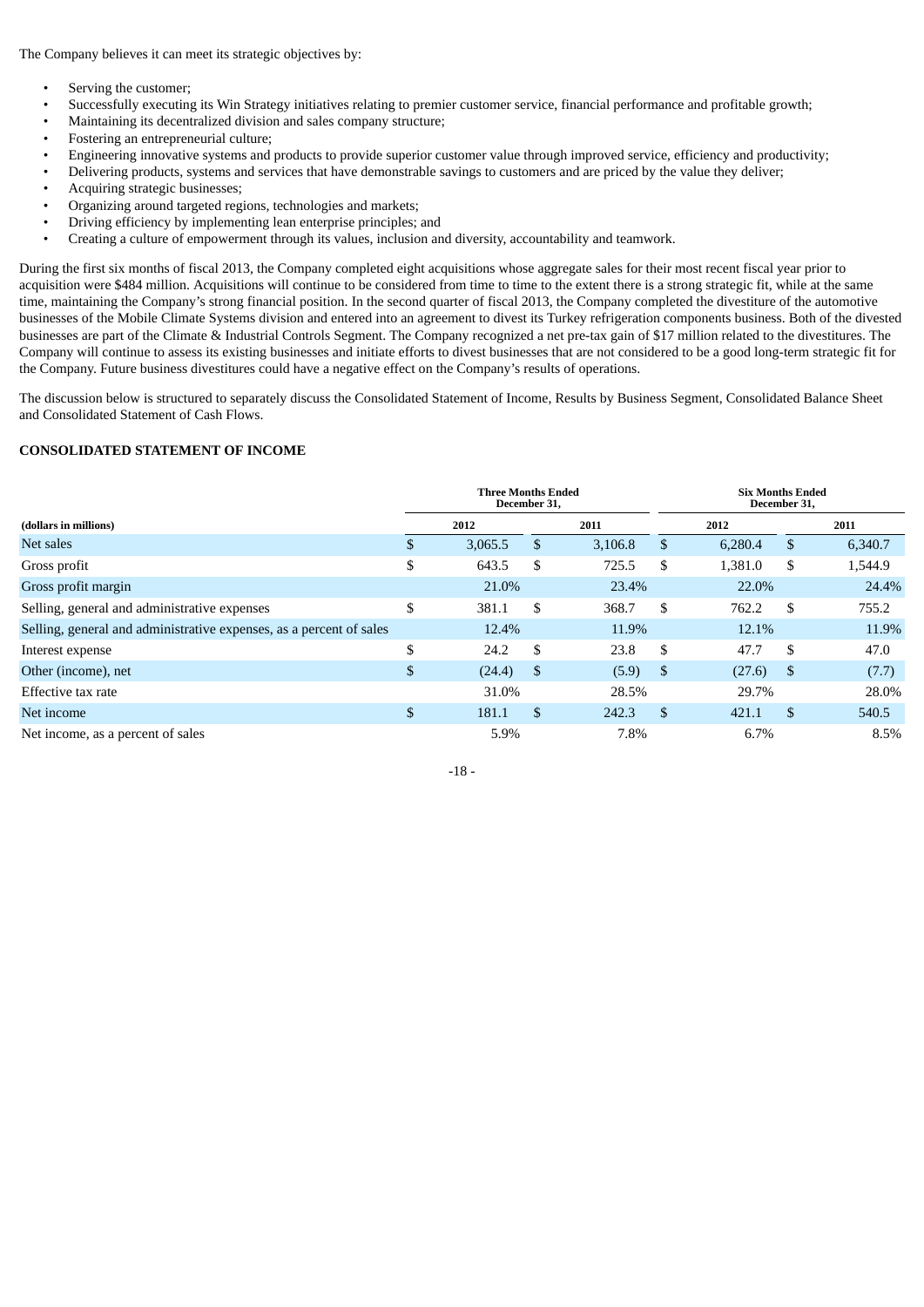**Net sales** for the current-year quarter and first six months of fiscal 2013 decreased slightly from the comparable prior-year periods primarily due to lower volume experienced in the Industrial International businesses and the Climate & Industrial Controls Segment offsetting slightly higher volume experienced in the Industrial North American businesses and the Aerospace Segment. Acquisitions made in the last 12 months contributed approximately \$120 million and \$209 million in sales in the current-year quarter and first six months of fiscal 2013, respectively. The effect of currency rate changes decreased net sales by approximately \$19 million in the current-year quarter and \$110 million for the first six months of fiscal 2013.

**Gross profit margin** declined in the current-year quarter and first six months of fiscal 2013 primarily due to higher defined benefit costs, operating inefficiencies in the Industrial Segment and an unfavorable product mix and higher engineering development costs in the Aerospace Segment.

**Selling, general and administrative expenses** increased slightly for the current-year quarter and first six months of fiscal 2013 primarily due to an increase in intangible asset amortization expense and higher acquisition-related expenses, partially offset by lower expenses associated with the Company's incentive programs.

**Interest expense** for the current-year quarter and first six months of fiscal 2013 increased primarily due to higher weighted-average borrowings and higher interest rates on commercial paper borrowings.

**Other (income), net** for the current-year quarter and first six months of fiscal 2013 includes a net gain of approximately \$17 million related to the divestiture of the automotive businesses of the Mobile Climate Systems division and the Turkey refrigeration components business.

**Effective tax rate** for the current-year quarter and first six months of fiscal 2013 was higher than the comparable prior-year amounts primarily due to the expiration of the provisions relating to the U.S. research tax credit. The effective tax rate for the current-year quarter was also adversely impacted by an unfavorable geographical mix of earnings and the tax effects of anticipated and completed business divestitures. On January 2, 2013, the American Taxpayer Relief Act of 2013 was enacted into law. The impact of this legislation is expected to reduce the Company's effective tax rate for fiscal 2013 by approximately two percent. The Company expects the effective tax rate for fiscal 2013 will be approximately 28 percent.

#### **RESULTS BY BUSINESS SEGMENT**

#### *Industrial Segment*

|                       | <b>Three Months Ended</b><br>December 31, |         |    |         |               | <b>Six Months Ended</b><br>December 31, |         |
|-----------------------|-------------------------------------------|---------|----|---------|---------------|-----------------------------------------|---------|
| (dollars in millions) |                                           | 2012    |    | 2011    | 2012          |                                         | 2011    |
| Net sales             |                                           |         |    |         |               |                                         |         |
| North America         | \$                                        | 1,197.7 | \$ | 1,183.4 | \$<br>2,463.8 | \$                                      | 2,388.2 |
| International         |                                           | 1,169.0 |    | 1,218.8 | 2,345.9       |                                         | 2,507.9 |
| Operating income      |                                           |         |    |         |               |                                         |         |
| North America         |                                           | 183.9   |    | 195.7   | 411.1         |                                         | 419.0   |
| International         | \$                                        | 123.4   | \$ | 165.9   | \$<br>275.2   | \$                                      | 374.2   |
| Operating margin      |                                           |         |    |         |               |                                         |         |
| North America         |                                           | 15.4%   |    | 16.5%   | 16.7%         |                                         | 17.5%   |
| International         |                                           | 10.6%   |    | 13.6%   | 11.7%         |                                         | 14.9%   |
| <b>Backlog</b>        | \$                                        | 1,719.9 | \$ | 1,813.4 | \$<br>1,719.9 | \$                                      | 1,813.4 |

-19 -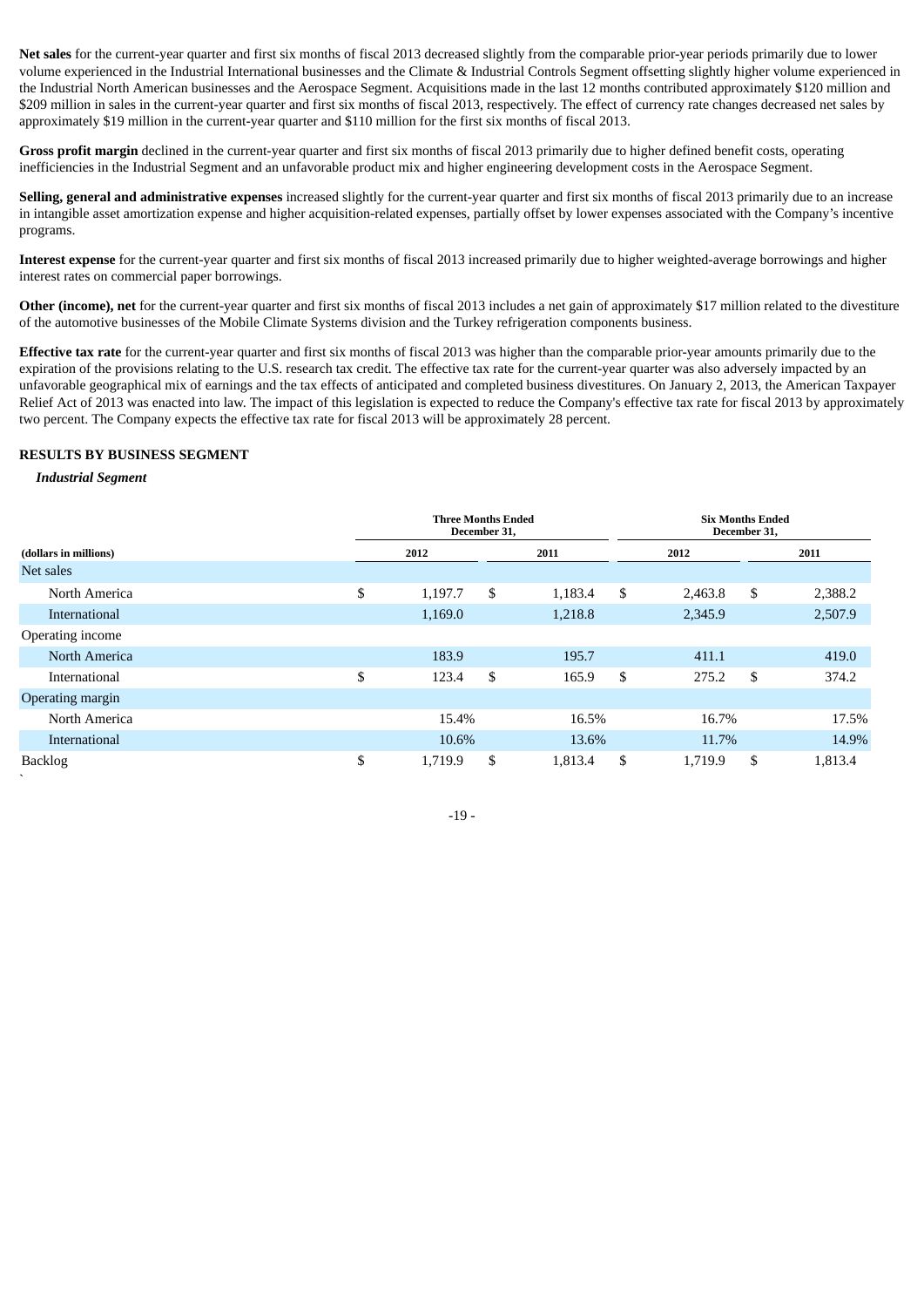The Industrial Segment operations experienced the following percentage changes in net sales in the current-year period compared to the comparable prioryear period:

|                                                              | Period ending December 31, |                   |  |
|--------------------------------------------------------------|----------------------------|-------------------|--|
|                                                              | <b>Three Months</b>        | <b>Six Months</b> |  |
| Industrial North America – as reported                       | 1.2%                       | $3.2\%$           |  |
| Acquisitions                                                 | 5.1%                       | 4.1 %             |  |
| Currency                                                     | $0.3\%$                    | $0.1\%$           |  |
| Industrial North America - without acquisitions and currency | $(4.2)\%$                  | $(1.0)\%$         |  |
|                                                              |                            |                   |  |
| Industrial International – as reported                       | $(4.1)\%$                  | $(6.5)\%$         |  |
| Acquisitions                                                 | 4.8%                       | 4.4 %             |  |
| Currency                                                     | (1.8)%                     | $(4.3)\%$         |  |
| Industrial International – without acquisitions and currency | $(7.1)\%$                  | $(6.6)\%$         |  |
|                                                              |                            |                   |  |
| Total Industrial Segment – as reported                       | $(1.5)\%$                  | $(1.8)\%$         |  |
| Acquisitions                                                 | 5.0%                       | 4.3%              |  |
| Currency                                                     | (0.8)%                     | $(2.1)\%$         |  |
| Total Industrial Segment – without acquisitions and currency | $(5.7)\%$                  | $(4.0)\%$         |  |

The above presentation reconciles the percentage changes in net sales of the Industrial Segment operations reported in accordance with U.S. GAAP to percentage changes in net sales adjusted to remove the effects of acquisitions made within the prior four fiscal quarters as well as the effects of currency exchange rates. The effects of acquisitions and currency exchange rates are removed to allow investors and the Company to meaningfully evaluate the percentage changes in net sales on a comparable basis from period to period.

Excluding the effects of acquisitions and changes in currency exchange rates, the decrease in Industrial North American sales for the current-year quarter and first six months of fiscal 2013 is primarily the result of lower demand from distributors as well as from end-users in most markets. The decrease in Industrial International sales for the current-year quarter and first six months of fiscal 2013 is primarily attributable to lower volume across most markets in all regions with the largest decrease equally distributed between Europe and the Asia Pacific region.

The decrease in operating margins in the Industrial North American businesses is primarily due to an unfavorable product mix and operating inefficiencies resulting from a decline in the rate of sales growth between both the current-year quarter and the prior-year quarter and the first six months of fiscal 2013 and the first six months of fiscal 2012 partially offset by the favorable effect of lower raw material prices. The decrease in operating margins in the Industrial International businesses is primarily due to the lower sales volume, resulting in operating inefficiencies as well as the impact of integration costs related to current-year acquisitions.

 $-20 -$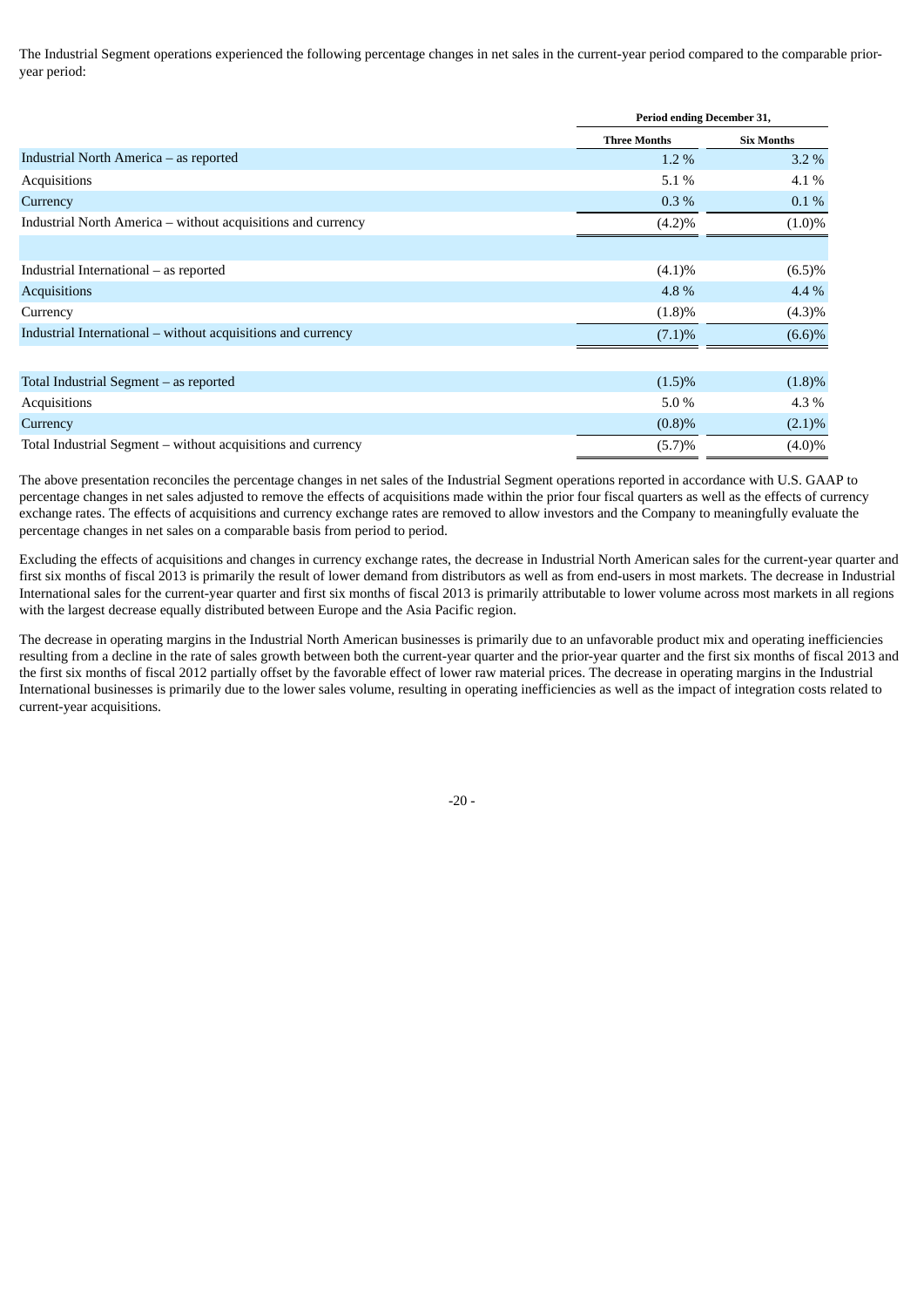The following business realignment expenses are included in Industrial North America and Industrial International operating income:

|                          |  | <b>Three Months Ended</b><br>December 31, |               | <b>Six Months Ended</b><br>December 31, |  |                  |
|--------------------------|--|-------------------------------------------|---------------|-----------------------------------------|--|------------------|
| (dollars in millions)    |  | 2012                                      | 2011          | 2012                                    |  | 2011             |
| Industrial North America |  | 0.2                                       | $0.5^{\circ}$ | 0.4                                     |  | 1.0 <sub>1</sub> |
| Industrial International |  | 74                                        |               | 4.7                                     |  | 5.9              |

The business realignment charges consist primarily of severance costs resulting from plant closures as well as general reductions in work force. The Company does not anticipate that cost savings realized from the work force reductions taken during the first six months of fiscal 2013 will have a material impact on future operating margins. The Company expects to continue to take the actions necessary to structure appropriately the operations of the Industrial Segment. Such actions may include the necessity to record additional business realignment charges in the remainder of fiscal 2013, the timing and amount of which has not been finalized.

The decrease in backlog from the prior-year quarter and the June 30, 2012 amount of \$1,813.7 million is primarily due to lower order rates in virtually all of the Industrial North American and Industrial International businesses with the decline in backlog split evenly between Industrial North America and Industrial International. The Company anticipates Industrial North American sales for fiscal 2013 will range from a decrease of 0.7 percent to an increase of 2.3 percent from the fiscal 2012 level and Industrial International sales for fiscal 2013 will decrease between 4.7 percent and 1.6 percent from the fiscal 2012 level. Industrial North American operating margins in fiscal 2013 are expected to range from 16.5 percent to 16.9 percent and Industrial International operating margins are expected to range from 12.5 percent to 12.9 percent. The lower expected sales and operating margin levels in 2013 are primarily due to anticipated weakness in the Industrial Segment markets for the remainder of fiscal 2013.

#### *Aerospace Segment*

|                       |   | <b>Three Months Ended</b><br>December 31, |  | <b>Six Months Ended</b><br>December 31, |         |    |         |
|-----------------------|---|-------------------------------------------|--|-----------------------------------------|---------|----|---------|
| (dollars in millions) |   | 2012                                      |  | 2011                                    | 2012    |    | 2011    |
| Net sales             | Φ | 528.7                                     |  | 496.5                                   | 1,069.7 | \$ | 994.0   |
| Operating income      | J | 52.2                                      |  | 70.3                                    | 114.1   | \$ | 138.9   |
| Operating margin      |   | 9.9%                                      |  | 14.2%                                   | 10.7%   |    | 14.0%   |
| <b>Backlog</b>        |   | 1,931.9                                   |  | 1,751.0                                 | 1,931.9 | S  | 1,751.0 |

The increase in net sales in the Aerospace Segment for the current-year quarter and first six months of fiscal 2013 is primarily due to higher volume in both the commercial and military original equipment manufacturer (OEM) businesses partially offset by lower volume in the commercial aftermarket business. Sales for the first six months of fiscal 2013 also were adversely impacted by lower volume in the military aftermarket business. The lower margins in the current-year quarter and first six months of fiscal 2013 were primarily due to an unfavorable product mix as well as higher engineering development costs.

The increase in backlog from the prior-year quarter is primarily due to higher order rates in the commercial OEM and the military OEM and aftermarket businesses more than offsetting a decline in order rates in the commercial aftermarket business. The increase in backlog from the June 30, 2012 amount of \$1,862.0 million is primarily due to higher order rates in the military OEM and aftermarket businesses partially offset by lower order rates in the commercial OEM and aftermarket businesses. For fiscal 2013, sales are expected to increase between 6.6 percent and 9.6 percent from the fiscal 2012 level and operating margins are expected to range from 12.2 percent to 12.4 percent. A higher concentration of commercial OEM volume in future product mix and higher than expected new product development costs could result in lower margins.

 $-21 -$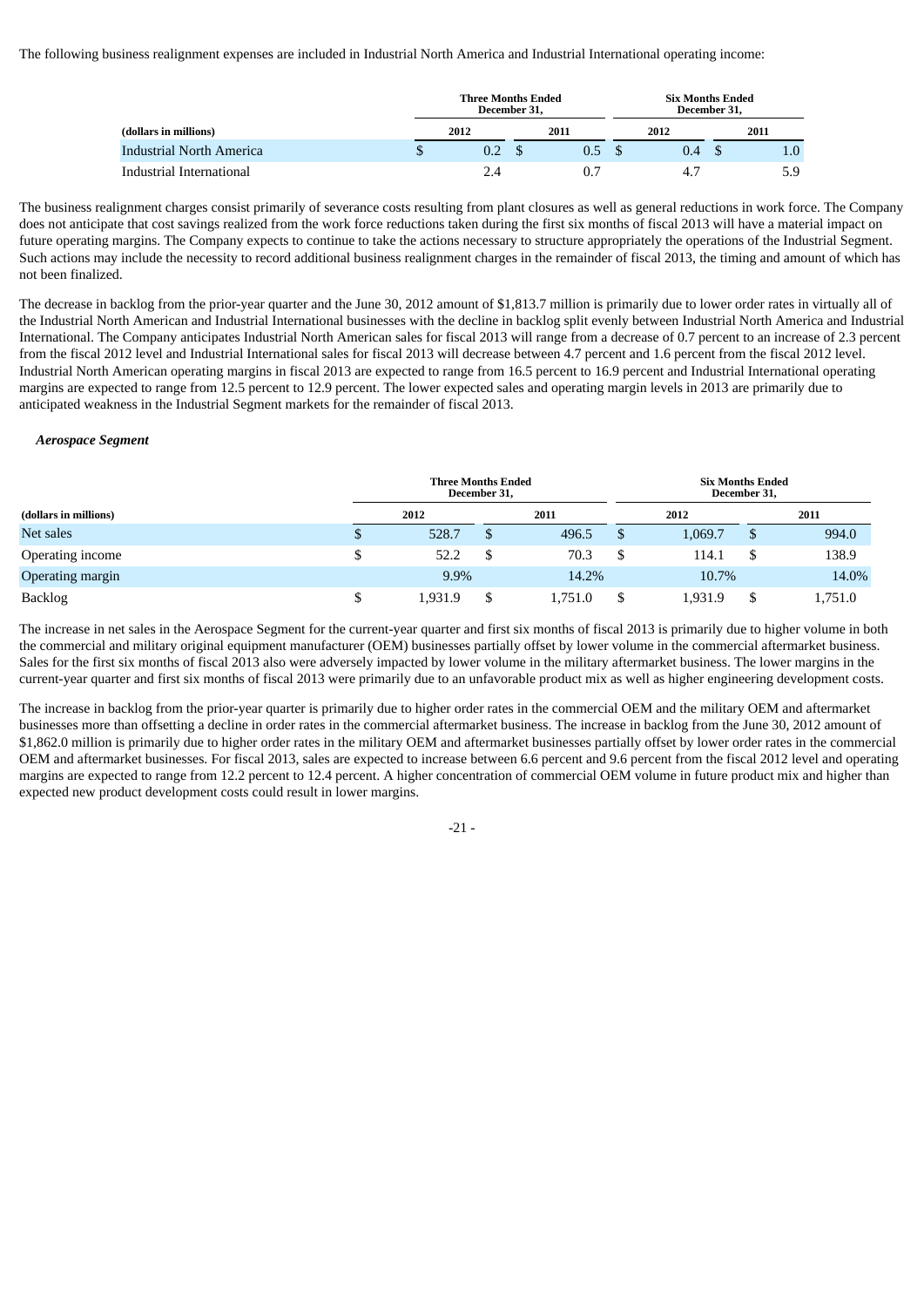#### *Climate & Industrial Controls Segment*

|                       |   | <b>Three Months Ended</b><br>December 31, |             | <b>Six Months Ended</b><br>December 31, |         |  |       |
|-----------------------|---|-------------------------------------------|-------------|-----------------------------------------|---------|--|-------|
| (dollars in millions) |   | 2012                                      | 2011        |                                         | 2012    |  | 2011  |
| Net sales             | D | 170.2                                     | \$<br>208.2 | S                                       | 401.1   |  | 450.6 |
| Operating income      |   | 8.1                                       | 9.8         | -S                                      | 29.8    |  | 29.6  |
| Operating margin      |   | 4.8%                                      | 4.7%        |                                         | $7.4\%$ |  | 6.6%  |
| <b>Backlog</b>        | ╜ | 114.6                                     | 160.5       | S                                       | 114.6   |  | 160.5 |

The Climate & Industrial Controls (CIC) Segment operations experienced the following percentage changes in net sales in the current-year period compared to the comparable prior-year period:

|                                    | <b>Period ending December 31,</b> |            |  |  |  |
|------------------------------------|-----------------------------------|------------|--|--|--|
|                                    | <b>Three Months</b>               | Six Months |  |  |  |
| $CIC$ Segment $-$ as reported      | $(18.3)\%$                        | $(11.0)\%$ |  |  |  |
| Currency                           | $0.2\%$                           | (0.8)%     |  |  |  |
| $CIC$ Segment $-$ without currency | $(18.5)\%$                        | $(10.2)\%$ |  |  |  |

The above presentation reconciles the percentage changes in net sales of the CIC Segment operations reported in accordance with U.S. GAAP to percentage changes in net sales adjusted to remove the effects of currency exchange rates. The effects of currency exchange rates are removed to allow investors and the Company to meaningfully evaluate the percentage changes in net sales on a comparable basis from period to period.

Excluding the effects of changes in currency exchange rates, the decrease in net sales in the CIC Segment for the current-year quarter and first six months of fiscal 2013 is primarily due to the absence of sales from the automotive businesses of the Mobile Climate Systems division which were divested during the current-year quarter. Operating margins in the current-year quarter and first six months of fiscal 2013 were higher than the prior-year comparable periods primarily due to spending control efforts and lower raw material prices more than offsetting the impact of the decrease in sales volume. Business realignment charges recorded by the CIC Segment in fiscal 2013 and fiscal 2012 were not significant. The Company may take further actions to structure appropriately the operations of the CIC Segment. Such actions may include the necessity to record business realignment charges in the remainder of fiscal 2013, the timing and amount of which has not been finalized.

In October 2012, the Company completed the divestiture of the automotive businesses of the Mobile Climate Systems division and in December 2012 entered into an agreement to divest its Turkey refrigeration components business, which is expected to be completed in the third quarter of fiscal 2013. For fiscal 2013, sales are expected to decrease between 14.5 percent and 11.5 percent from the fiscal 2012 level and operating margins are expected to range from 9.4 percent to 9.8 percent. The expected fiscal 2013 sales and operating margins take into consideration the absence of sales and operating margins of each of the divested businesses for the remainder of fiscal 2013.

## *Corporate general and administrative expenses*

Corporate general and administrative expenses were \$45.4 million in the current-year quarter compared to \$46.1 million in the prior-year quarter and were \$85.2 million for the first six months of fiscal 2013 compared to \$104.2 million for the first six months of fiscal 2012. As a percent of sales, corporate general and administrative expenses for the current-year quarter remained at 1.5 percent as compared to the prior-year quarter and decreased to 1.4 percent for the first six months of fiscal 2013 compared to 1.6 percent for the first six months of fiscal 2012. The lower expense is primarily due to lower incentive compensation expenses partially offset by higher charitable contributions.

 $-22 -$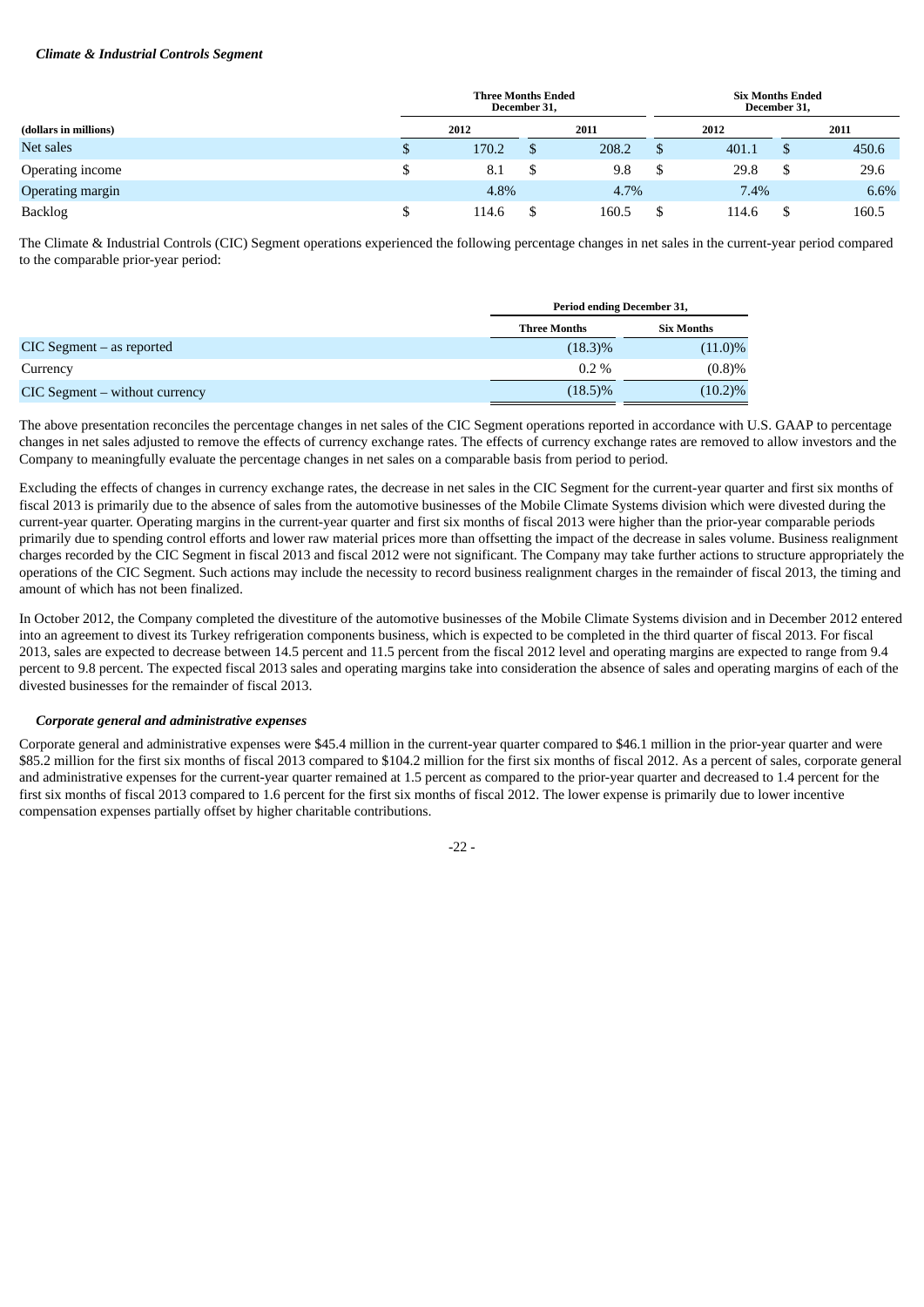*Other expense* (in the Results By Business Segment) included the following:

| (dollars in millions)                       | <b>Three Months Ended</b><br>December 31, |  |       |  | <b>Six Months Ended</b><br>December 31, |  |       |  |
|---------------------------------------------|-------------------------------------------|--|-------|--|-----------------------------------------|--|-------|--|
| Expense (income)                            | 2012                                      |  | 2011  |  | 2012                                    |  | 2011  |  |
| Foreign currency transaction                | 10.0                                      |  | 5.7   |  | 10.7                                    |  | (4.1) |  |
| Stock-based compensation                    | 8.0                                       |  | 8.6   |  | 31.5                                    |  | 27.8  |  |
| <b>Pensions</b>                             | 34.4                                      |  | 19.2  |  | 69.8                                    |  | 35.9  |  |
| Divestitures and asset sales and writedowns | (15.0)                                    |  | 0.2   |  | (16.2)                                  |  | (1.3) |  |
| Other items, net                            | (2.0)                                     |  | (0.8) |  | 2.8                                     |  | 1.7   |  |
|                                             | 35.4                                      |  | 32.9  |  | 98.6                                    |  | 60.0  |  |

The increase in pension expense in the current-year quarter and first six months of fiscal 2013 primarily resulted from a higher amount of actuarial losses, primarily related to domestic defined benefit plans, recognized in the current-year quarter and first six months of fiscal 2013. Divestitures and asset sales and writedowns for the current-year quarter and first six months of fiscal 2013 includes a net gain of approximately \$17 million related to the divestiture of the automotive businesses of the Mobile Climate Systems division and the Turkey refrigeration components business.

## **CONSOLIDATED BALANCE SHEET**

| (dollars in millions)                                    |    | December 31.<br>2012 |     | <b>June 30,</b><br>2012 |
|----------------------------------------------------------|----|----------------------|-----|-------------------------|
| Cash and cash equivalents                                | D  | 497.6                | - S | 838.3                   |
| Accounts receivable, net                                 |    | 1,802.4              |     | 1,992.3                 |
| Inventories                                              |    | 1,515.3              |     | 1,400.7                 |
| Accrued payrolls and other compensation                  |    | 335.6                |     | 463.9                   |
| Notes payable and long-term debt payable within one year |    | 510.0                |     | 225.6                   |
| Shareholders' equity                                     |    | 5,325.7              |     | 4,896.5                 |
| Working capital                                          | \$ | 1,607.5              | - S | 2,012.1                 |
| Current ratio                                            |    | 1.65                 |     | 1.81                    |

Cash and cash equivalents include \$440 million and \$629 million held by the Company's foreign subsidiaries at December 31, 2012 and June 30, 2012, respectively. Generally, cash and cash equivalents held by foreign subsidiaries are not readily available for use in the United States without adverse tax consequences. The Company's principal sources of liquidity are its cash flows provided by operating activities, commercial paper borrowings or borrowings directly from its line of credit. The Company does not believe the level of its non-U.S. cash position will have an adverse effect on working capital needs, planned growth, repayment of maturing debt, benefit plan funding, dividend payments or share repurchases.

Accounts receivable, net is primarily receivables due from customers for sales of product (\$1,592 million at December 31, 2012 and \$1,782 million at June 30, 2012). Days sales outstanding relating to trade accounts receivable was 48 days at both December 31, 2012 and June 30, 2012. The Company believes that its receivables are collectible and appropriate allowances for doubtful accounts have been recorded.

Inventories increased \$115 million (which includes as increase of \$22 million from the effect of foreign currency translation)primarily due to acquisitions as well as an increase in inventory levels in the Aerospace Segment partially offset by a decrease in inventory levels in the Industrial Segment. Days' supply of inventory was 66 days at December 31, 2012, 55 days at June 30, 2012 and 63 days at December 31, 2011.

Accrued payrolls and other compensation decreased primarily due to the payment of incentive compensation during fiscal 2013 that had been accrued as of June 30, 2012.

Shareholders' equity activity during the first six months of fiscal 2013 included a decrease of approximately \$157 million related to share repurchases and an increase of approximately \$161 million related to foreign currency translation adjustments.

-23 -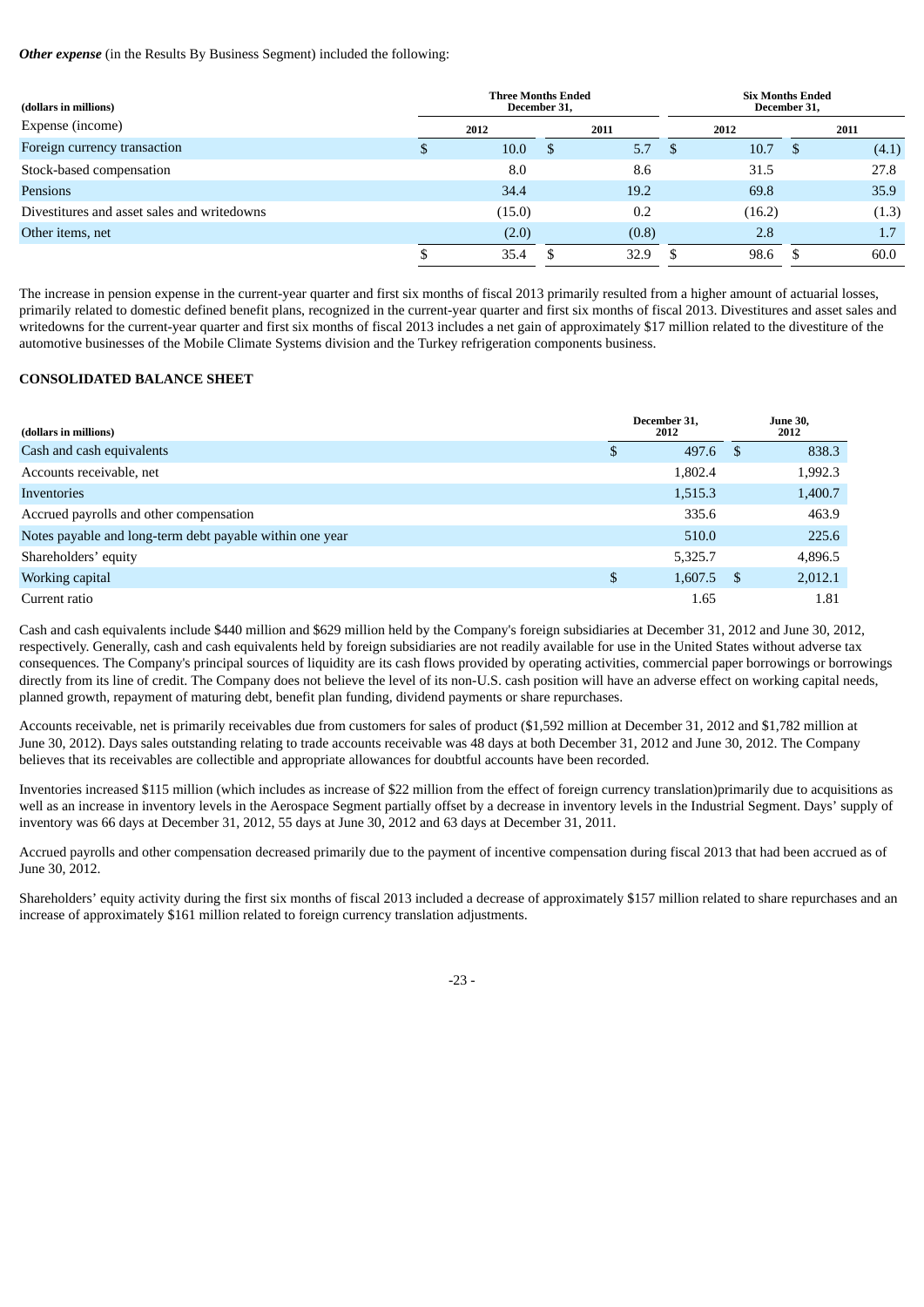#### **CONSOLIDATED STATEMENT OF CASH FLOWS**

|                                           | Six months ended<br>December 31, |      |         |
|-------------------------------------------|----------------------------------|------|---------|
| (dollars in millions)                     | 2012                             |      | 2011    |
| Cash provided by (used in):               |                                  |      |         |
| Operating activities                      | \$<br>347.3                      | - \$ | 563.4   |
| Investing activities                      | (687.0)                          |      | (113.9) |
| <b>Financing activities</b>               | (56.8)                           |      | (505.8) |
| Effect of exchange rates                  | 55.8                             |      | (113.2) |
| Net decrease in cash and cash equivalents | (340.7)                          |      | (169.5) |

**Cash flows from operating activities** decreased compared to the first six months of fiscal 2012 primarily due to a decrease in net income as well as \$226 million of voluntary cash contributions made to the Company's domestic qualified defined benefit pension plan during the first six months of fiscal 2013. The Company continues to focus on managing its inventory and other working capital requirements.

**Cash flows used in investing activities** increased in fiscal 2013 primarily due to an increase in acquisition activity as well as an increase in capital expenditures partially offset by the net proceeds from the sale of the automotive businesses of the Mobile Climate Systems division.

**Cash flows used in financing activities** in fiscal 2013 included the repurchase of 1.9 million common shares for \$157 million as compared to the repurchase of 4.6 million common shares for \$312 million in the prior year. Cash flow activities in the current year include a higher level of borrowings than the prior year due to the increase in acquisition activity. In both the current and prior year, the Company purchased the outstanding shares not previously owned by the Company in majority-owned subsidiaries.

The Company's goal is to maintain no less than an "A" rating on senior debt to ensure availability and reasonable cost of external funds. As a means of achieving this objective, the Company has established a financial goal of maintaining a ratio of debt to debt-shareholders' equity of no more than 37 percent.

| (dollars in millions)<br>Debt to Debt-Shareholders' Equity Ratio | December 31,<br>2012 | <b>June 30,</b><br>2012 |
|------------------------------------------------------------------|----------------------|-------------------------|
| <b>Debt</b>                                                      | 2.019                | 1,730                   |
| Debt & Shareholders' equity                                      | 7.345                | 6,626                   |
| Ratio                                                            | 27.5%                | 26.1%                   |

At December 31, 2012, the Company had a line of credit totaling \$2,000 million through a multi-currency revolving credit agreement with a group of banks, of which \$1,718 million was available. The credit agreement expires in October 2017; however, the Company has the right to request a one-year extension of the expiration date on an annual basis, which request may result in changes to the current terms and conditions of the credit agreement. Advances from the credit agreement can be used for general corporate purposes, including acquisitions, and for the refinancing of existing indebtedness. The credit agreement requires the payment of an annual facility fee, the amount of which would increase in the event the Company's credit ratings are lowered. Although a lowering of the Company's credit ratings would likely increase the cost of future debt, it would not limit the Company's ability to use the credit agreement nor would it accelerate the repayment of any outstanding borrowings.

The Company is currently authorized to sell up to \$1,850 million of short-term commercial paper notes. As of December 31, 2012, \$282 million of commercial paper notes were outstanding and the largest amount of commercial paper notes outstanding during the second quarter of fiscal 2013 was \$1,414 million.

The Company's credit agreements and indentures governing certain debt agreements contain various covenants, the violation of which would limit or preclude the use of the credit agreements for future borrowings, or might accelerate the maturity of the related outstanding borrowings covered by the indentures. Based on the Company's rating level at December 31, 2012, the most restrictive financial covenant provides that the ratio of secured debt to net tangible assets be less than 10 percent. However, the Company currently does not have secured debt in its debt portfolio. The Company is in compliance with all covenants and expects to remain in compliance during the term of the credit agreements and indentures.

-24 -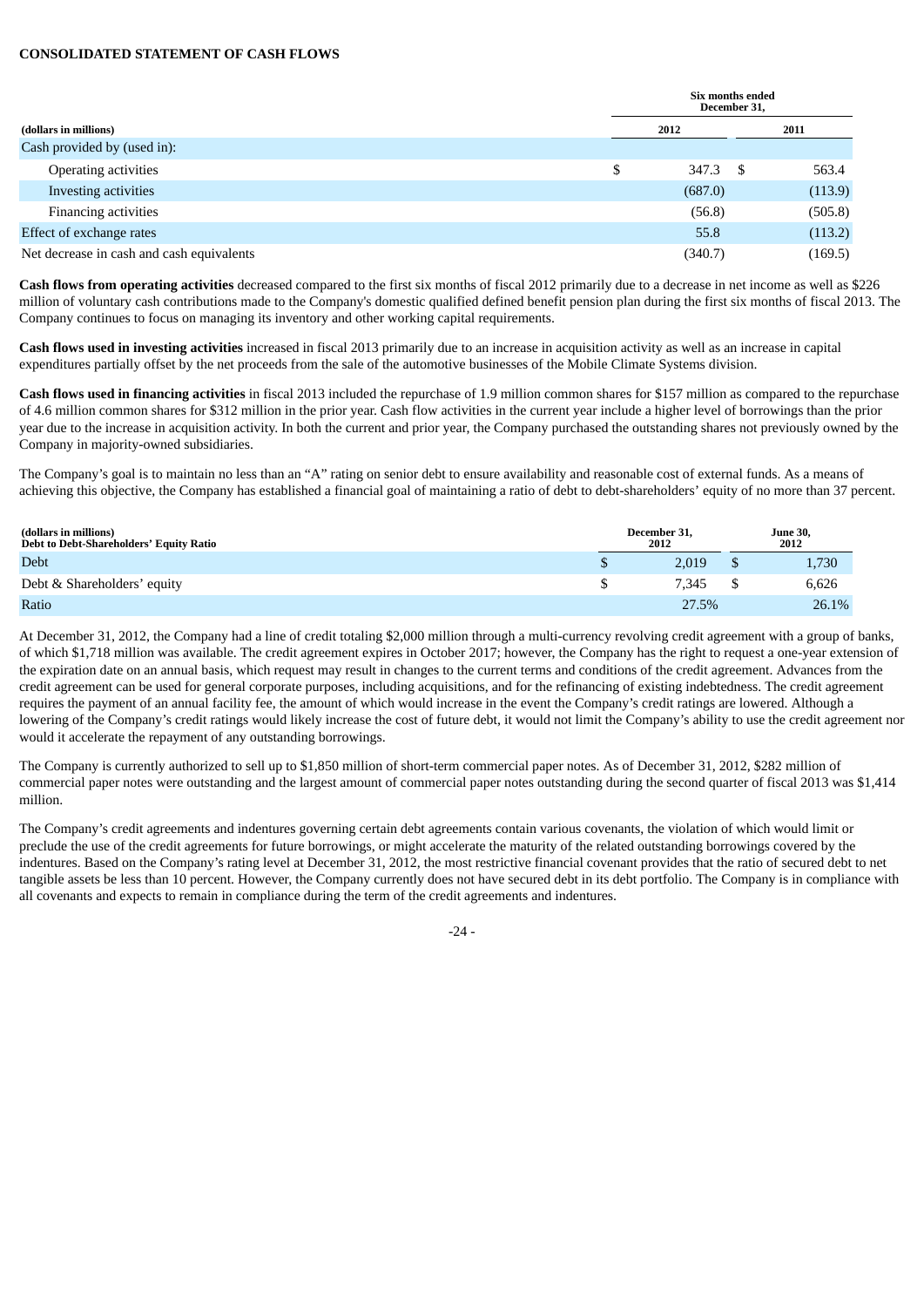#### **CRITICAL ACCOUNTING POLICIES**

**Impairment of Goodwill and Long-Lived Assets** - Goodwill is tested for impairment at the reporting unit level on an annual basis and between annual tests whenever events or circumstances indicate that the carrying value of a reporting unit may exceed its fair value. For the Company, a reporting unit is one level below the operating segment level. Determining whether an impairment has occurred requires the valuation of the respective reporting unit, which the Company has consistently estimated using a discounted cash flow model. The Company believes that the use of a discounted cash flow model results in the most accurate calculation of a reporting unit's fair value because the market value for a reporting unit is not readily available. The discounted cash flow analysis requires several assumptions, including future sales growth and operating margin levels, as well as assumptions regarding future industry specific market conditions. Each reporting unit regularly prepares discrete operating forecasts and uses these forecasts as the basis for the assumptions used in the discounted cash flow analyses. The Company has consistently used a discount rate commensurate with its cost of capital, adjusted for inherent business risks and has consistently used a terminal growth factor of 2.5 percent. The Company also reconciles the estimated aggregate fair value of its reporting units as derived from the discounted cash flow analyses to the Company's overall market capitalization.

The Company continually monitors its reporting units for impairment indicators and updates assumptions used in the most recent calculation of the fair value of a reporting unit as appropriate. The Company is unaware of any current market trends that are contrary to the assumptions made in the estimation of the fair value of any of its reporting units. If actual experience is not consistent with the assumptions made in the estimation of the fair value of the reporting units, especially assumptions regarding penetration into new markets and the recovery of the current economic environment, it is possible that the estimated fair value of certain reporting units could fall below their carrying value resulting in the necessity to conduct additional goodwill impairment tests. The annual goodwill impairment test for fiscal 2013 is expected to be completed by the end of the third quarter of fiscal 2013.

Long-lived assets held for use, which primarily includes finite-lived intangible assets and property, plant and equipment, are evaluated for impairment whenever events or circumstances indicate that the undiscounted net cash flows to be generated by their use over their expected useful lives and eventual disposition are less than their net carrying value. The long-term nature of these assets requires the estimation of their cash inflows and outflows several years into the future and only takes into consideration technological advances known at the time of the impairment test. During the first six months of fiscal 2013, there were no events or circumstances that indicated that the net carrying value of the Company's long-lived assets held for use was not recoverable.

 $-25 -$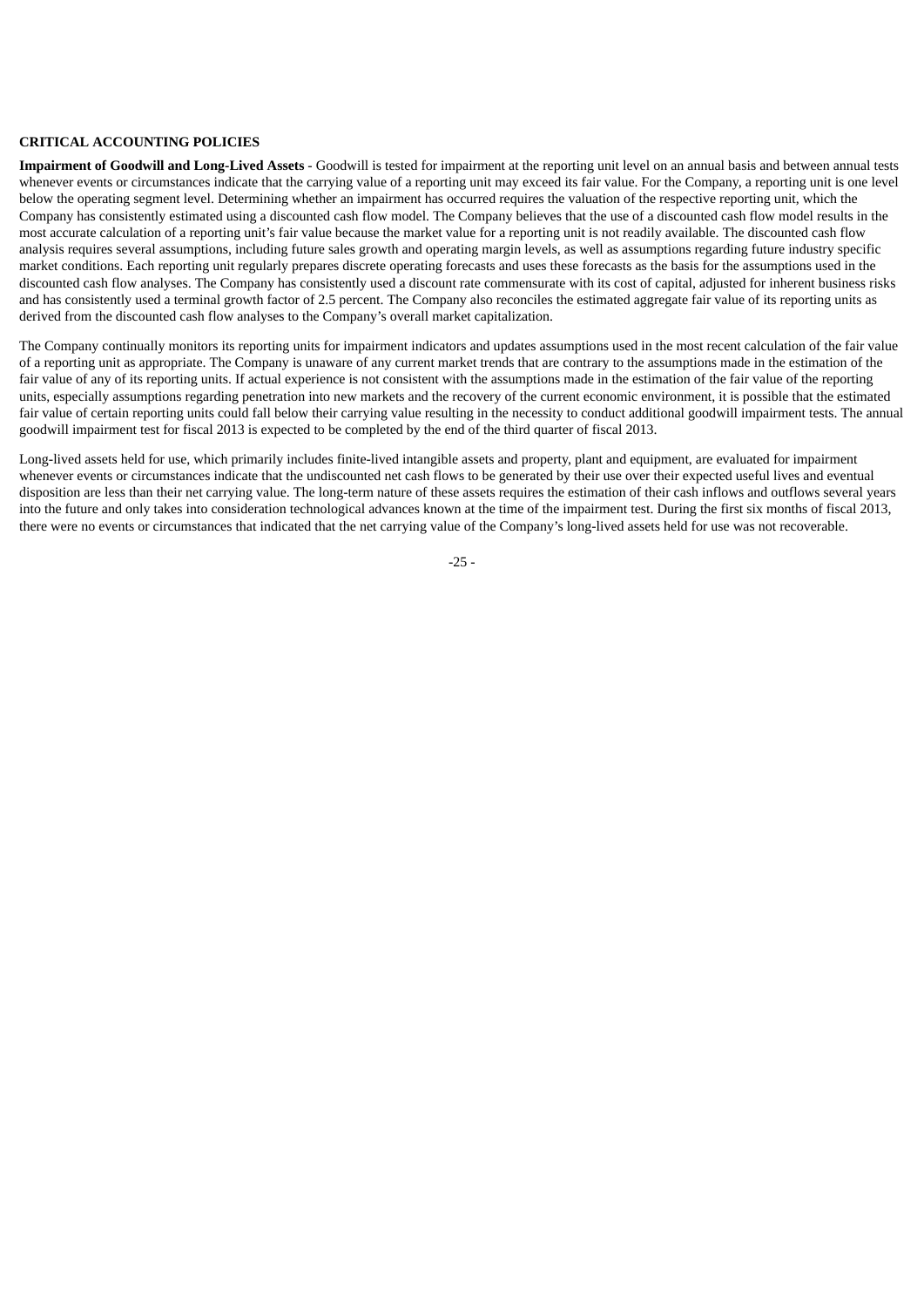#### **RECENTLY ISSUED ACCOUNTING PRONOUNCEMENTS**

Refer to Note 2 to the Consolidated Financial Statements for discussion of recently issued accounting pronouncements.

#### **FORWARD-LOOKING STATEMENTS**

Forward-looking statements contained in this and other written and oral reports are made based on known events and circumstances at the time of release, and as such, are subject in the future to unforeseen uncertainties and risks. All statements regarding future performance, earnings projections, events or developments are forward-looking statements. It is possible that the future performance and earnings projections of the Company, including its individual segments, may differ materially from current expectations, depending on economic conditions within its mobile, industrial and aerospace markets, and the Company's ability to maintain and achieve anticipated benefits associated with announced realignment activities, strategic initiatives to improve operating margins, actions taken to combat the effects of the current economic environment, and growth, innovation and global diversification initiatives. A change in the economic conditions in individual markets may have a particularly volatile effect on segment performance.

Among other factors which may affect future performance are:

- changes in business relationships with and purchases by or from major customers, suppliers or distributors, including delays or cancellations in shipments, disputes regarding contract terms or significant changes in financial condition, changes in contract cost and revenue estimates for new development programs, and changes in product mix;
- ability to identify acceptable strategic acquisition targets;
- uncertainties surrounding timing, successful completion or integration of acquisitions;
- ability to realize anticipated cost savings from business realignment activities;
- threats associated with and efforts to combat terrorism;
- uncertainties surrounding the ultimate resolution of outstanding legal proceedings, including the outcome of any appeals;
- competitive market conditions and resulting effects on sales and pricing;
- increases in raw material costs that cannot be recovered in product pricing;
- the Company's ability to manage costs related to insurance and employee retirement and health care benefits; and
- global economic factors, including manufacturing activity, air travel trends, currency exchange rates, difficulties entering new markets and general economic conditions such as inflation, deflation, interest rates and credit availability.

The Company makes these statements as of the date of this disclosure, and undertakes no obligation to update them unless otherwise required by law.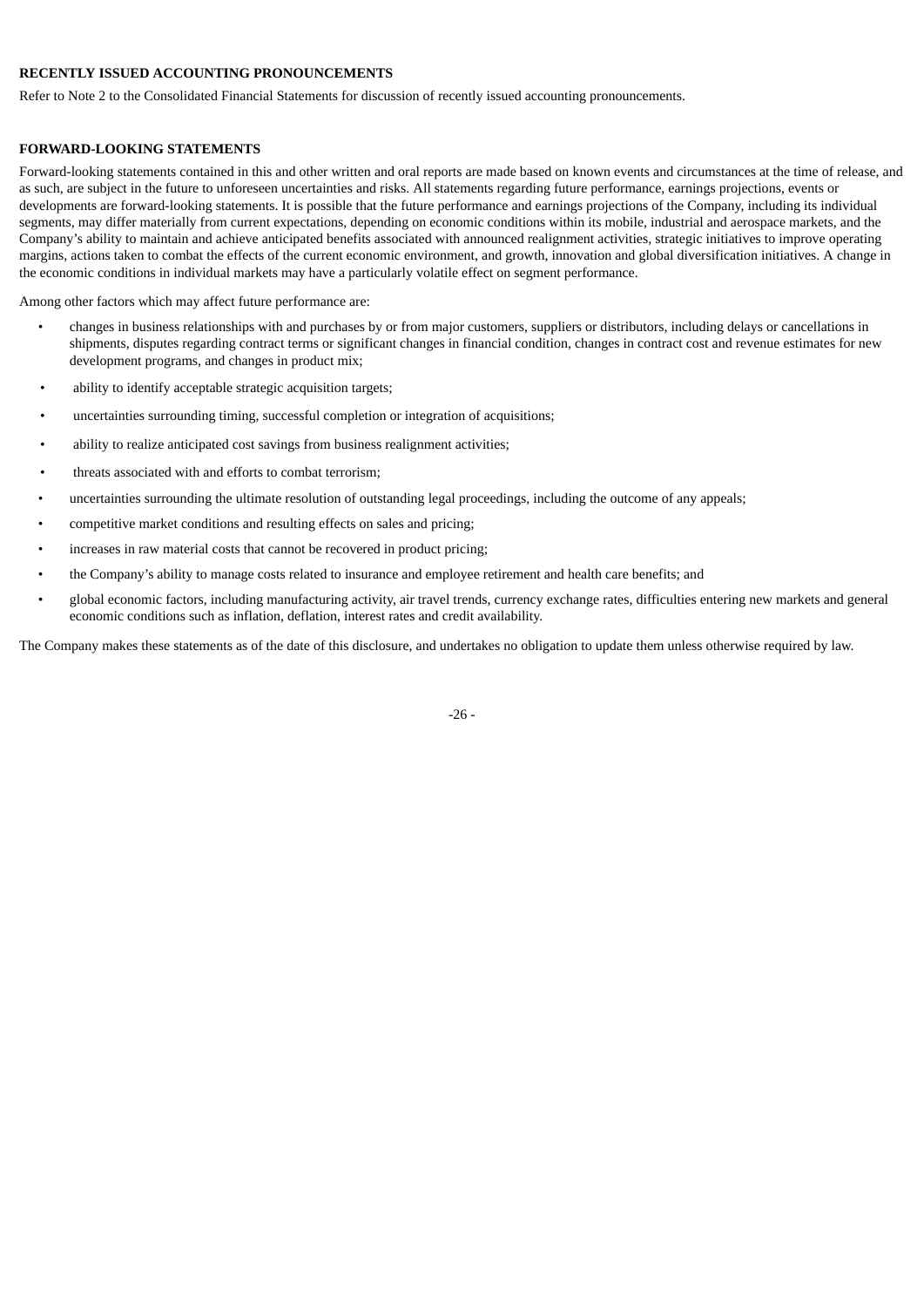#### **ITEM 3. QUANTITATIVE AND QUALITATIVE DISCLOSURES ABOUT MARKET RISK**

The Company manages foreign currency transaction and translation risk by utilizing derivative and non-derivative financial instruments, including forward exchange contracts, costless collar contracts and cross-currency swap contracts and certain foreign denominated debt designated as net investment hedges. The derivative financial instrument contracts are with major investment grade financial institutions and the Company does not anticipate any material nonperformance by any of the counterparties. The Company does not hold or issue derivative financial instruments for trading purposes.

Derivative financial instruments are recognized on the Consolidated Balance Sheet as either assets or liabilities and are measured at fair value. Further information on the fair value of these contracts is provided in Note 12 to the Consolidated Financial Statements. Gains or losses on derivatives that are not hedges are adjusted to fair value through the Consolidated Statement of Income. Gains or losses on derivatives that are hedges are adjusted to fair value through accumulated other comprehensive income (loss) in the Consolidated Balance Sheet until the hedged item is recognized in earnings. The translation of the foreign denominated debt that has been designated as a net investment hedge is recorded in accumulated other comprehensive income (loss) and remains there until the underlying net investment is sold or substantially liquidated.

The Company's debt portfolio contains variable rate debt, inherently exposing the Company to interest rate risk. The Company's objective is to maintain a 60/40 mix between fixed rate and variable rate debt thereby limiting its exposure to changes in near-term interest rates.

#### **ITEM 4. CONTROLS AND PROCEDURES**

The Company carried out an evaluation, under the supervision and with the participation of the Company's management, including the Company's principal executive officer and principal financial officer, of the effectiveness of the Company's disclosure controls and procedures as of December 31, 2012. Based on this evaluation, the Company's principal executive officer and principal financial officer concluded that, as of December 31, 2012, the Company's disclosure controls and procedures were effective.

There was no change in the Company's internal control over financial reporting during the quarter ended December 31, 2012 that materially affected, or is reasonably likely to materially affect, the Company's internal control over financial reporting.

-27 -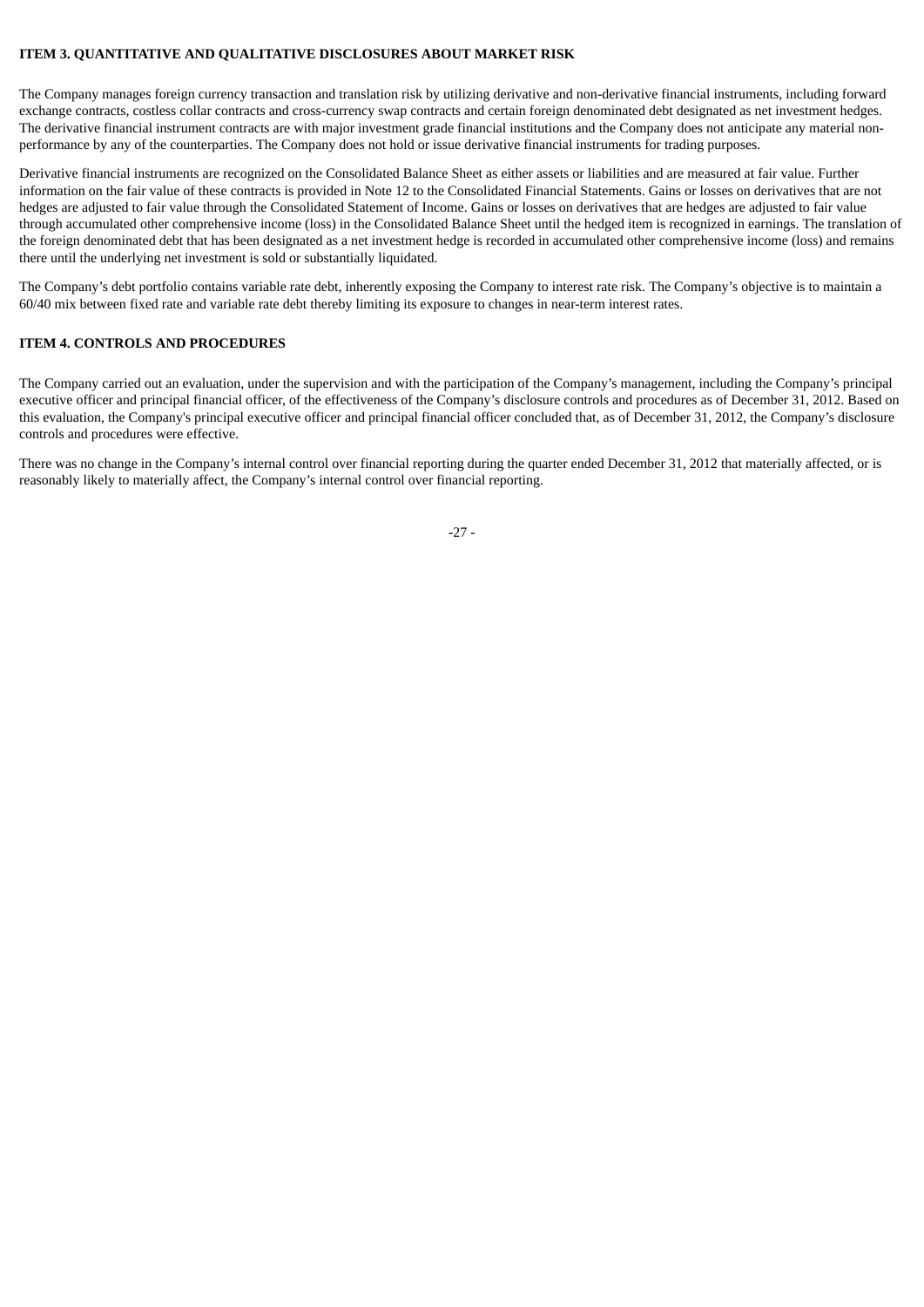#### **PART II - OTHER INFORMATION**

ITEM 1. Legal Proceedings. Parker ITR S.r.l. (Parker ITR), a subsidiary acquired on January 31, 2002, has been the subject of a number of lawsuits and regulatory investigations. The lawsuits and investigations relate to allegations that for a period of up to 21 years, the Parker ITR business unit that manufactures and sells marine hose, typically used in oil transfer, conspired with competitors in unreasonable restraint of trade to artificially raise, fix, maintain or stabilize prices, rig bids and allocate markets and customers for marine oil and gas hose in the United States and in other jurisdictions. Parker ITR and the Company have cooperated with all of the regulatory authorities investigating the activities of the Parker ITR business unit that manufactures and sells marine hose and continue to cooperate with the investigations that remain ongoing. Several of the investigations and all of the lawsuits have concluded. The following investigations remain pending.

Brazilian competition authorities commenced their investigations on November 14, 2007. Parker ITR filed a procedural defense in January 2008. The Brazilian authorities appear to be investigating the period from 1999 through May 2007. In June 2011, the Brazilian competition authorities issued a report and Parker ITR filed a response to that report. The potential outcome of the investigation in Brazil is uncertain and will depend on the resolution of numerous issues not known at this stage of the investigation.

On May 15, 2007, the European Commission issued its initial Request for Information to the Company and Parker ITR. On January 28, 2009, the European Commission announced the results of its investigation of the alleged cartel activities. As part of its decision, the European Commission found that Parker ITR infringed Article 81 of the European Commission treaty from April 1986 to May 2, 2007 and fined Parker ITR 25.61 million euros. The European Commission also determined that the Company was jointly and severally responsible for 8.32 million euros of the total fine which related to the period from January 2002, when the Company acquired Parker ITR, to May 2, 2007, when the cartel activities ceased. Parker ITR and the Company filed an appeal to the Court of First Instance of the European Communities on April 10, 2009.

 $-28 -$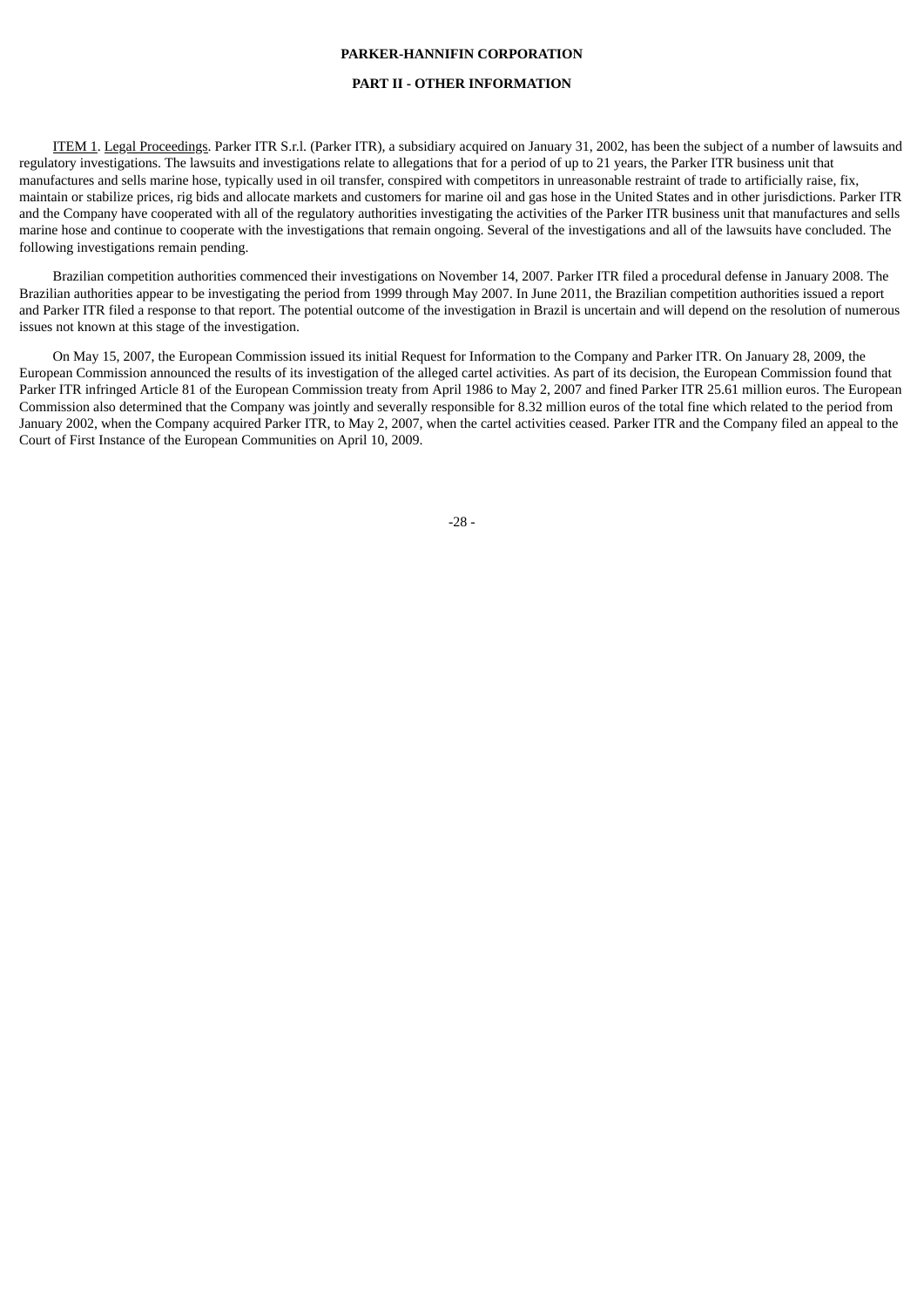#### ITEM 2. Unregistered Sales of Equity Securities and Use of Proceeds.

(a) *Unregistered Sales of Equity Securities.* Not applicable.

- (b) *Use of Proceeds.* Not applicable.
- (c) *Issuer Purchases of Equity Securities.*

| Period                                     | (a) Total<br><b>Number of</b><br><b>Shares</b><br>Purchased | (b) Average<br><b>Price Paid</b><br><b>Per Share</b> |    |       | (c) Total Number of<br><b>Shares Purchased</b><br>as Part of Publicly<br><b>Announced Plans</b><br>or Programs (1) | талинин гишрет<br>(or Approximate Dollar<br>Value) of Shares that<br><b>May Yet Be Purchased</b><br>Under the Plans or<br>Programs |
|--------------------------------------------|-------------------------------------------------------------|------------------------------------------------------|----|-------|--------------------------------------------------------------------------------------------------------------------|------------------------------------------------------------------------------------------------------------------------------------|
| October 1, 2012 through October 31, 2012   | 222,802                                                     | (2)                                                  | \$ | 81.06 | 221.900                                                                                                            | 8,632,550                                                                                                                          |
| November 1, 2012 through November 30, 2012 | 196.300                                                     |                                                      | \$ | 79.72 | 196,300                                                                                                            | 8,436,250                                                                                                                          |
| December 1, 2012 through December 31, 2012 | 195,585                                                     |                                                      | \$ | 83.60 | 195.585                                                                                                            | 8,240,665                                                                                                                          |
| Total:                                     | 614.687                                                     |                                                      | \$ | 81.44 | 613.785                                                                                                            | 8,240,665                                                                                                                          |
|                                            |                                                             |                                                      |    |       |                                                                                                                    |                                                                                                                                    |

**(d) Maximum Number**

(1) On August 16, 1990, the Company publicly announced that its Board of Directors authorized the repurchase by the Company of up to 3 million shares of its common stock. From time to time thereafter, the Board of Directors has adjusted the overall maximum number of shares authorized for repurchase under this program and imposed an additional limitation on the number of shares authorized for repurchase in any single fiscal year. In particular, on April 19, 2012, the Board of Directors temporarily modified this program such that, for the fiscal year 2012 fourth quarter only, the overall maximum number of shares authorized for repurchase under this program was increased to 16 million, exclusive of any shares previously repurchased under this program during fiscal year 2012 and the fiscal year limitation was eliminated. On July 1, 2012, the overall maximum number of shares authorized for repurchase under this program reverted back to the authorization in place prior to April 19, 2012, which was an overall maximum number of 15 million shares (originally approved by the Board of Directors on August 3, 2011), less any shares repurchased under this program between August 3, 2011 and April 19, 2012 and subject to the fiscal year limitations of the greater of 7.5 million shares or five percent of the shares outstanding as of the end of the prior fiscal year.

On January 24, 2013, the Board of Directors approved an increase in the overall maximum number of shares authorized for repurchase under this program so that, beginning on such date, the aggregate number of shares authorized for repurchase was 15 million shares. Such authorization is limited, in any single fiscal year, to the greater of 7.5 million shares or five percent of the shares outstanding as of the end of the prior fiscal year. There is no expiration date for this program.

(2) Includes 902 shares surrendered to the Company by certain non-employee directors to satisfy tax withholding obligations on restricted stock issued under the Company's non-employee directors' stock incentive plan.

ITEM 5. Other Information. In footnote 4 to the consolidated financial statements of the Annual Report on Form 10-K for the fiscal year ended June 30, 2012 (the "Annual Report"), the Company disclosed that as of June 30, 2012, there were \$669 million of accumulated undistributed earnings of foreign operations that have been reinvested in their operations. Subsequent to the filing of the Annual Report, the Company became aware that the correct amount of accumulated undistributed earnings of foreign operations reinvested in their operations, as of June 30, 2012, was \$2.4 billion. The accumulated undistributed earnings of foreign operations as disclosed in footnote 4 does not affect the amounts reported in the Annual Report in the Consolidated Statement of Income for the year ended June 30, 2012, the Consolidated Balance Sheet as of June 30, 2012 or the Consolidated Statement of Cash Flows for the year ended June 30, 2012 for the Company's results of operations, financial position or cash flows, respectively.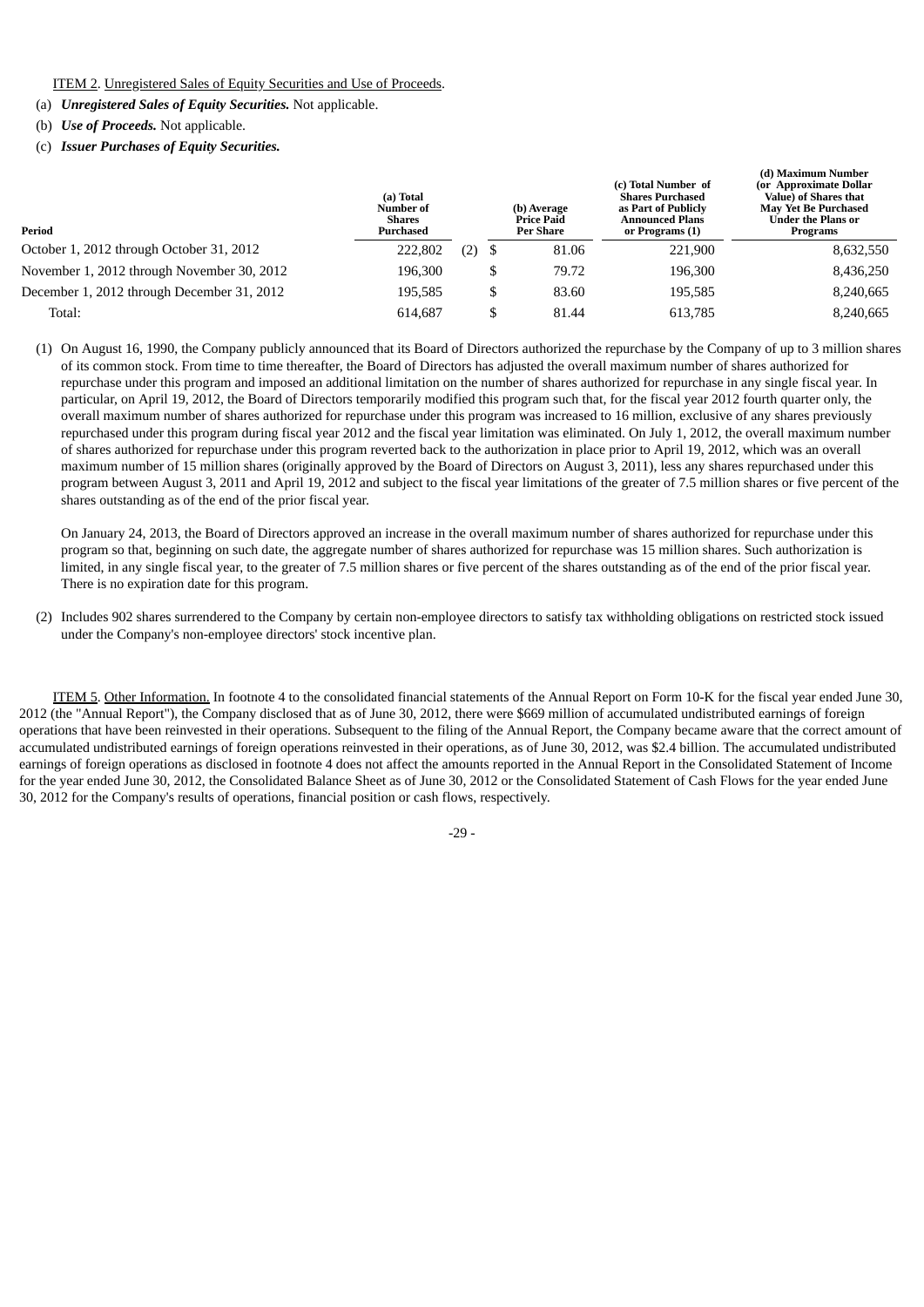## ITEM 6. Exhibits.

The following documents are furnished as exhibits and are numbered pursuant to Item 601 of Regulation S-K:

| <b>Exhibit</b><br>No. | <b>Description of Exhibit</b>                                                                                                                                                                                                                               |
|-----------------------|-------------------------------------------------------------------------------------------------------------------------------------------------------------------------------------------------------------------------------------------------------------|
| 10(a)                 | Amended and Restated Parker-Hannifin Corporation 2009 Omnibus Stock Incentive Plan incorporated by reference to Appendix<br>A to the Company's Definitive Proxy Statement filed with the Commission on September 24, 2012 (Commission File No. 1-<br>4982). |
| 10(b)                 | Summary of the Compensation of the Non-Employee Members of the Board of Directors, effective October 24, 2012.*                                                                                                                                             |
| 12                    | Computation of Ratio of Earnings to Fixed Charges as of December 31, 2012.*                                                                                                                                                                                 |
| 31(a)                 | Certification of the Principal Executive Officer Pursuant to 17 CFR 240.13a-14(a), as Adopted Pursuant to §302 of the Sarbanes-<br>Oxley Act of 2002.*                                                                                                      |
| 31(b)                 | Certification of the Principal Financial Officer Pursuant to 17 CFR 240.13a-14(a), as Adopted Pursuant to §302 of the Sarbanes-<br>Oxley Act of 2002.*                                                                                                      |
| 32                    | Certification Pursuant to 18 U.S.C. Section 1350, as Adopted Pursuant to §906 of the Sarbanes-Oxley Act of 2002. *                                                                                                                                          |
| 101.INS               | XBRL Instance Document.*                                                                                                                                                                                                                                    |
| 101.SCH               | XBRL Taxonomy Extension Schema Document.*                                                                                                                                                                                                                   |
| 101.CAL               | XBRL Taxonomy Extension Calculation Linkbase Document.*                                                                                                                                                                                                     |
| 101.DEF               | XBRL Taxonomy Extension Definition Linkbase Document. *                                                                                                                                                                                                     |
| 101.LAB               | XBRL Taxonomy Extension Label Linkbase Document.*                                                                                                                                                                                                           |
| 101.PRE               | XBRL Taxonomy Extension Presentation Linkbase Document.*                                                                                                                                                                                                    |

\* Submitted electronically herewith.

Attached as Exhibit 101 to this report are the following formatted in XBRL (Extensible Business Reporting Language): (i) Consolidated Statement of Income for the three months ended December 31, 2012 and 2011, (ii) Consolidated Statement of Income for the six months ended December 31, 2012 and 2011, (iii) Consolidated Statement of Comprehensive Income for the three months ended December 31, 2012 and 2011, (iv) Consolidated Statement of Comprehensive Income for the six months ended December 31, 2012 and 2011, (v) Consolidated Balance Sheet at December 31, 2012 and June 30, 2012, (vi) Consolidated Statement of Cash Flows for the six months ended December 31, 2012 and 2011 and (vii) Notes to Consolidated Financial Statements for the six months ended December 31, 2012.

-30 -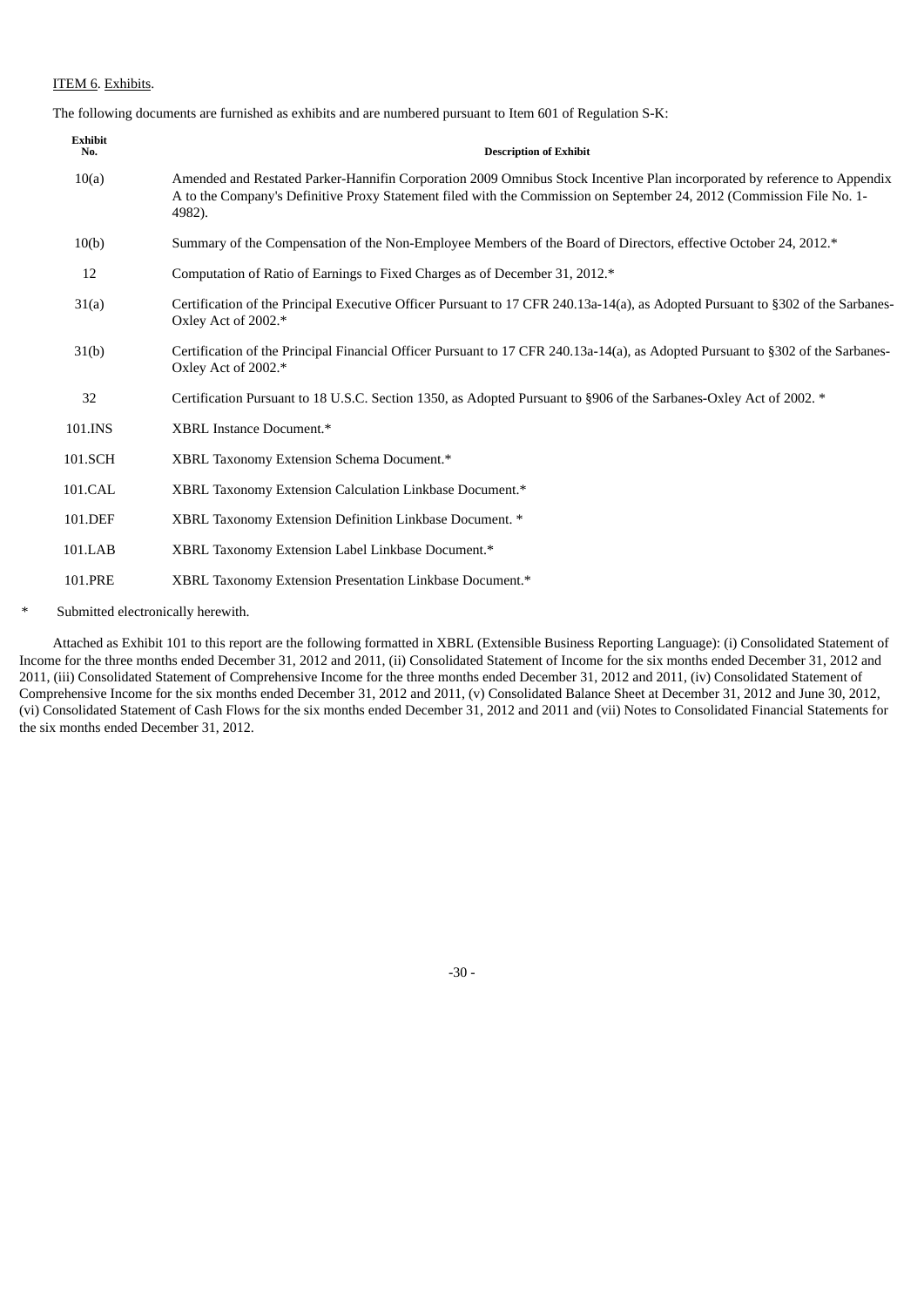## **SIGNATURE**

Pursuant to the requirements of the Securities Exchange Act of 1934, the Registrant has duly caused this report to be signed on its behalf by the undersigned thereunto duly authorized.

## PARKER-HANNIFIN CORPORATION

(Registrant)

/s/ Jon. P. Marten

Jon P. Marten

Executive Vice President - Finance & Administration and Chief Financial Officer

Date: February 6, 2013

-31 -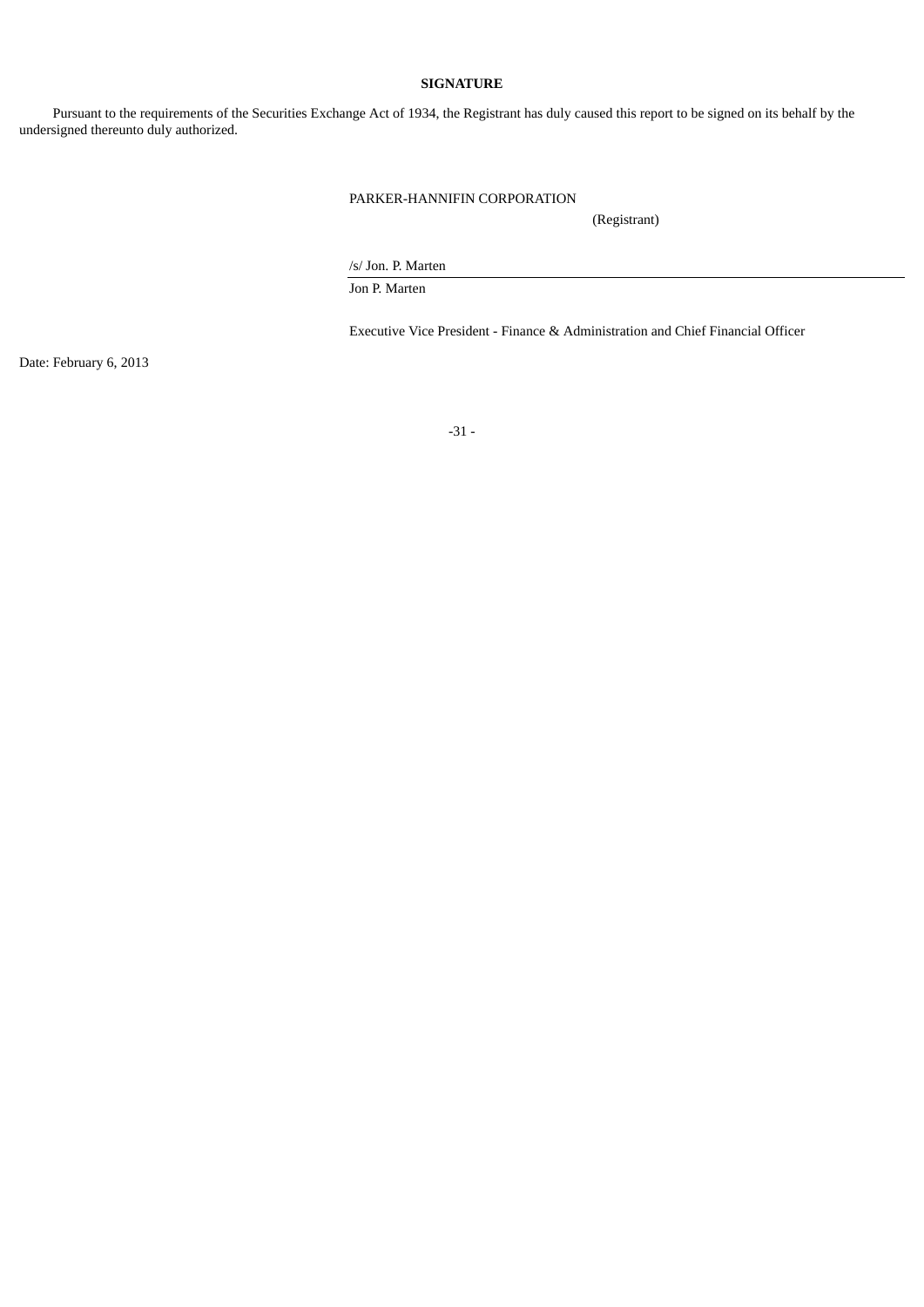#### EXHIBIT INDEX

| Exhibit<br>No. | <b>Description of Exhibit</b>                                                                                                                                                                                                                              |
|----------------|------------------------------------------------------------------------------------------------------------------------------------------------------------------------------------------------------------------------------------------------------------|
| 10(a)          | Amended and Restated Parker-Hannifin Corporation 2009 Omnibus Stock Incentive Plan incorporated by reference to<br>Appendix A to the Company's Definitive Proxy Statement filed with the Commission on September 24, 2012<br>(Commission File No. 1-4982). |
| 10(b)          | Summary of the Compensation of the Non-Employee Members of the Board of Directors, effective October 24, 2012.*                                                                                                                                            |
| 12             | Computation of Ratio of Earnings to Fixed Charges as of December 31, 2012.*                                                                                                                                                                                |
| 31(a)          | Certification of the Principal Executive Officer Pursuant to 17 CFR 240.13a-14(a), as Adopted Pursuant to §302 of the<br>Sarbanes-Oxley Act of 2002.*                                                                                                      |
| 31(b)          | Certification of the Principal Financial Officer Pursuant to 17 CFR 240.13a-14(a), as Adopted Pursuant to §302 of the<br>Sarbanes-Oxley Act of 2002.*                                                                                                      |
| 32             | Certification Pursuant to 18 U.S.C. Section 1350, as Adopted Pursuant to §906 of the Sarbanes-Oxley Act of 2002. *                                                                                                                                         |
| 101.INS        | XBRL Instance Document.*                                                                                                                                                                                                                                   |
| 101.SCH        | XBRL Taxonomy Extension Schema Document.*                                                                                                                                                                                                                  |
| 101.CAL        | XBRL Taxonomy Extension Calculation Linkbase Document.*                                                                                                                                                                                                    |
| 101.DEF        | XBRL Taxonomy Extension Definition Linkbase Document. *                                                                                                                                                                                                    |
| 101.LAB        | XBRL Taxonomy Extension Label Linkbase Document.*                                                                                                                                                                                                          |
| 101.PRE        | XBRL Taxonomy Extension Presentation Linkbase Document.*                                                                                                                                                                                                   |

\* Submitted electronically herewith.

Attached as Exhibit 101 to this report are the following formatted in XBRL (Extensible Business Reporting Language): (i) Consolidated Statement of Income for the three months ended December 31, 2012 and 2011, (ii) Consolidated Statement of Income for the six months ended December 31, 2012 and 2011, (iii) Consolidated Statement of Comprehensive Income for the three months ended December 31, 2012 and 2011, (iv) Consolidated Statement of Comprehensive Income for the six months ended December 31, 2012 and 2011, (v) Consolidated Balance Sheet at December 31, 2012 and June 30, 2012, (vi) Consolidated Statement of Cash Flows for the six months ended December 31, 2012 and 2011 and (vii) Notes to Consolidated Financial Statements for the six months ended December 31, 2012.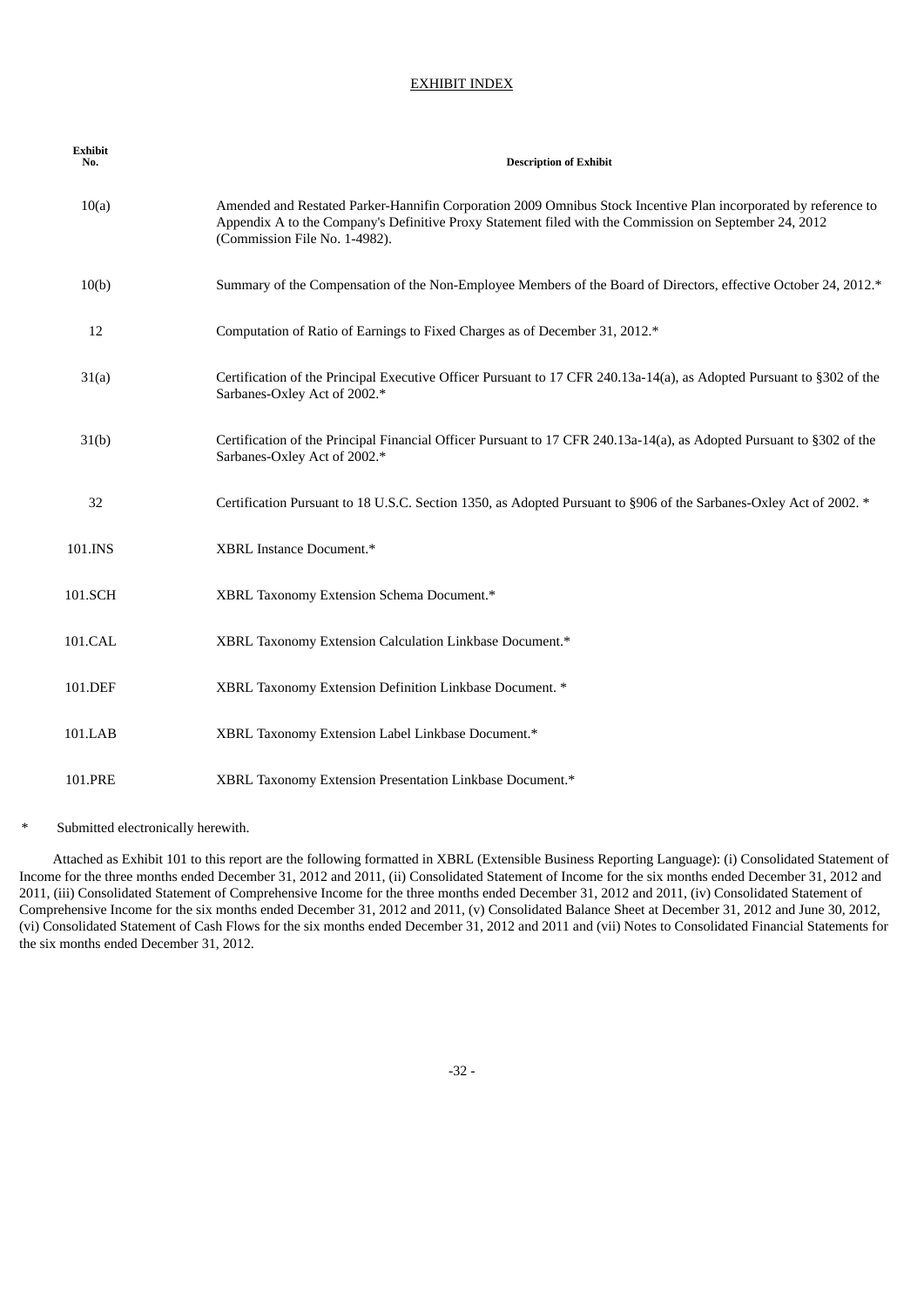## **SUMMARY OF THE COMPENSATION OF THE NON-EMPLOYEE MEMBERS OF THE BOARD OF DIRECTORS**

*Adopted August 15, 2012, effective October 24, 2012*

Annual retainer for Corporate Governance and Nominating Committee Chair: \$145,000 Annual retainer for Audit Committee Chair: \$135,000 Annual retainer for Human Resources and Compensation Committee Chair: \$130,000 Annual retainer for Finance Committee Chair: \$127,500 Annual retainer for non-chair committee members: \$120,000

Meeting fees of \$2,000 for attending each Board of Directors or Committee meeting that exceeds the number of regularlyscheduled meetings of the Board or the relevant Committee in a fiscal year by more than two.

Annual restricted stock grant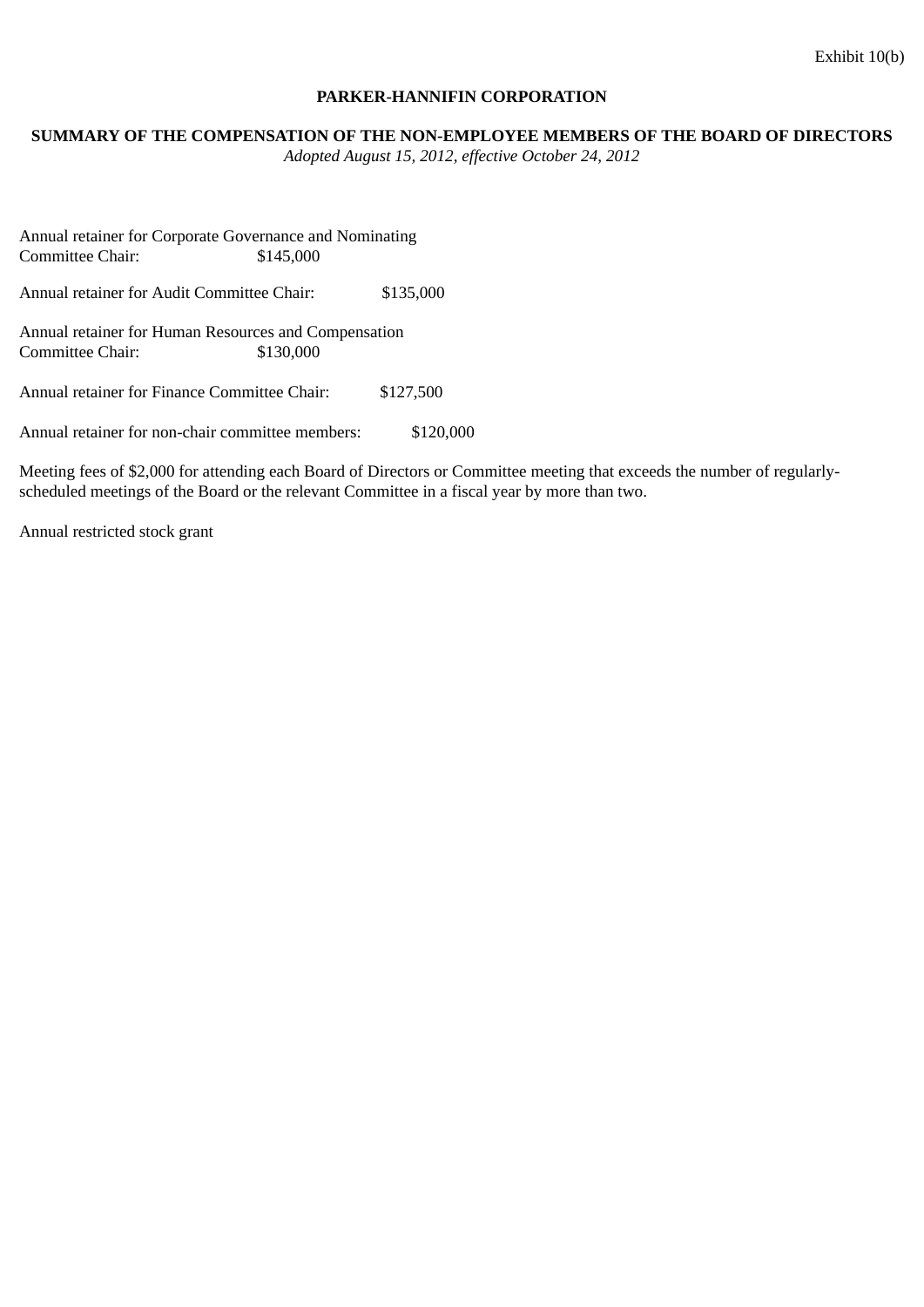## **Exhibit 12**

#### **Parker-Hannifin Corporation Computation of Ratio of Earnings to Fixed Charges (In thousands, except ratios)**

|                                                                                                       | <b>Six Months Ended</b><br>December 31, |         |              |         |                |                                   |                |           |                |         |     |         |               |           |  |
|-------------------------------------------------------------------------------------------------------|-----------------------------------------|---------|--------------|---------|----------------|-----------------------------------|----------------|-----------|----------------|---------|-----|---------|---------------|-----------|--|
|                                                                                                       |                                         |         |              |         |                | <b>Fiscal Year Ended June 30,</b> |                |           |                |         |     |         |               |           |  |
|                                                                                                       |                                         | 2012    |              | 2011    |                | 2012                              |                | 2011      |                | 2010    |     | 2009    |               | 2008      |  |
| <b>EARNINGS</b>                                                                                       |                                         |         |              |         |                |                                   |                |           |                |         |     |         |               |           |  |
| Income from continuing operations<br>before income taxes and<br>noncontrolling interests              | $\mathfrak{L}$                          | 598,687 | \$.          | 750,532 | <sup>\$</sup>  | 1,576,698                         | \$.            | 1,413,721 | \$             | 754.817 | \$. | 683,083 | $\mathcal{S}$ | 1,334,571 |  |
| Adjustments:                                                                                          |                                         |         |              |         |                |                                   |                |           |                |         |     |         |               |           |  |
| Interest on indebtedness, exclusive of<br>interest on ESOP loan guarantee                             |                                         | 46,232  |              | 45,541  |                | 89,888                            |                | 97,009    |                | 101,173 |     | 109,911 |               | 96,572    |  |
| Amortization of deferred loan costs                                                                   |                                         | 1,493   |              | 1,449   |                | 2,902                             |                | 2,695     |                | 2,426   |     | 2,143   |               | 1,793     |  |
| Portion of rents representative of<br>interest factor                                                 |                                         | 20,758  |              | 19,749  |                | 41,515                            |                | 39,499    |                | 41,194  |     | 41,839  |               | 35,378    |  |
| Loss (income) of equity investees                                                                     |                                         | (963)   |              | 1,084   |                | 1,237                             |                | 2,592     |                | 6,757   |     | (1,529) |               | 2,596     |  |
| Amortization of previously capitalized<br>interest                                                    |                                         | 98      |              | 98      |                | 196                               |                | 226       |                | 259     |     | 262     |               | 278       |  |
| Income as adjusted                                                                                    |                                         | 666,305 | \$           | 818,453 | \$             | 1,712,436                         | \$             | 1,555,742 | \$             | 906,626 | \$  | 835,709 | \$            | 1,471,188 |  |
| <b>FIXED CHARGES</b>                                                                                  |                                         |         |              |         |                |                                   |                |           |                |         |     |         |               |           |  |
| Interest on indebtedness, exclusive of<br>interest capitalized and interest on<br>ESOP loan guarantee | \$                                      | 46,232  | \$           | 45,541  | \$             | 89.888                            | \$             | 97,009    | \$             | 101.173 | \$  | 109.911 | \$            | 96,572    |  |
| Amortization of deferred loan costs                                                                   |                                         | 1,493   |              | 1,449   |                | 2,902                             |                | 2,695     |                | 2,426   |     | 2,143   |               | 1,793     |  |
| Portion of rents representative of<br>interest factor                                                 |                                         | 20,758  |              | 19,749  |                | 41,515                            |                | 39,499    |                | 41,194  |     | 41,839  |               | 35,378    |  |
| Fixed charges                                                                                         | $\mathfrak{L}$                          | 68,483  | $\mathbb{S}$ | 66,739  | $\mathfrak{S}$ | 134,305                           | $\mathfrak{S}$ | 139,203   | $\mathfrak{S}$ | 144,793 | \$  | 153,893 | $\mathbb{S}$  | 133,743   |  |
|                                                                                                       |                                         |         |              |         |                |                                   |                |           |                |         |     |         |               |           |  |
| <b>RATIO OF EARNINGS TO FIXED</b><br><b>CHARGES</b>                                                   |                                         | 9.73x   |              | 12.26x  |                | 12.75x                            |                | 11.18x    |                | 6.26x   |     | 5.43x   |               | 11.00x    |  |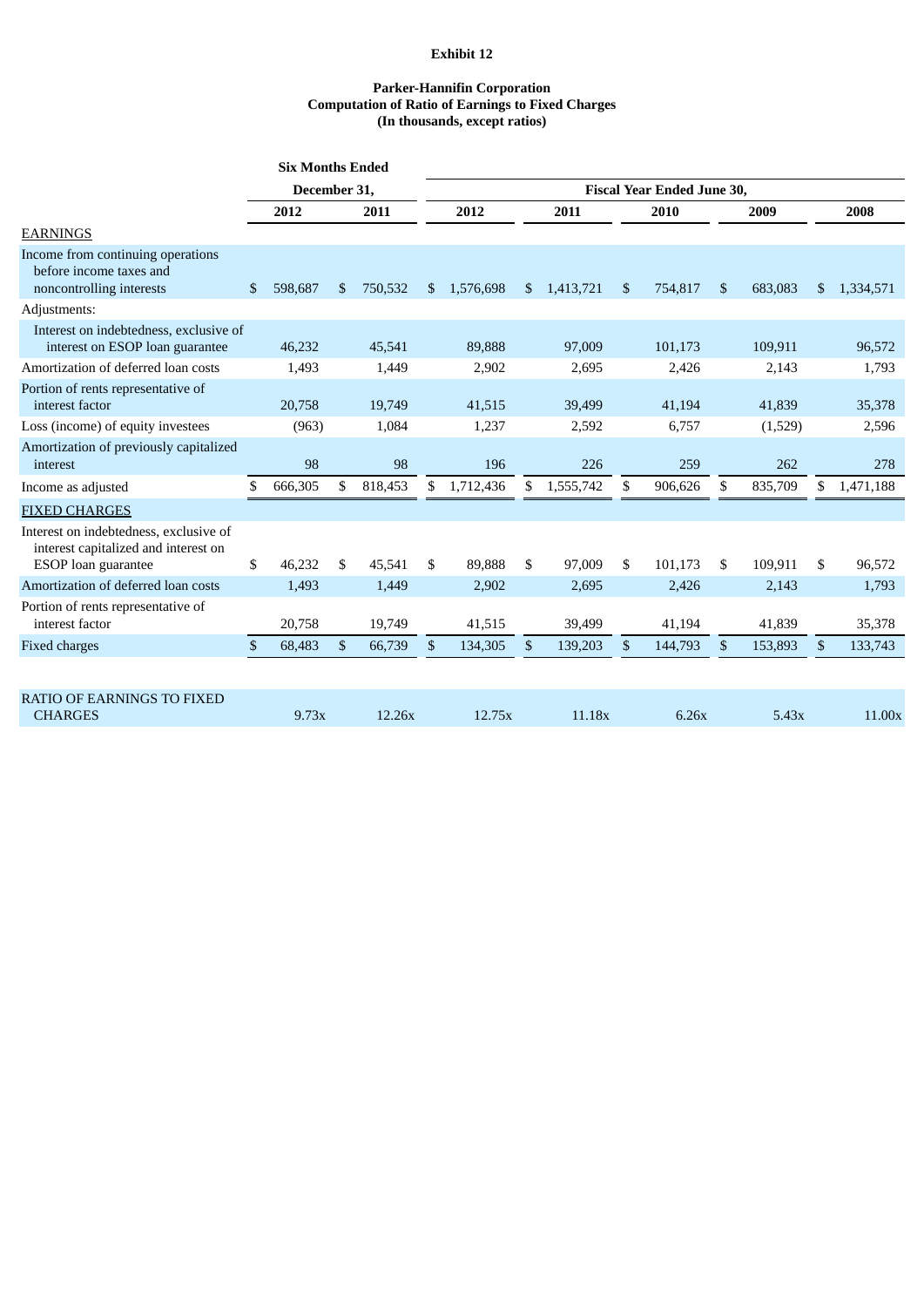#### **CERTIFICATIONS**

I, Donald E. Washkewicz, certify that:

- 1. I have reviewed this quarterly report on Form 10-Q of Parker-Hannifin Corporation;
- 2. Based on my knowledge, this report does not contain any untrue statement of a material fact or omit to state a material fact necessary to make the statements made, in light of the circumstances under which such statements were made, not misleading with respect to the period covered by this report;
- 3. Based on my knowledge, the financial statements, and other financial information included in this report, fairly present in all material respects the financial condition, results of operations and cash flows of the Registrant as of, and for, the periods presented in this report;
- 4. The Registrant's other certifying officer(s) and I are responsible for establishing and maintaining disclosure controls and procedures (as defined in Exchange Act Rules 13a-15(e) and 15d-15(e)) and internal control over financial reporting (as defined in Exchange Act Rules 13a-15(f) and 15d-15(f)) for the Registrant and have:
	- a) designed such disclosure controls and procedures, or caused such disclosure controls and procedures to be designed under our supervision, to ensure that material information relating to the Registrant, including its consolidated subsidiaries, is made known to us by others within those entities, particularly during the period in which this report is being prepared;
	- b) designed such internal control over financial reporting, or caused such internal control over financial reporting to be designed under our supervision, to provide reasonable assurance regarding the reliability of financial reporting and the preparation of financial statements for external purposes in accordance with generally accepted accounting principles;
	- c) evaluated the effectiveness of the Registrant's disclosure controls and procedures and presented in this report our conclusions about the effectiveness of the disclosure controls and procedures, as of the end of the period covered by this report based on such evaluation; and
	- d) disclosed in this report any change in the Registrant's internal control over financial reporting that occurred during the Registrant's most recent fiscal quarter (the Registrant's fourth fiscal quarter in the case of an annual report) that has materially affected, or is reasonably likely to materially affect, the Registrant's internal control over financial reporting; and
- 5. The Registrant's other certifying officer(s) and I have disclosed, based on our most recent evaluation of internal control over financial reporting, to the Registrant's auditors and the audit committee of the Registrant's board of directors (or persons performing the equivalent functions):
	- a) all significant deficiencies and material weaknesses in the design or operation of internal control over financial reporting which are reasonably likely to adversely affect the Registrant's ability to record, process, summarize and report financial information; and
	- b) any fraud, whether or not material, that involves management or other employees who have a significant role in the Registrant's internal control over financial reporting.

Date: February 6, 2013

/s/ Donald E. Washkewicz

Donald E. Washkewicz Chief Executive Officer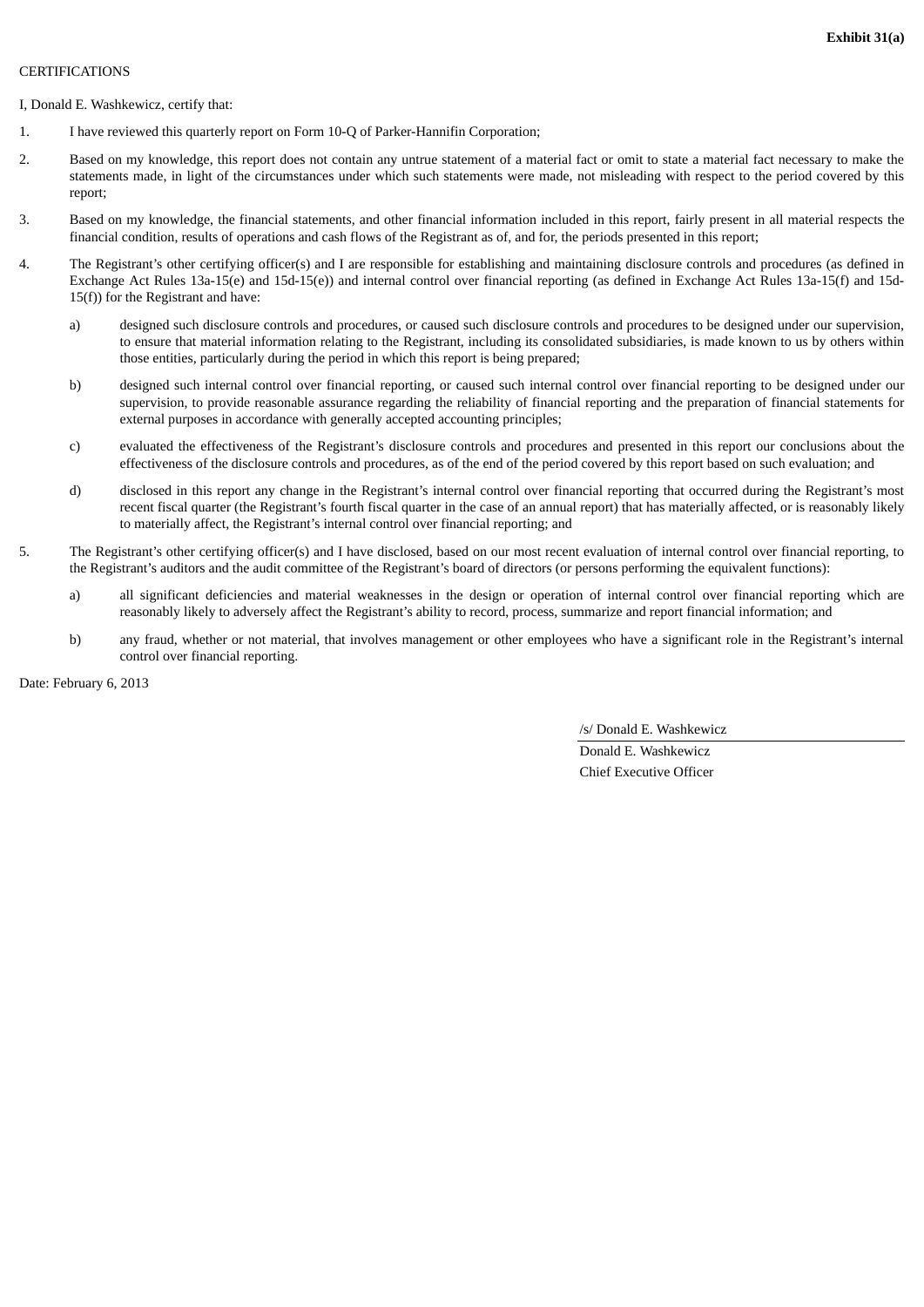#### **CERTIFICATIONS**

I, Jon P. Marten, certify that:

- 1. I have reviewed this quarterly report on Form 10-Q of Parker-Hannifin Corporation;
- 2. Based on my knowledge, this report does not contain any untrue statement of a material fact or omit to state a material fact necessary to make the statements made, in light of the circumstances under which such statements were made, not misleading with respect to the period covered by this report;
- 3. Based on my knowledge, the financial statements, and other financial information included in this report, fairly present in all material respects the financial condition, results of operations and cash flows of the Registrant as of, and for, the periods presented in this report;
- 4. The Registrant's other certifying officer(s) and I are responsible for establishing and maintaining disclosure controls and procedures (as defined in Exchange Act Rules 13a-15(e) and 15d-15(e)) and internal control over financial reporting (as defined in Exchange Act Rules 13a-15(f) and 15d-15(f)) for the Registrant and have:
	- a) designed such disclosure controls and procedures, or caused such disclosure controls and procedures to be designed under our supervision, to ensure that material information relating to the Registrant, including its consolidated subsidiaries, is made known to us by others within those entities, particularly during the period in which this report is being prepared;
	- b) designed such internal control over financial reporting, or caused such internal control over financial reporting to be designed under our supervision, to provide reasonable assurance regarding the reliability of financial reporting and the preparation of financial statements for external purposes in accordance with generally accepted accounting principles;
	- c) evaluated the effectiveness of the Registrant's disclosure controls and procedures and presented in this report our conclusions about the effectiveness of the disclosure controls and procedures, as of the end of the period covered by this report based on such evaluation; and
	- d) disclosed in this report any change in the Registrant's internal control over financial reporting that occurred during the Registrant's most recent fiscal quarter (the Registrant's fourth fiscal quarter in the case of an annual report) that has materially affected, or is reasonably likely to materially affect, the Registrant's internal control over financial reporting; and
- 5. The Registrant's other certifying officer(s) and I have disclosed, based on our most recent evaluation of internal control over financial reporting, to the Registrant's auditors and the audit committee of the Registrant's board of directors (or persons performing the equivalent functions):
	- a) all significant deficiencies and material weaknesses in the design or operation of internal control over financial reporting which are reasonably likely to adversely affect the Registrant's ability to record, process, summarize and report financial information; and
	- b) any fraud, whether or not material, that involves management or other employees who have a significant role in the Registrant's internal control over financial reporting.

Date: February 6, 2013

/s/ Jon P. Marten

Jon P. Marten Executive Vice President - Finance & Administration and Chief Financial Officer